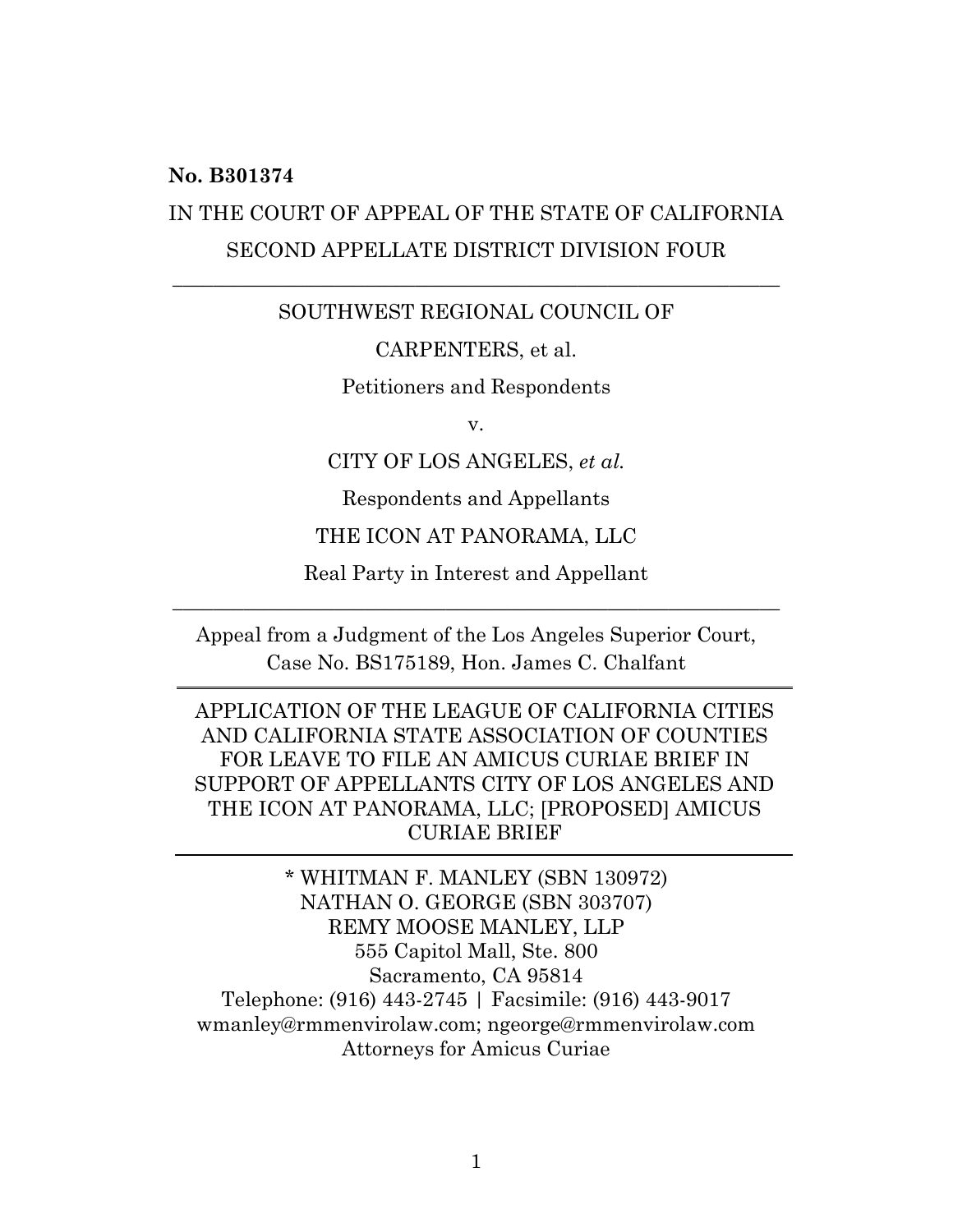#### **LEAGUE OF CALIFORNIA CITIES AND CALIFORNIA STATE ASSOCIATION OF COUNTIES APPLICATION FOR LEAVE TO FILE AN AMICUS BRIEF**

Pursuant to Rule 8.200, subdivision (c), of the California Rules of Court, the Applicants, League of California Cities ("League of Cities") and California State Association of Counties ("CSAC"), respectfully request leave to file an Amicus Curiae brief ("Brief") in this proceeding in support of Appellants City of Los Angeles and the Los Angeles City Council and Real Party in Interest The Icon at Panorama, LLC (collectively, "Appellants").

#### **A. AUTHORSHIP AND FUNDING**

This Brief was drafted by Whitman F. Manley and Nathan O. George of Remy Moose Manley, LLP on behalf of the League of Cities and CSAC as their counsel. No party or counsel for a party in the pending case authored the proposed Brief in whole or in part, directly or indirectly, or made any monetary contribution to fund its preparation. This Brief was prepared on a pro bono basis by Remy Moose Manley on behalf of the League of Cities and CSAC.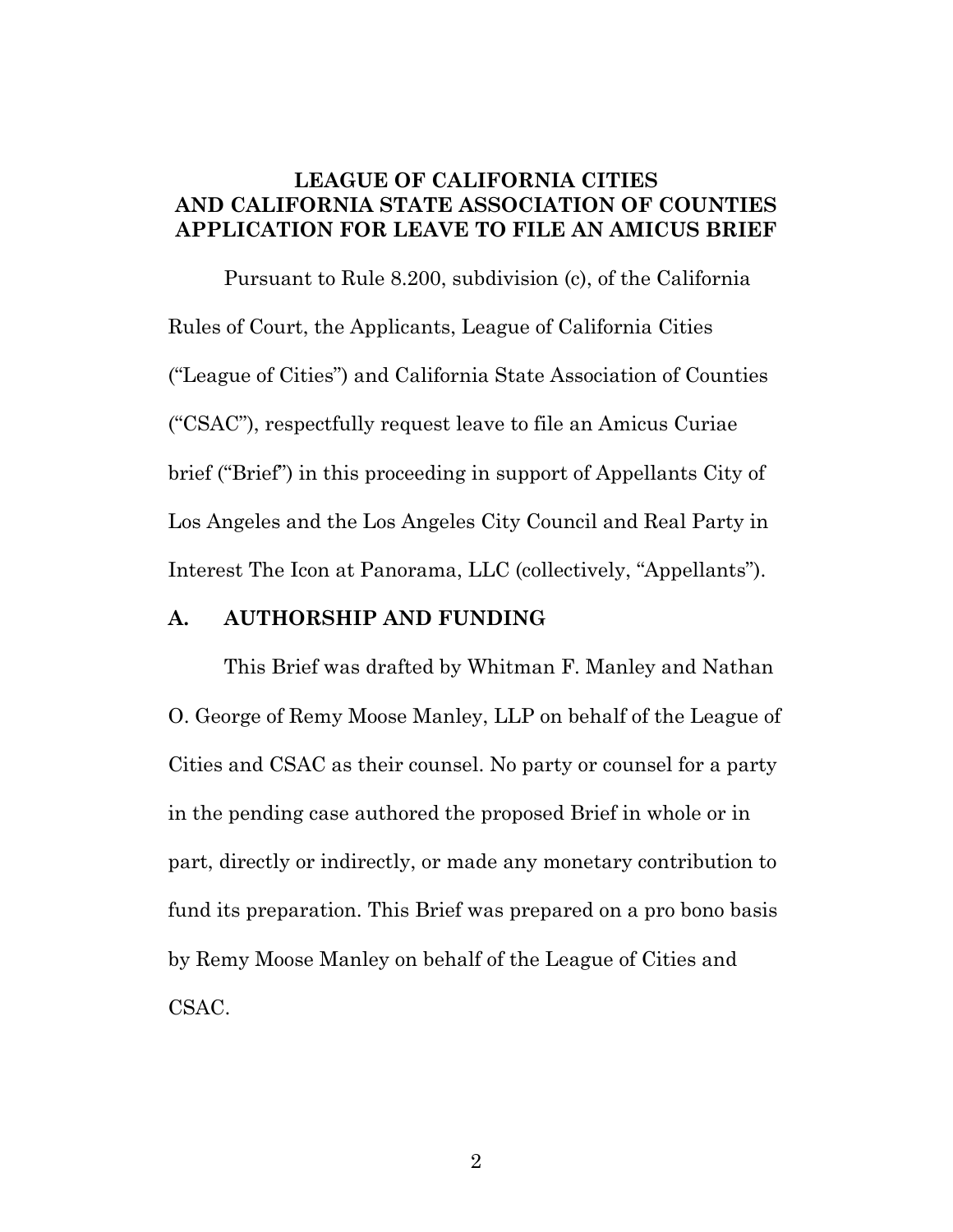#### **B. STATEMENT OF INTEREST**

The League of Cities is an association of 476 California cities dedicated to protecting and restoring local control to provide for the public health, safety, and welfare of their residents, and to enhance the quality of life for all Californians. The League of Cities is advised by its Legal Advocacy Committee, comprised of 24 city attorneys from all regions of the State. The Committee monitors litigation of concern to municipalities and identifies those cases that have statewide or nationwide significance. The Committee has identified this case as having such significance.

The California State Association of Counties ("CSAC") is a non-profit corporation. The membership consists of the 58 California counties. CSAC sponsors a Litigation Coordination Program, which is administered by the County Counsels' Association of California and is overseen by the Association's Litigation Overview Committee, comprised of county counsels throughout the state. The Litigation Overview Committee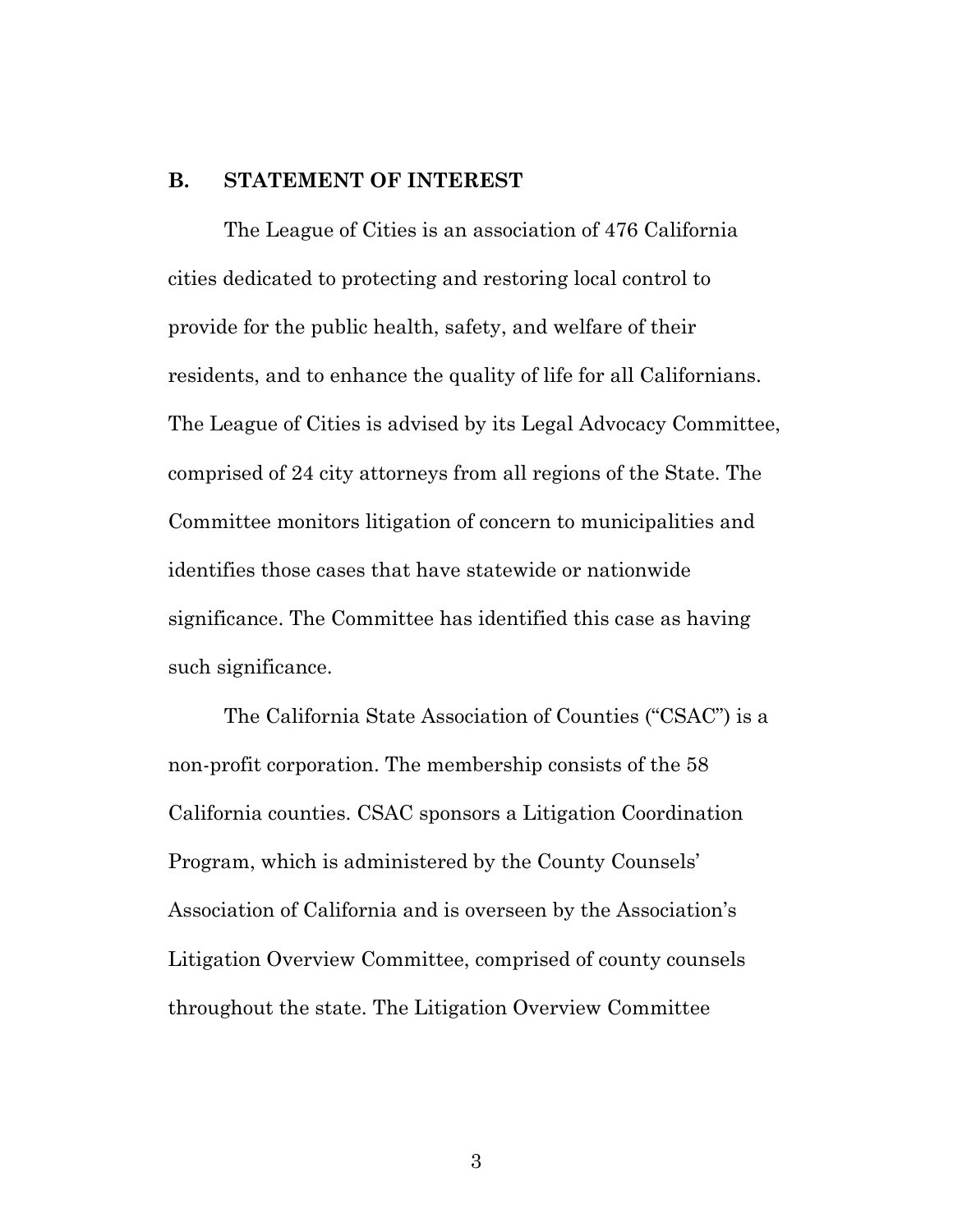monitors litigation of concern to counties statewide and has determined that this case is a matter affecting all counties.

## **C. ISSUES ON WHICH THE LEAGUE OF CITIES AND CSAC SEEK TO ASSIST THE COURT OF APPEAL**

This matter raises important issues under the California Environmental Quality Act ("CEQA") (Pub. Resources Code, § 21000 et seq.), the State CEQA Guidelines (Cal. Code Regs., tit. 14, § 15000 et seq.) ("CEQA Guidelines" or "Guidelines"), and California planning and development law and policy.

Under CEQA, an environmental impact report ("EIR") must contain a general description of the proposed project that is accurate, finite, and stable. (CEQA Guidelines, § 15124, subd. (c); *County of Inyo v. City of Los Angeles* (1977) 71 Cal.App.3d 185, 199 (*County of Inyo*).)

In this case, the trial court found that the City's addition of "Alternative 5" to the Final EIR, and its approval of a Revised Project resembling Alternative 5, without recirculating the Draft EIR for additional review and comment, "deprived the public of a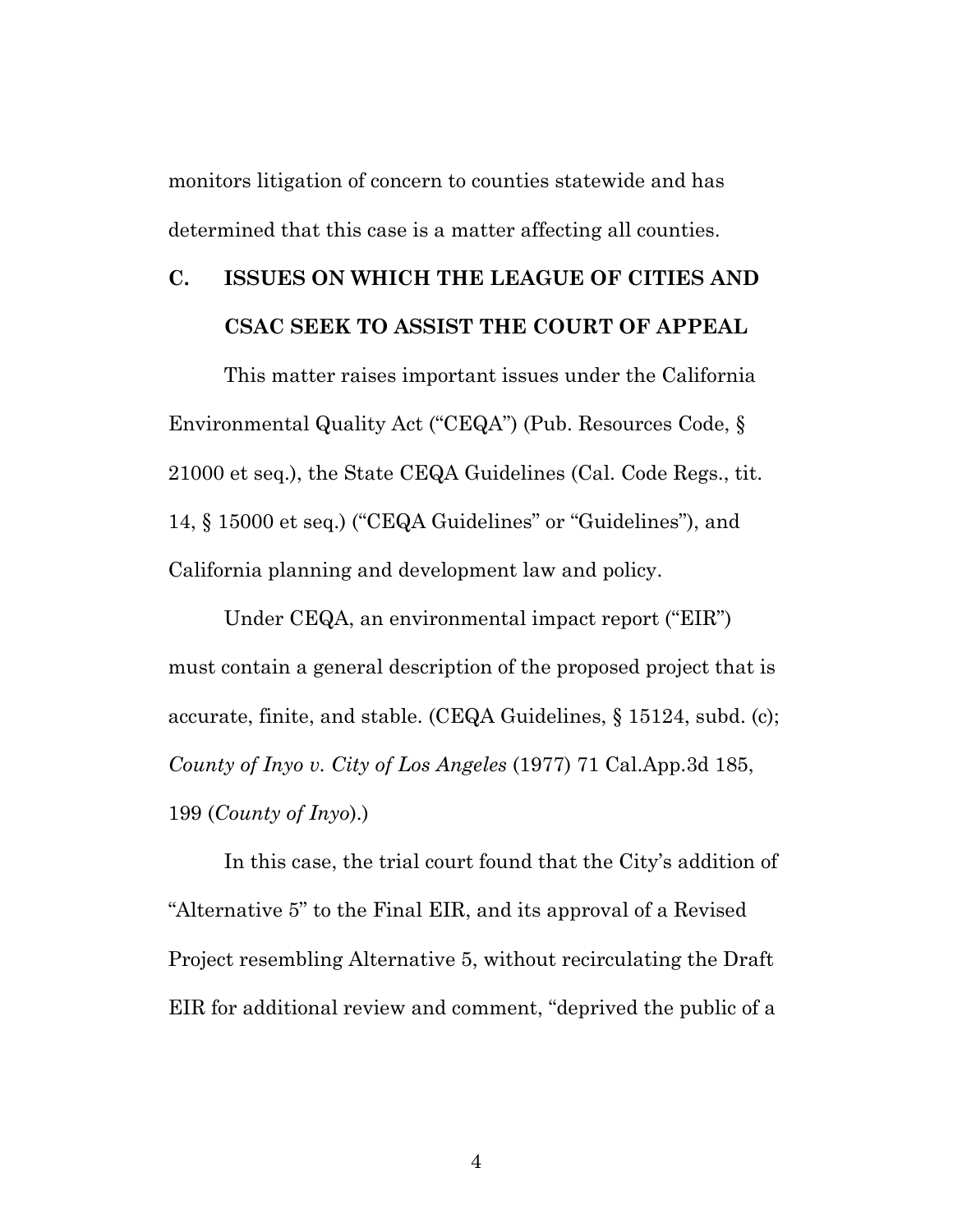meaningful opportunity to comment." The trial court did not, however, address this issue under guidance concerning whether and when the lead agency must recirculate a Draft EIR. Instead, the trial court concluded that the EIR's Project Description was unstable, in violation of *County of Inyo* and its progeny. (Joint Appendix ("JA") 341-343.)

The members of the League of Cities and CSAC routinely serve as lead agencies under CEQA. In that capacity, they are often called upon to consider whether changes to a project, or to the circumstances surrounding a project, arising after circulation of the Draft EIR require recirculation. Should the Court uphold the trial court's decision in this case, the members of the League of Cities and CSAC would be required to analyze such changes, not only for their potential to require recirculation, but also for their potential to render the EIR's Project Description "unstable."

Neither the trial court's decision, nor the cases cited by the trial court and Petitioners in support of the trial court's decision, provide objective criteria for determining the materiality of such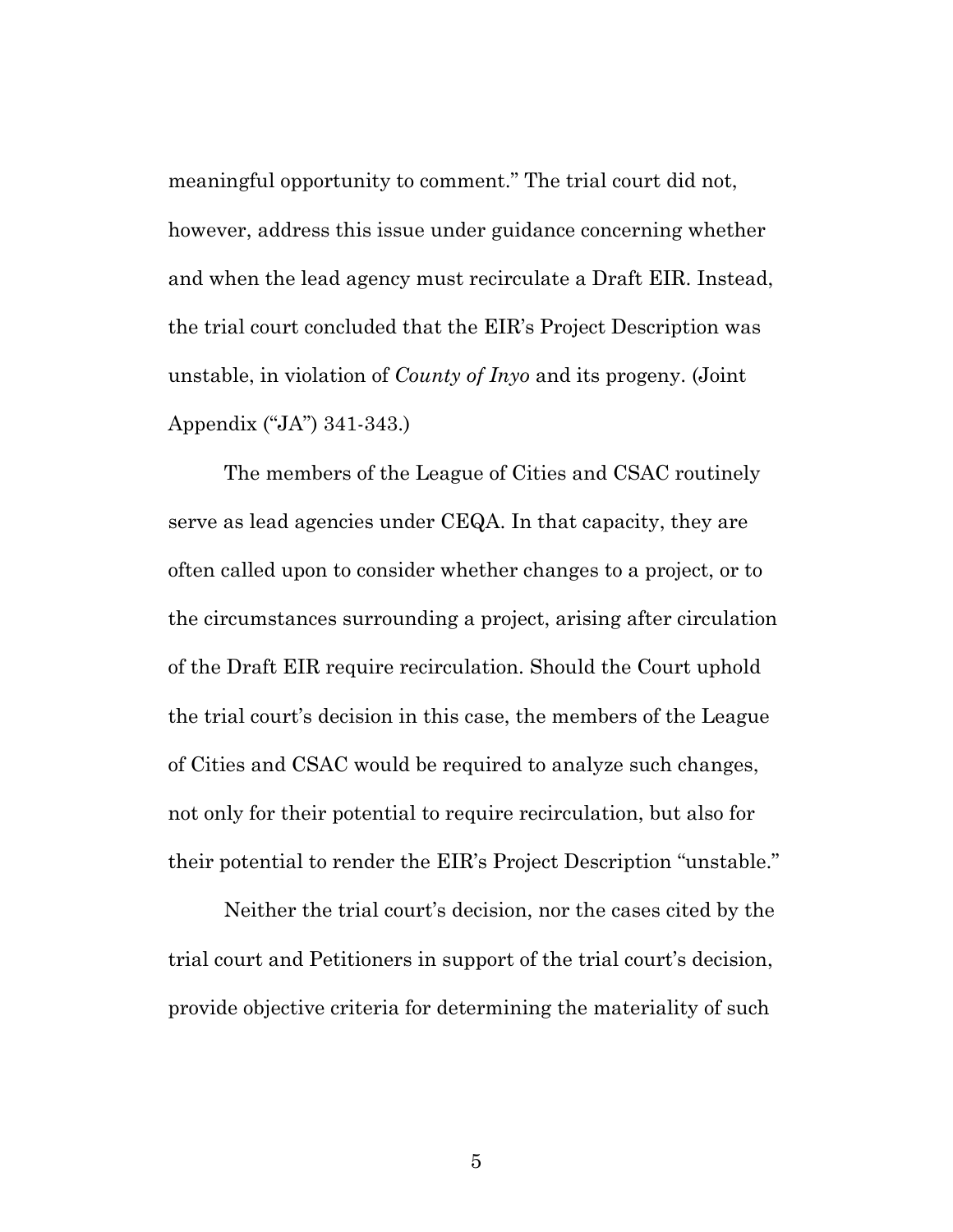changes. If such a rule is adopted by the Court of Appeal, a lead agency will be subject to second guessing by a reviewing court, using a non-deferential *de novo* standard of review. Such a lead agency will have no way to know whether changes to a project have crossed an invisible line, such that the Project Description should be revised, and the Draft EIR recirculated for further review and comment. Faced with such uncertainty, lead agencies are bound to err on the side of undue caution, and to recirculate Draft EIRs under circumstances where that would otherwise not be required. The practical effect will be additional delay and expense for reasons wholly unrelated to a project's environmental effects. Such an outcome conflicts with established case law, with the statute, and with California Supreme Court precedent.

The first part of this brief discusses the implications of several aspects of the trial court's decision, if it were upheld, on future CEQA review and decisionmaking that the League of Cities and CSAC find particularly troubling. Specifically, the brief discusses the lack of objective guidance provided by the trial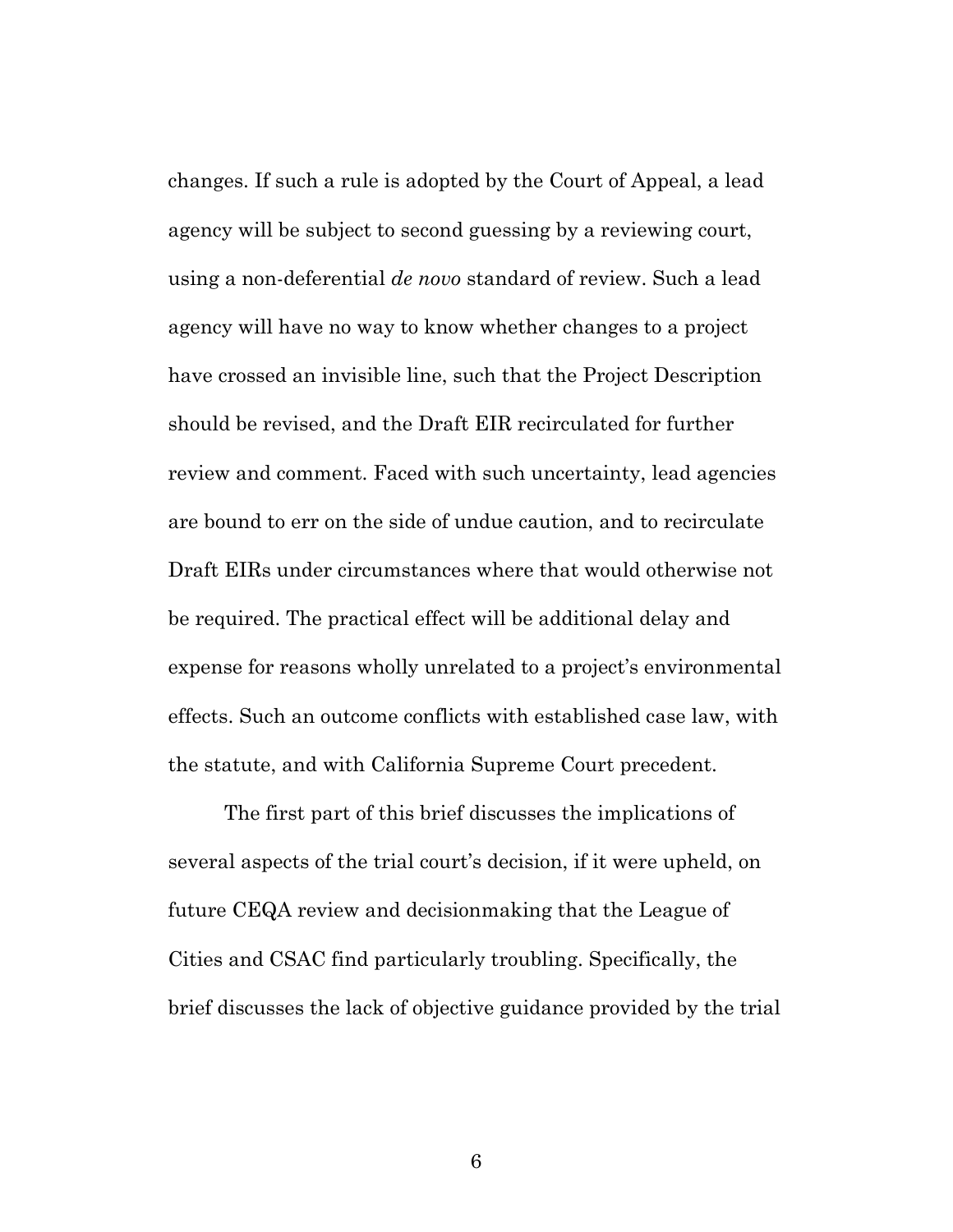court in determining "materiality" for purposes of Project Description stability. The brief also addresses the vagaries of analyzing the changes to a project as a threshold, metaphysical inquiry, divorced from the impacts on the physical environment caused by those changes, and the implied limitation on the ability of a proposed project to evolve during – indeed, in response to – information obtained during the course of the environmental review process.

The second part of this brief analogizes the trial court's "materially different" project test to recent developments in a related body of caselaw involving CEQA's supplemental review provisions under Public Resources Code section 21166. As explained below, the trial court's test shares many of the shortcomings of the "new project" test adopted in *Save Our Neighborhood v. Lishman* (2006) 140 Cal.App.4th 1288 (*Lishman*), including a lack of objective criteria for applying the test, a lack of deference to lead agency determinations concerning factual issues, and the imposition of new procedural or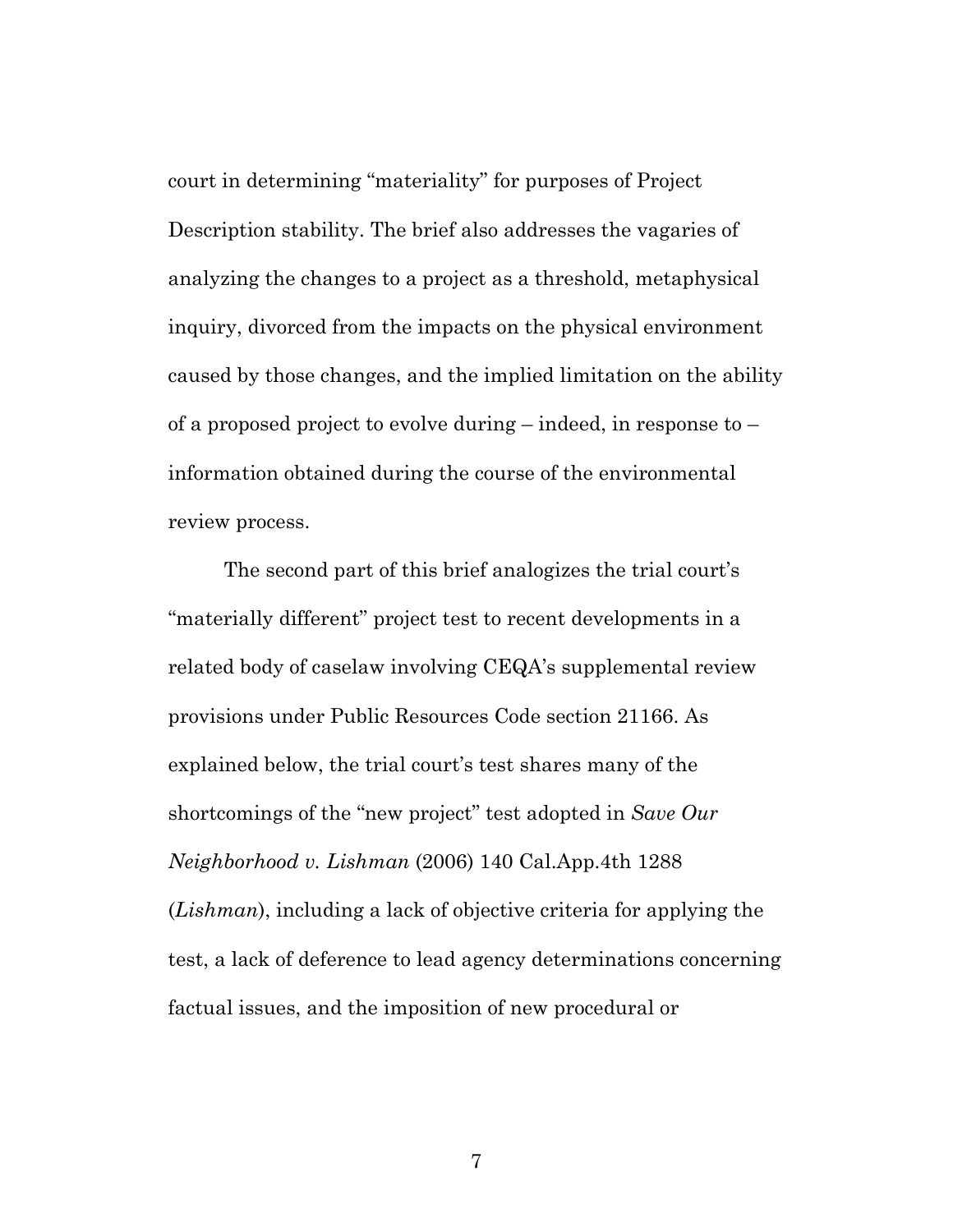substantive requirements beyond those expressly stated in CEQA and the CEQA Guidelines. The similarities with *Lishman* are particularly noteworthy because in 2016 the California Supreme Court expressly overturned *Lishman* and its unworkable "new project" test. The Supreme Court's logic applies with equal force here.

The League of Cities and CSAC believe that this Court may benefit from this perspective. The League of Cities and CSAC have drafted the accompanying Brief to complement, but not duplicate, the detailed arguments that have already been submitted to this Court by the parties to this case. The League of Cities and CSAC therefore respectfully request that this Court grant this application and order the accompanying Brief of Amicus Curiae to be filed.

//

//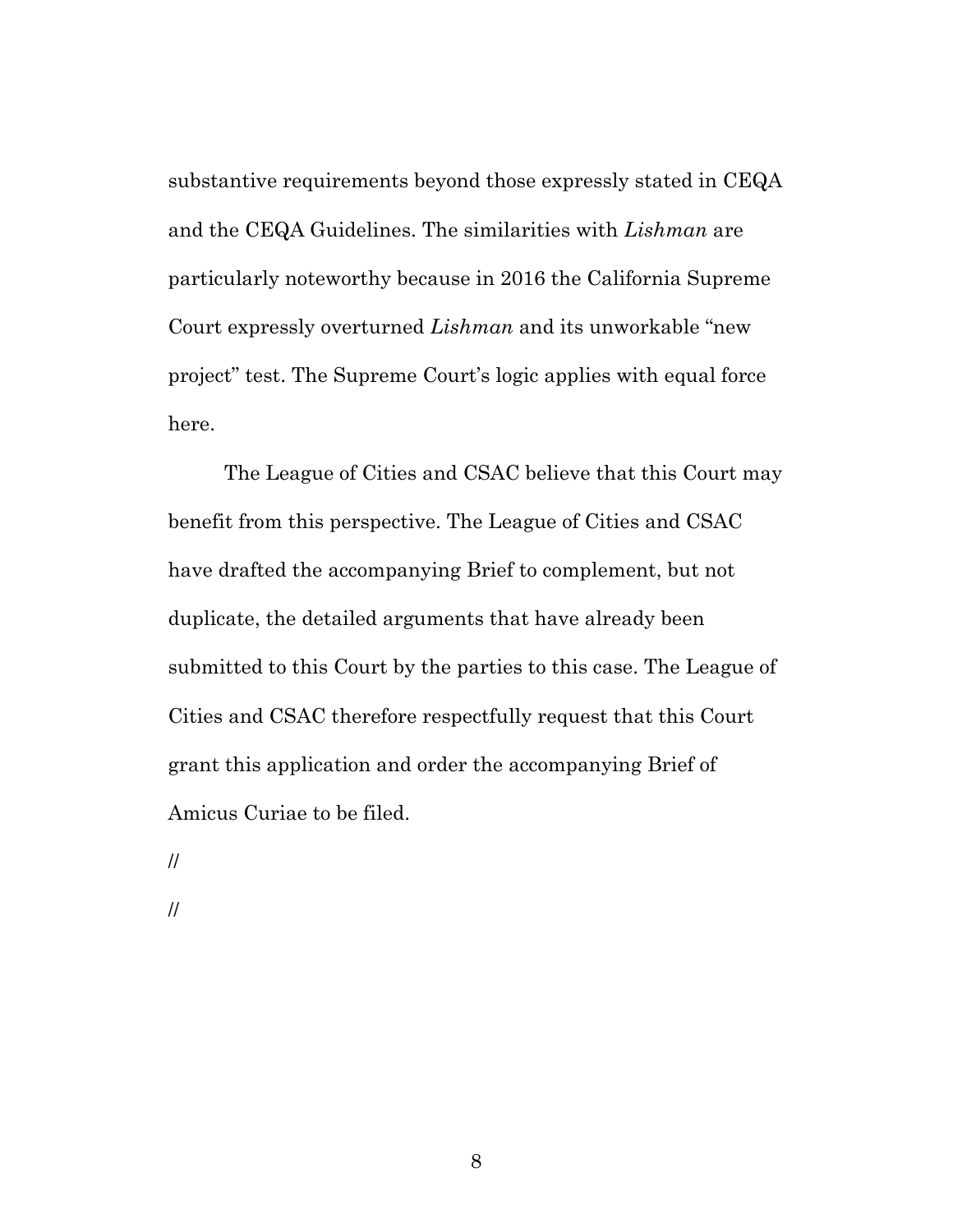Dated: August 24, 2020 Respectfully submitted,

REMY MOOSE MANLEY, LLP

 $By: \_\_\_\_\_\_\_\_\_\_\_\_\_\_\_$ 

Whitman F. Manley Nathan O. George Attorneys for Amicus Curiae LEAGUE OF CALIFORNIA CITIES and CALIFORNIA STATE ASSOCIATION OF COUNTIES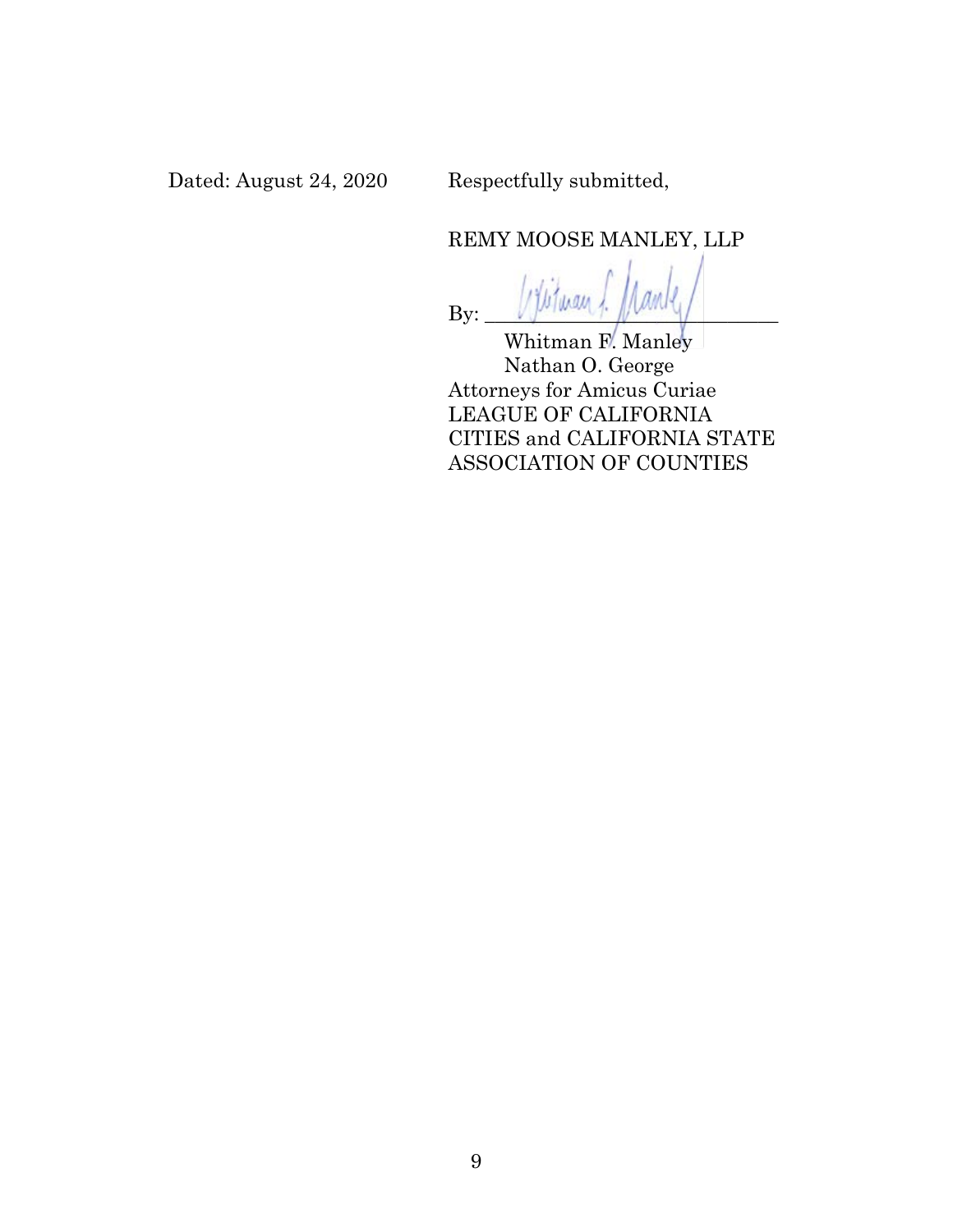### **TABLE OF CONTENTS**

|    | STATEMENT OF FACTS AND PROCEDURAL HISTORY  18                                                                                                                     |  |
|----|-------------------------------------------------------------------------------------------------------------------------------------------------------------------|--|
|    |                                                                                                                                                                   |  |
| A. | This Case Has the Potential to Inject Needless and<br>Unwarranted Uncertainty into the CEQA Process  25                                                           |  |
|    | 1. CEQA requires lead agencies to analyze a private<br>developer's entire proposal for potential environmental                                                    |  |
|    | 2. CEQA allows and encourages project evolution but<br>requires such changes to be reviewed for their potential                                                   |  |
|    | 3. The trial court's "materially different" test on changes<br>to a project arising during the CEQA review process is                                             |  |
|    | 4. Project changes occurring after the lead agency<br>circulates a Draft EIR are meaningful under CEQA<br>only in the context of potential to cause environmental |  |
|    | 5. The trial court's decision will discourage lead agencies<br>from exercising their discretion to approve reduced-scale                                          |  |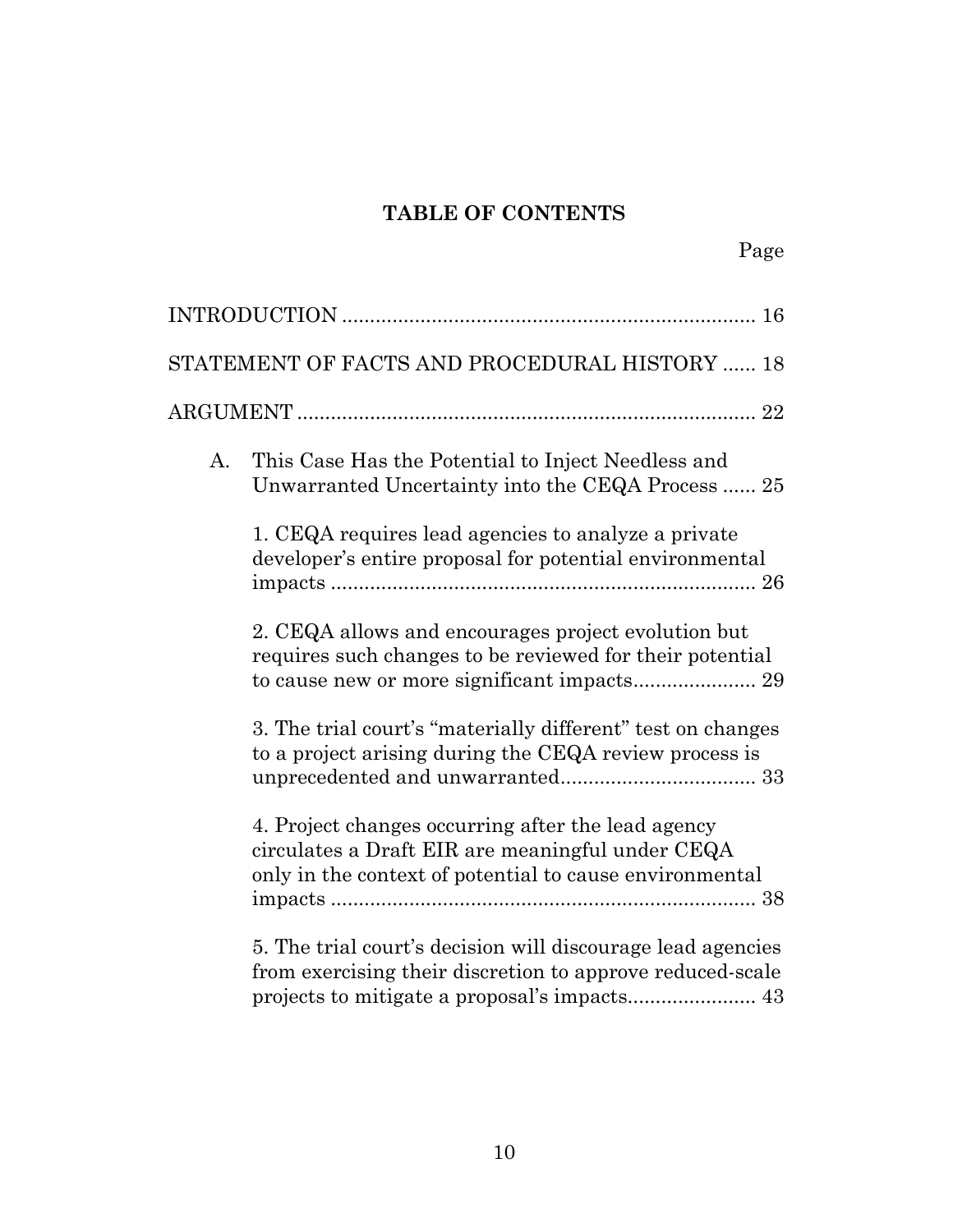| В. | The Trial Court's "Materially Different" Test Is              |  |
|----|---------------------------------------------------------------|--|
|    | Analogous to the Now-Discredited "New Project" Test in        |  |
|    | Cases Involving Supplemental Review Under Public              |  |
|    |                                                               |  |
|    |                                                               |  |
|    | 1. The <i>Lishman</i> decision and its "new project"          |  |
|    | threshold test has been abandoned as untenable 52             |  |
|    |                                                               |  |
|    | 2. The "materially different" test adopted by the trial       |  |
|    | court in this case is logically indistinguishable from        |  |
|    | the <i>Lishman</i> court's discredited "new project" test  56 |  |
|    |                                                               |  |
|    |                                                               |  |
|    | 65                                                            |  |
|    |                                                               |  |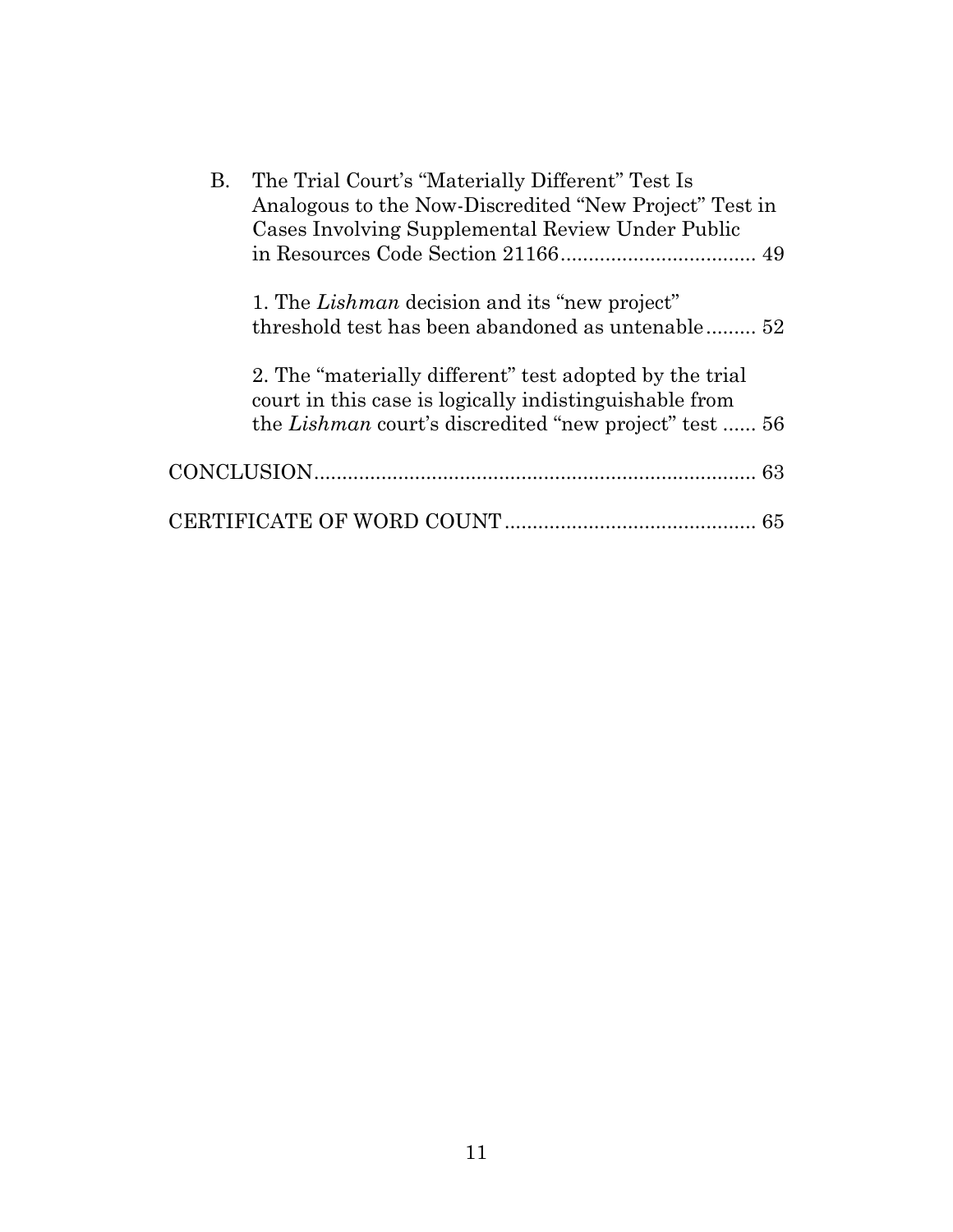### **TABLE OF AUTHORITIES**

| <b>Federal Cases</b>                                                                                  | Page(s) |
|-------------------------------------------------------------------------------------------------------|---------|
| Marsh v. Oregon Natural Resources Council,                                                            |         |
| <b>State Cases</b>                                                                                    |         |
| Berkeley Hillside Preservation v. City of Berkeley,                                                   |         |
| Beverly Hills Unified School District v. Los Angeles County Metropolitan<br>Transportation Authority, |         |
|                                                                                                       |         |
| Bozung v. Local Agency Formation Com.,                                                                |         |
| California Oak Foundation v. Regents of University of California,                                     |         |
| Citizens Assn. for Sensible Development of Bishop Area v. County of Inyo,                             |         |
| Citizens for a Sustainable Treasure Island v. City and County of San<br>Francisco,                    |         |
| Citizens of Goleta Valley v. Board of Supervisors,                                                    |         |
|                                                                                                       |         |
| County of Inyo v. City of Los Angeles,                                                                |         |
| Dry Creek Citizens v. County of Tulare,                                                               |         |
| Dusek v. Redevelopment Agency,                                                                        |         |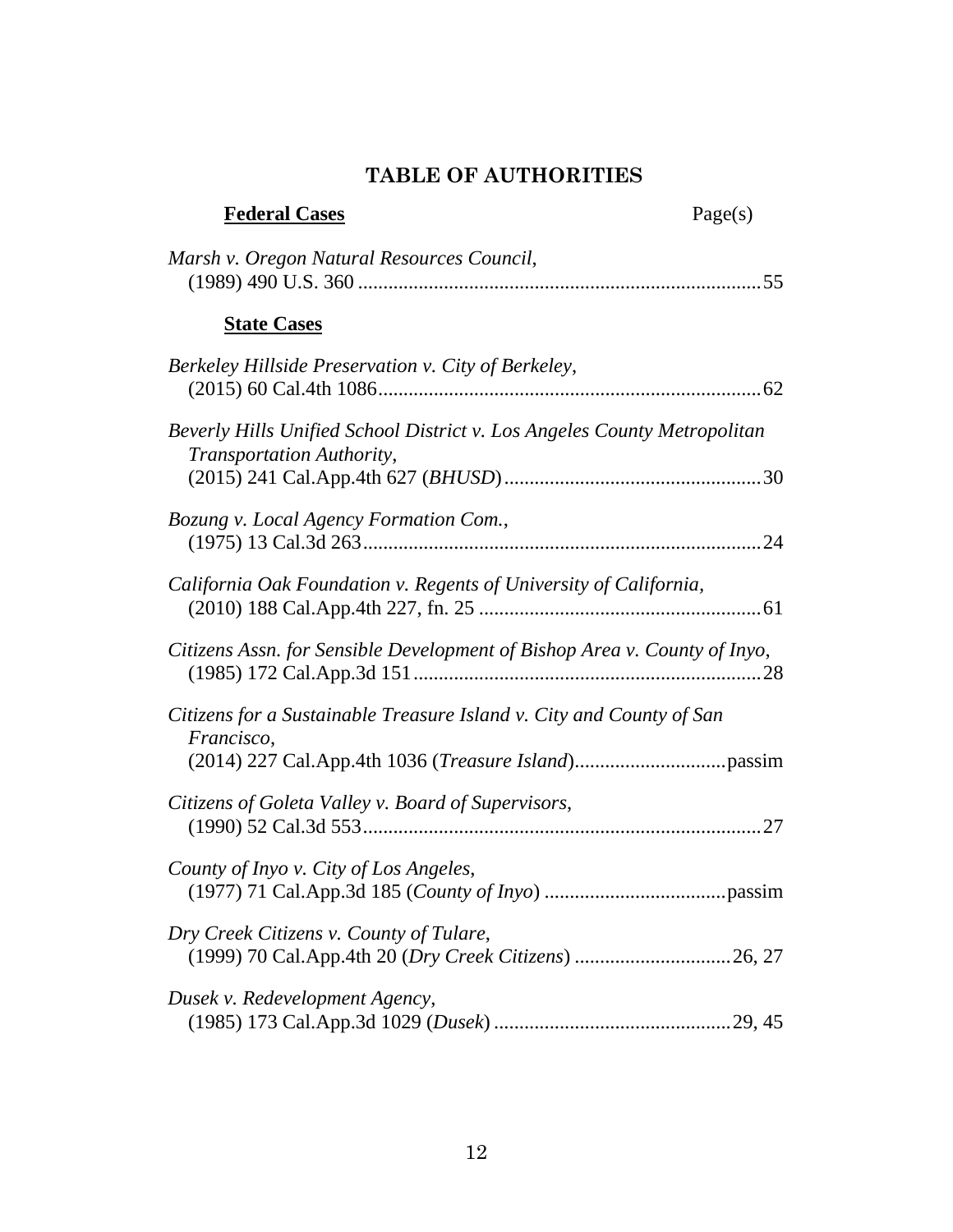## Page(s)

| Friends of the College of San Mateo Gardens v. San Mateo County<br>Community College District,                                                         |
|--------------------------------------------------------------------------------------------------------------------------------------------------------|
| Laurel Heights Improvement Assn. v. Regents of University of California,                                                                               |
| Laurel Heights Improvement Assn. v. Regents of University of California,                                                                               |
| Mani Brothers Real Estate Group v. City of Los Angeles,                                                                                                |
| Save Our Neighborhood v. Lishman,                                                                                                                      |
| Sierra Club v. City of Orange,                                                                                                                         |
| South County Citizens for Smart Growth v. County of Nevada,                                                                                            |
| South of Market Community Action Network v. City and County of San<br>Francisco,<br>(2019) 33 Cal.App.5th 321 (South of Market) 23, 30, 31, 44         |
| stopthemillenniumhollywood.com v. City of Los Angeles,                                                                                                 |
| Washoe Meadows Community v. Department of Parks & Recreation,                                                                                          |
| Western Placer Citizens for an Agricultural & Rural Environment v.<br>County of Placer,<br>(2006) 144 Cal.App.4th 890 (Western Placer Citizens) passim |
| Whitman v. Board of Supervisors,                                                                                                                       |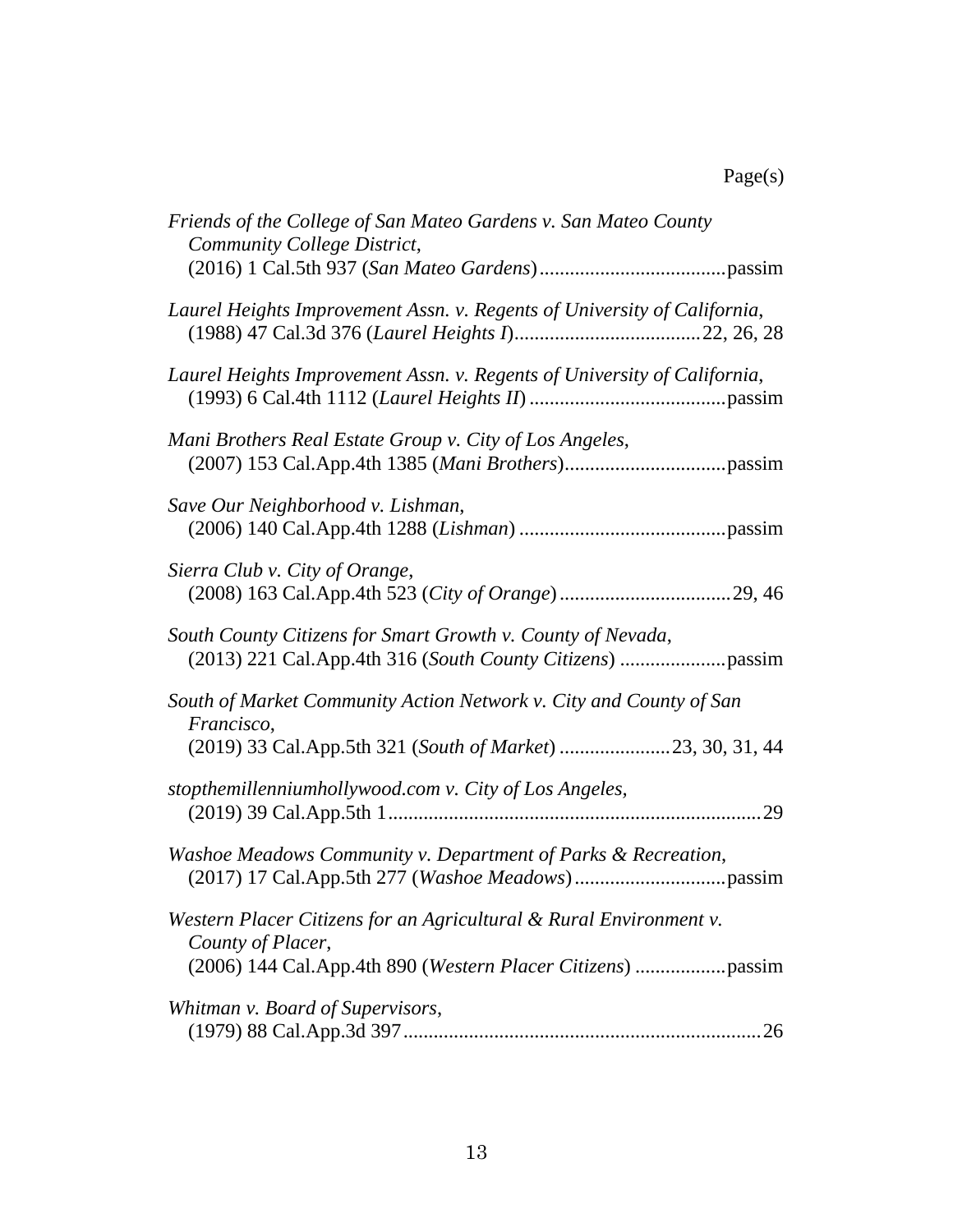| <b>California Statutes</b> | Page(s) |
|----------------------------|---------|
|                            |         |
|                            |         |
|                            |         |
|                            |         |
|                            |         |
|                            |         |
|                            |         |
|                            |         |
|                            |         |
|                            |         |

### **Cal. Code of Regs., tit. 14 (CEQA Guidelines)**

| CEQA Guidelines section 15088.5, subdivision (a) 32, 59 |  |
|---------------------------------------------------------|--|
|                                                         |  |
|                                                         |  |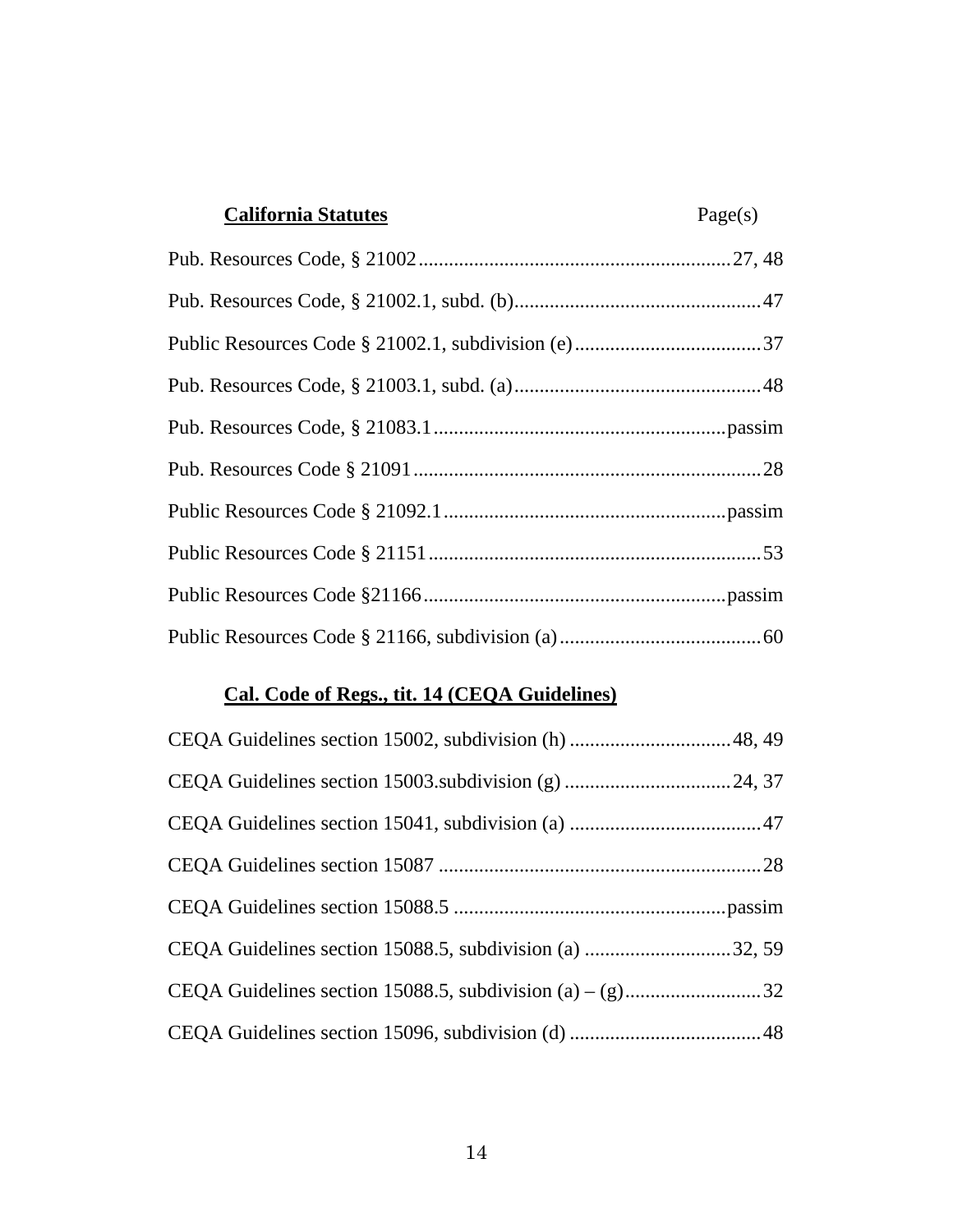## Page(s)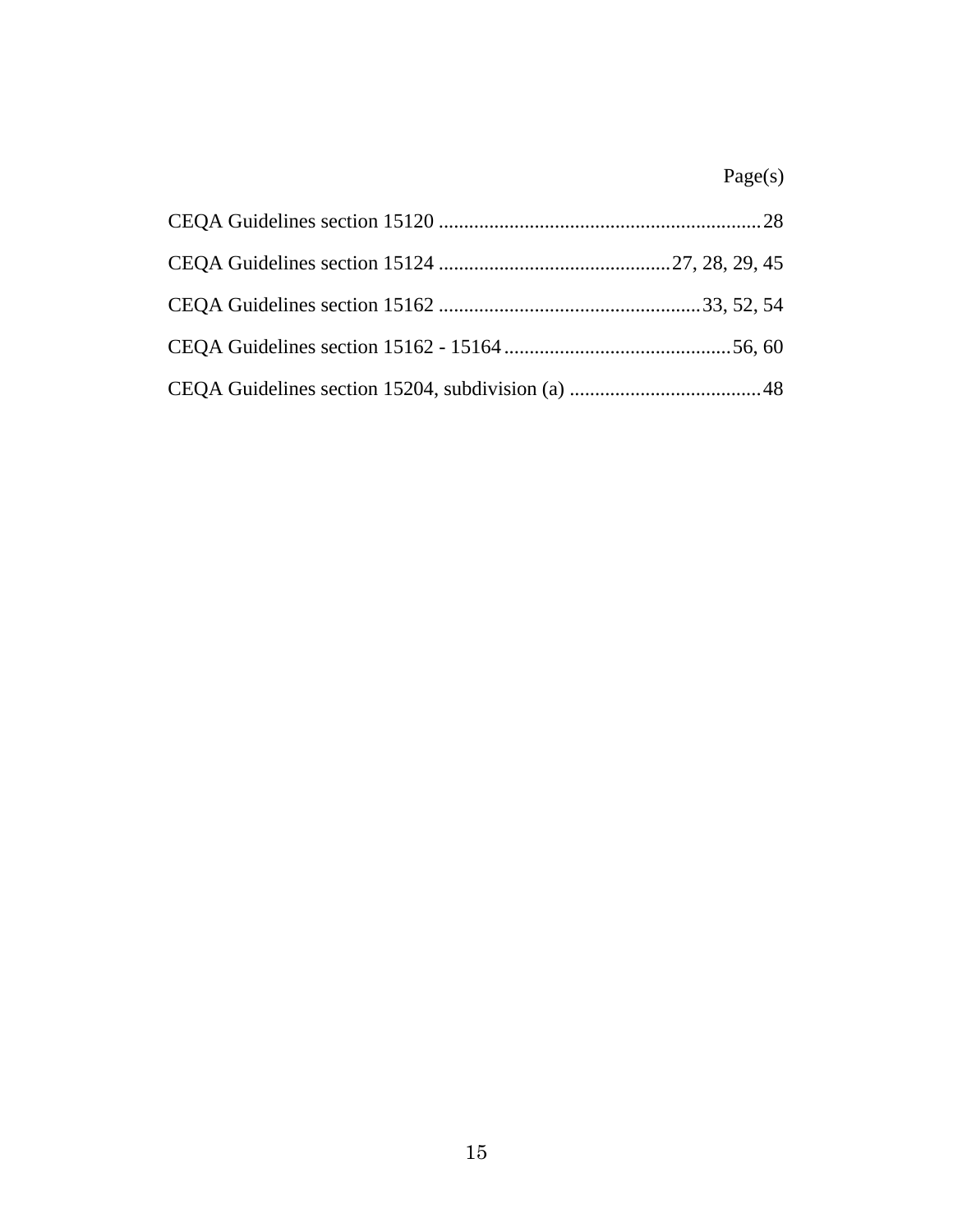#### **INTRODUCTION**

In this case, the trial court accepted Petitioners' characterization of their lawsuit as attacking an EIR's project description. Petitioners' tactical decision, and the trial court's acceptance of it, had two crucial consequences. First, it led the trial court to embark on an abstract analysis of whether the description of the project had evolved "materially" after the City had published the Draft EIR. Because the record showed that the Project had evolved, the trial court concluded that the project description was "unstable," and the public had been shut out of the CEQA process. Second, because the issue focused on the EIR's project description, the trial court characterized the issue as presenting a purely legal question, to be resolved by the court without deference to the lead agency, without regard to whether the project's evolution might cause new or more severe environmental effects, and under the assumption that if legal error occurred, it had to be prejudicial.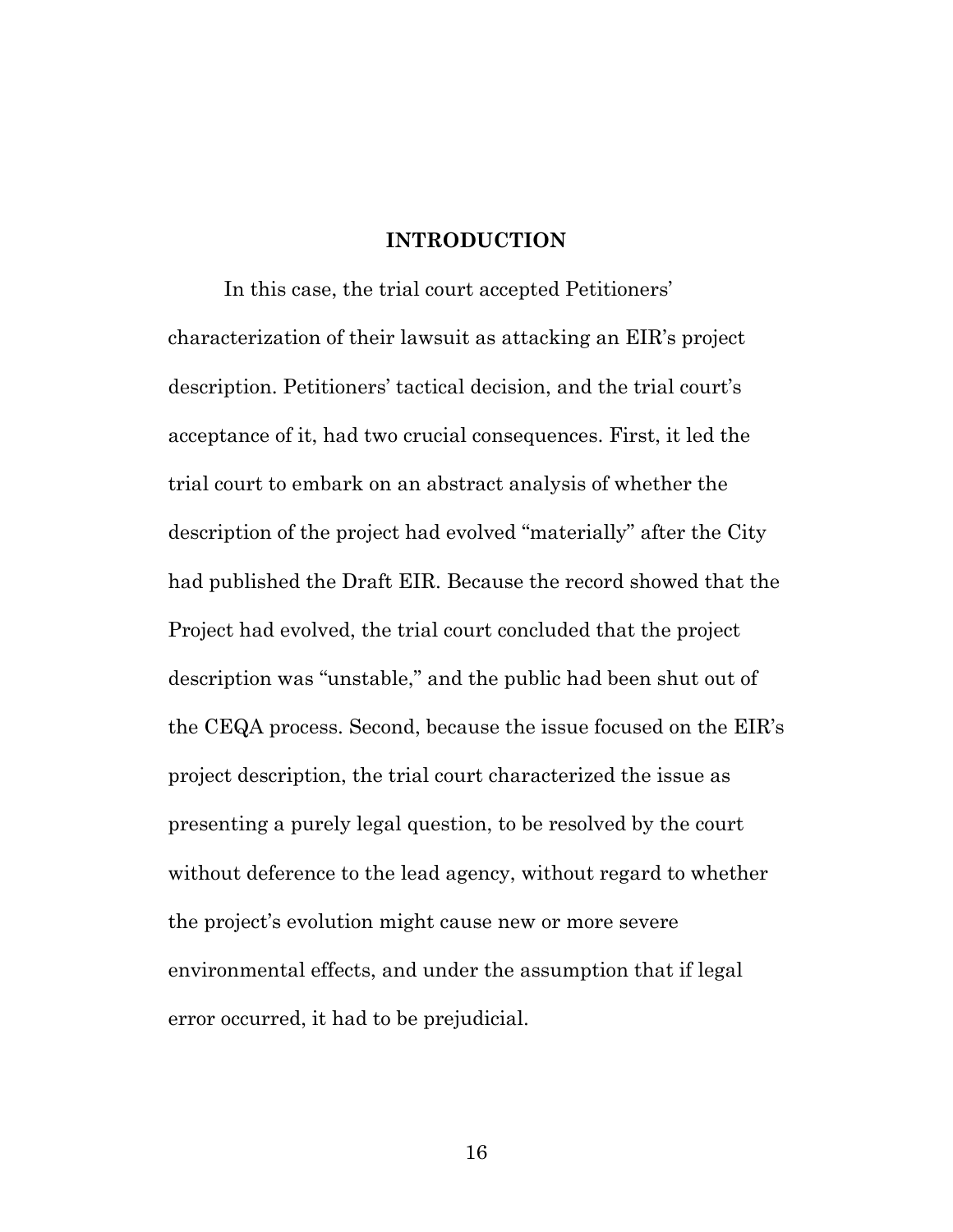The trial court's ruling is troubling in both respects. That projects evolve while under review is a commonplace feature of the environmental review process. CEQA has a longstanding mechanism for determining whether, due to such evolution, the lead agency must re-open the process: the recirculation of a Draft EIR under Public Resources Code section 21092.1. Lead agencies understand and know how to apply these rules. It is equally well established that judicial review of recirculation claims involves the "substantial evidence" standard of review, under which the court defers to the lead agency's factual determinations about whether the impacts of the project's evolution require recirculation of the Draft EIR.

The trial court's ruling, if adopted by the Court, will allow artful petitioners an opening to side-step the large body of law concerning Draft EIR recirculation. Perversely, such a ruling would discourage lead agencies from allowing projects to evolve during the CEQA process, since the consequence of doing so would be to open themselves up to the claim – reviewed *de novo* – that the project description is "unstable." Such an outcome is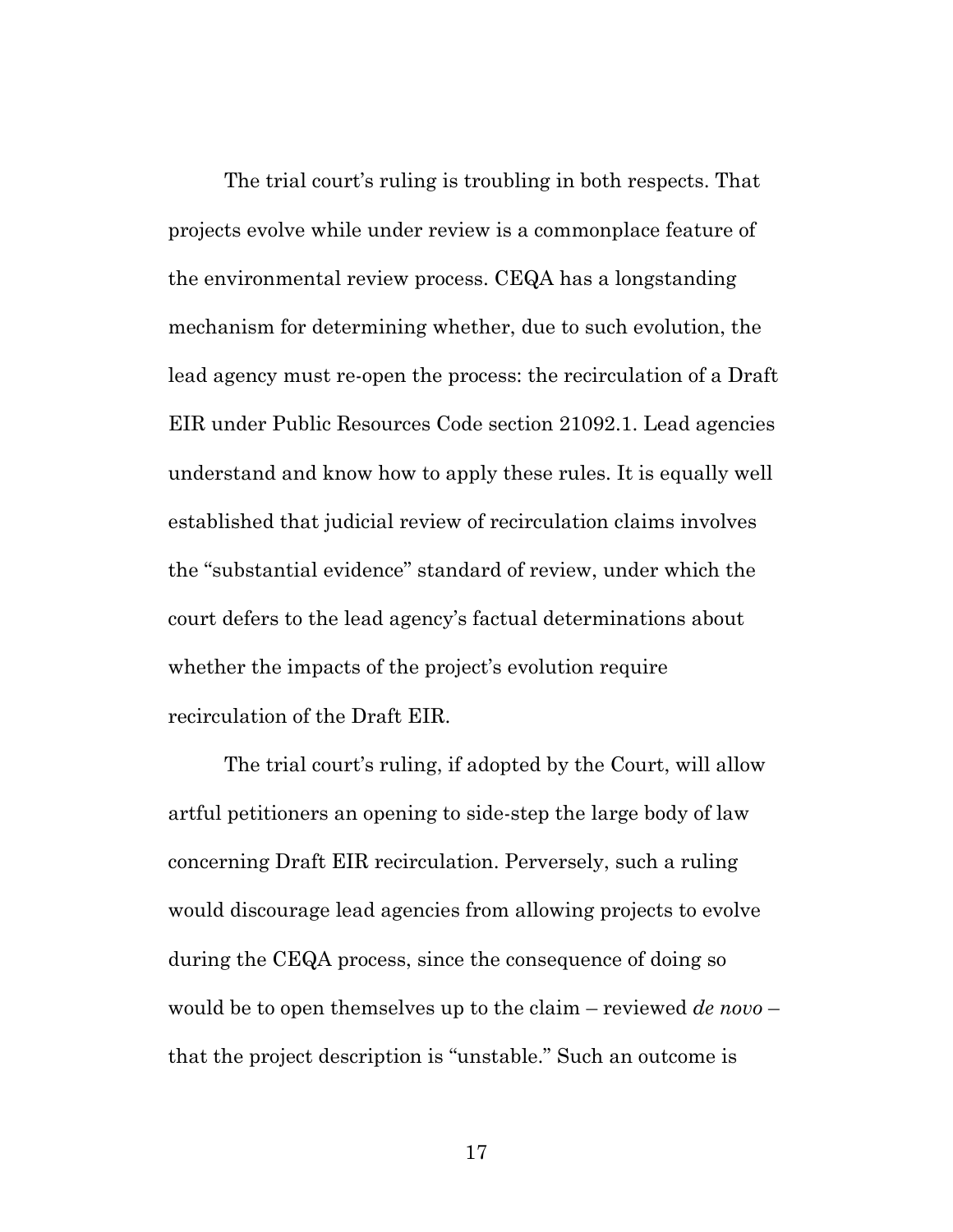unwarranted. Indeed, the cases involving defective project descriptions involve circumstances that bear no relationship to the normal evolution of a project, as exemplified by this case.

The parties to this appeal know the record and are in the best position to provide their perspective on the evolution of the Project and its attendant environmental effects. The League of Cities and CSAC urge the Court, however, to refrain from injecting further uncertainty and legal exposure into an already complex process. If rules are clear, members of the League of Cities and CSAC will follow them. If rules – like the approach urged by Petitioners and adopted by the trial court – are unclear, then members of the League of Cities and CSAC will do their best, but the consequence will be further uncertainty, cost, delay, and disgruntlement with the environmental review process. Such an outcome is undesirable, unnecessary, and contrary to CEQA.

#### **STATEMENT OF FACTS AND PROCEDURAL HISTORY**

A more detailed statement of factual and procedural history is in Appellants' Joint Opening Brief ("Appellants' Opening Brief") at pages 16-26. Rather than duplicate that effort, the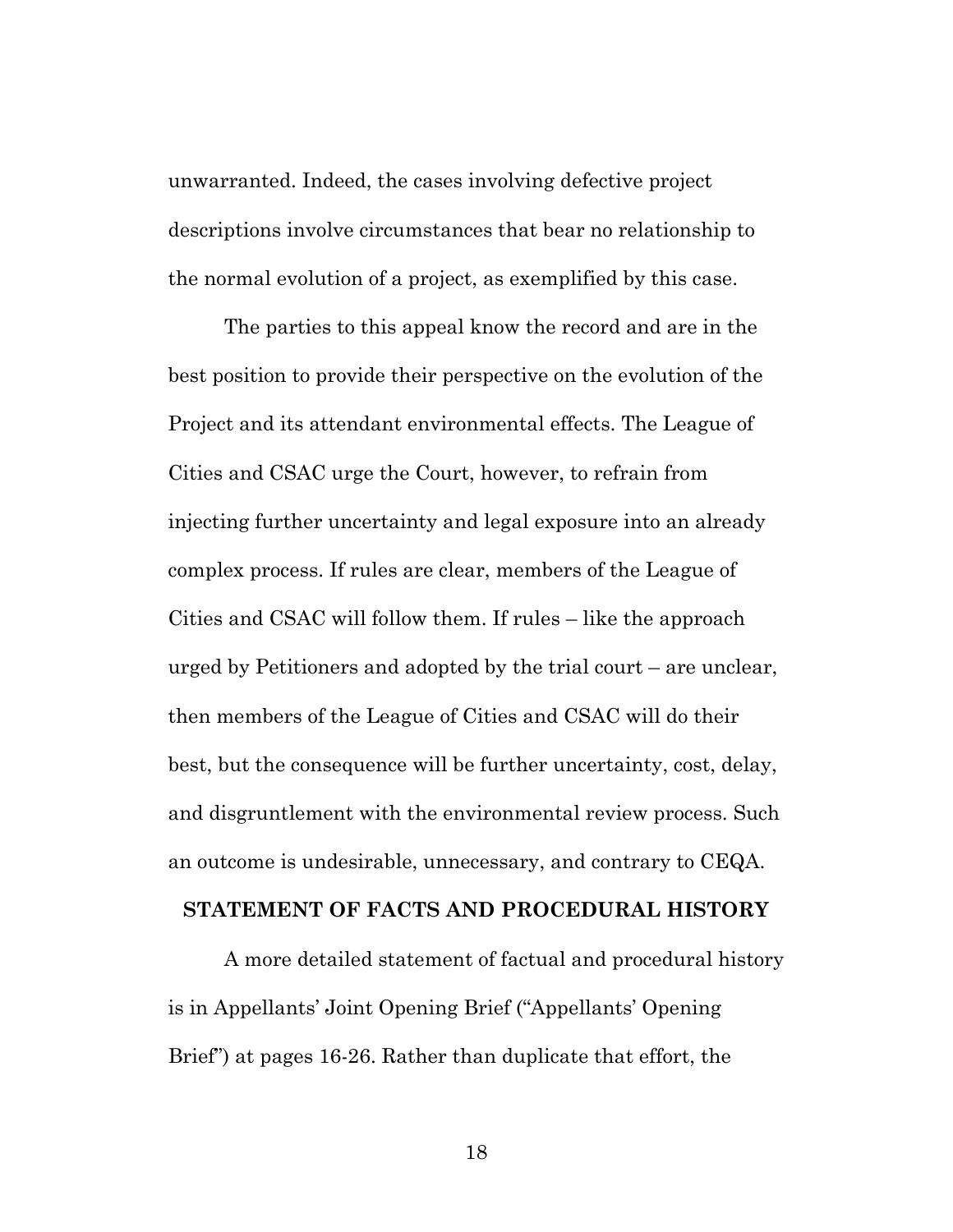League of Cities and CSAC provide the following summary of factual and procedural history drawn principally from the trial court's statement of decision (JA 325-362) and relevant to the discussion herein.

On April 6, 2017, the City released a Draft EIR for public review. The Draft EIR described the development project ("Project") proposed by Real Party in Interest the Icon at Panorama, LLC ("Icon"). (JA 325, 332.) The Draft EIR described the Project as mixed-use development on 8.9 acres in the City, and proposed the construction of seven buildings, including approximately 200,000 square feet of commercial area and 422 residential units. (*Ibid*.) The Draft EIR also analyzed four alternatives to the Project: a "No Project" Alternative, a Reduced Project Alternative, an All Commercial Alternative, and a "By-Right" Alternative. All the Alternatives in the Draft EIR proposed fewer residential units than the Project. (JA 332-333.)

In response to comments received from the public, the City revised and recirculated a Revised Draft EIR ("RDEIR") on August 31, 2017. (JA 325.) On February 23, 2018, the City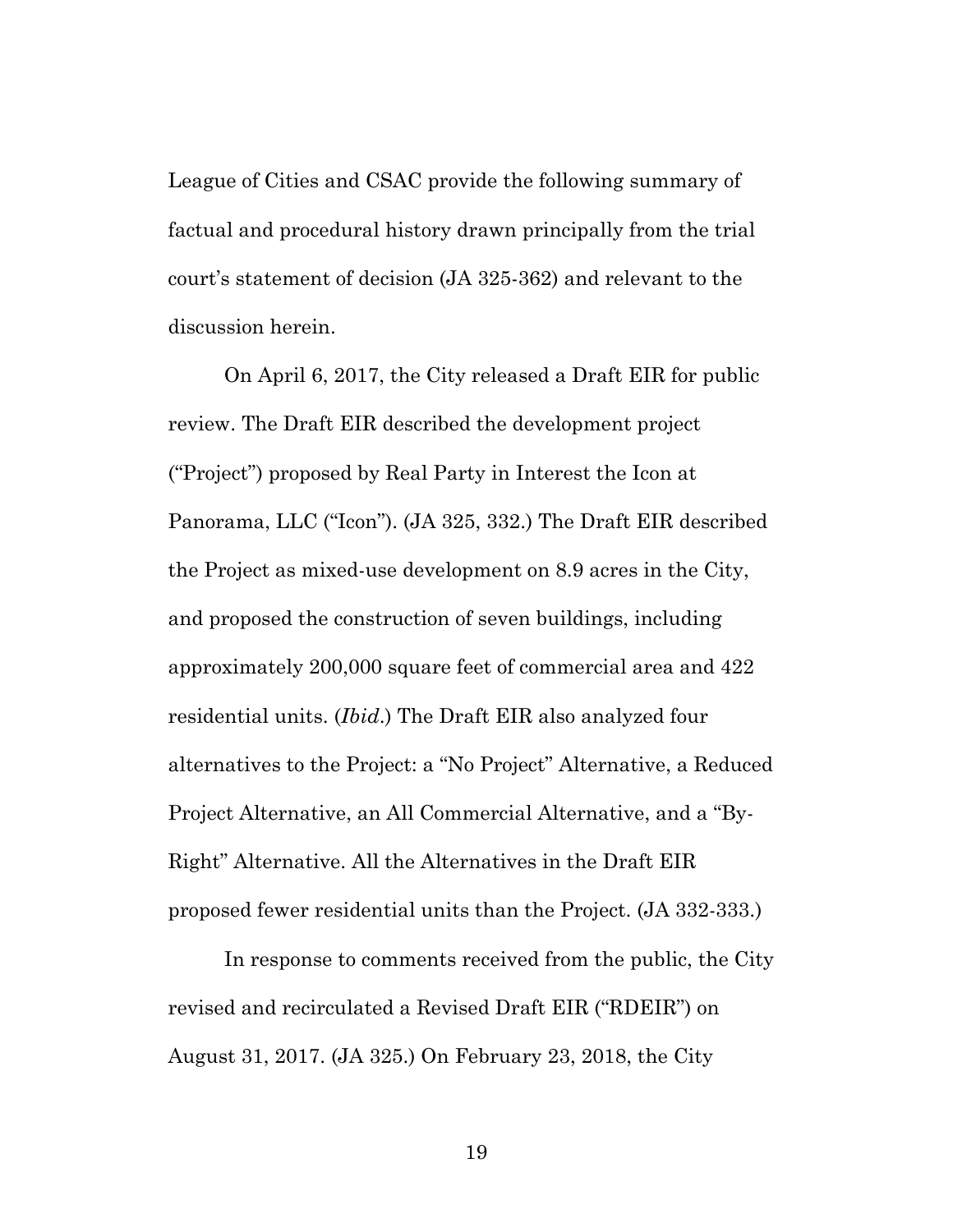released the Final EIR. The Final EIR included a new "Alternative 5." (JA 334.) Alternative 5, among other changes, proposed reducing the commercial development area from 200,000 square feet to 60,000 square feet, while increasing the residential development from 422 units to 675 units. (*Ibid*.) The Final EIR analyzed Alternative 5 and concluded that it would reduce traffic impacts associated with the Project and did not require recirculation under CEQA Guidelines section 15088.5. (See JA 334, 341.)

After the City published the Final EIR, and before the City considered the EIR and Project for certification and approval, Icon proposed further changes to the proposed Project (Revised Project). The Revised Project moved in the direction of Alternative 5. (JA 335.) The Revised Project proposed the same 60,000 square feet of commercial area but reduced the residential development to 623 units. (*Ibid*.) The City concluded that the Revised Project did not require recirculation (JA 341) and ultimately approved the Revised Project and certified the EIR. (JA 336-337.)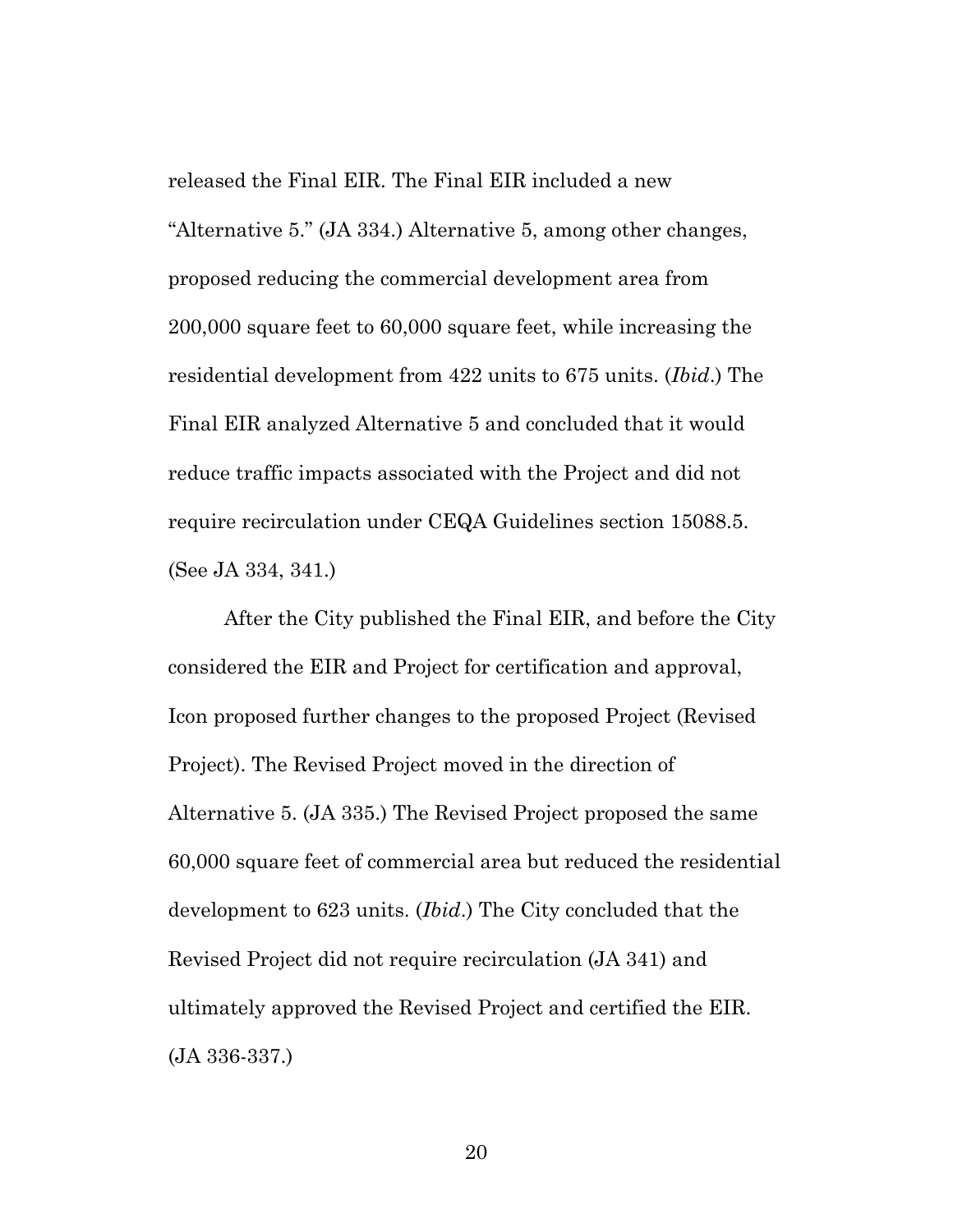Petitioners filed suit on October 1, 2018. They alleged that the City's approval should be set aside based on violations of CEQA. (JA 325-326.) Among other challenges, Petitioners argued that the EIR failed to maintain a stable project description, because the final approval was "not described or analyzed in any prior CEQA document." (JA 337.) The City and Icon argued that adding Alternative 5 to the Final EIR and the City's consideration of the Revised Project after publication of the Final EIR were appropriately analyzed for their potential to require recirculation, and that no other analysis of "changes in the project" was required under CEQA. (JA 341.) The Parties agreed that Petitioners had waived any challenge under CEQA's recirculation provisions by failing to raise that issue in their opening trial brief. (*Ibid*.)

Instead, Petitioners argued that nothing in CEQA's recirculation provisions prevented them from challenging the adequacy of the Project Description based on the changes to the project arising after circulation of the Draft EIR. (JA 341, 343.)

The trial court agreed. (*Ibid*.) It found that the differences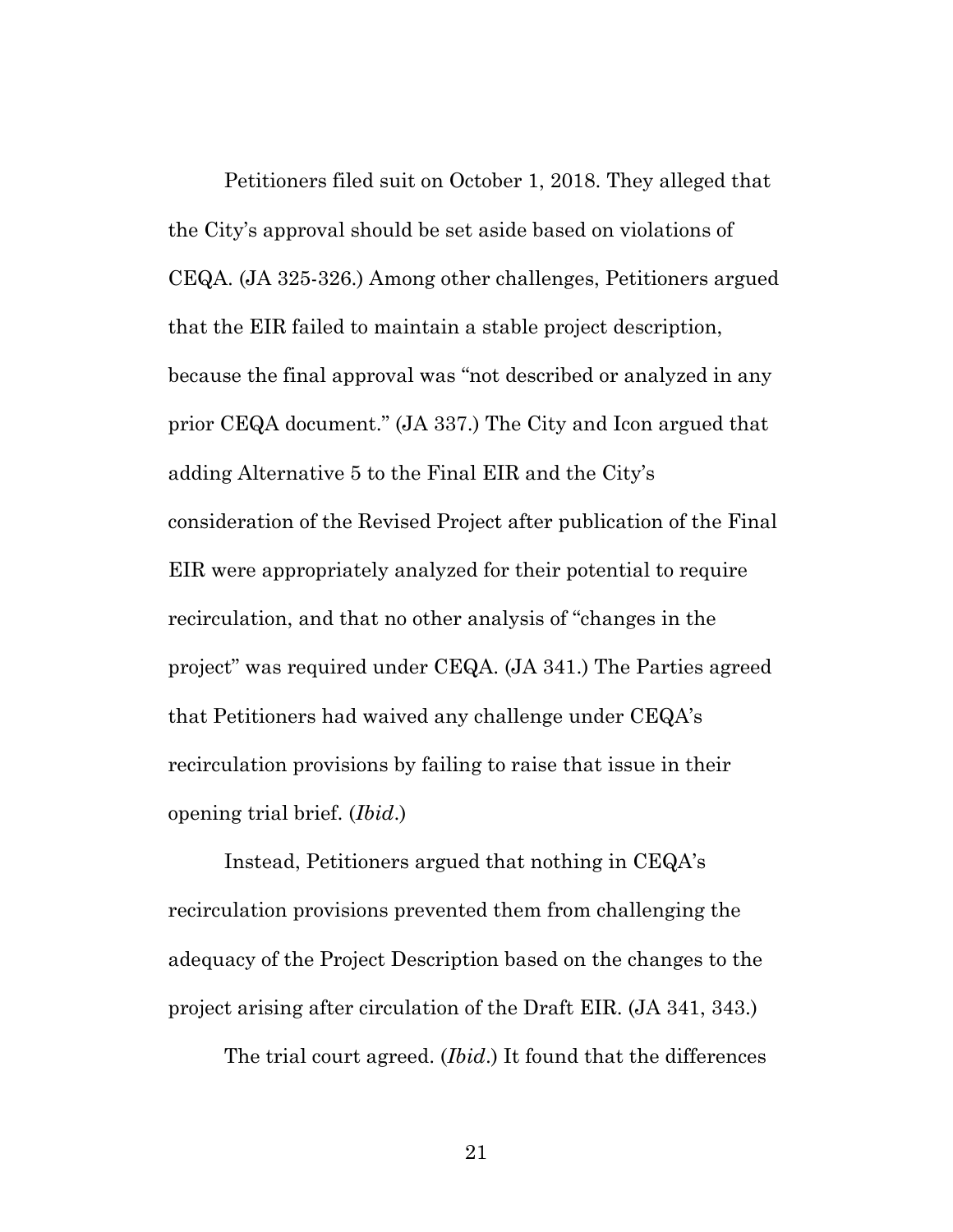between the Project described in the Draft EIR and the Revised Project were sufficiently material to render the Project Description unstable. (JA 347-348.) The trial court went on to find that, had the City circulated Alternative 5 for public review, that would have cured the inconsistency in the project description because Alternative 5 was "reasonably close" to the ultimate approval. (JA 348.) In response to the City's and Icon's argument that the changes to the Project were not "significant new information" requiring recirculation of the Draft EIR, the trial court held that the environmental effects of the changes were irrelevant to whether the Project Description became unstable due to the changes to the Project. (JA 347.)

The trial court concluded that the writ of mandate should be granted and a new or supplemental EIR prepared based on the unstable project description and the City's failure to adequately respond to comments. (JA 362.) The City and Icon appealed.

#### **ARGUMENT**

"The chief goal of CEQA is mitigation or avoidance of environmental harm." (*Laurel Heights Improvement Assn. v.*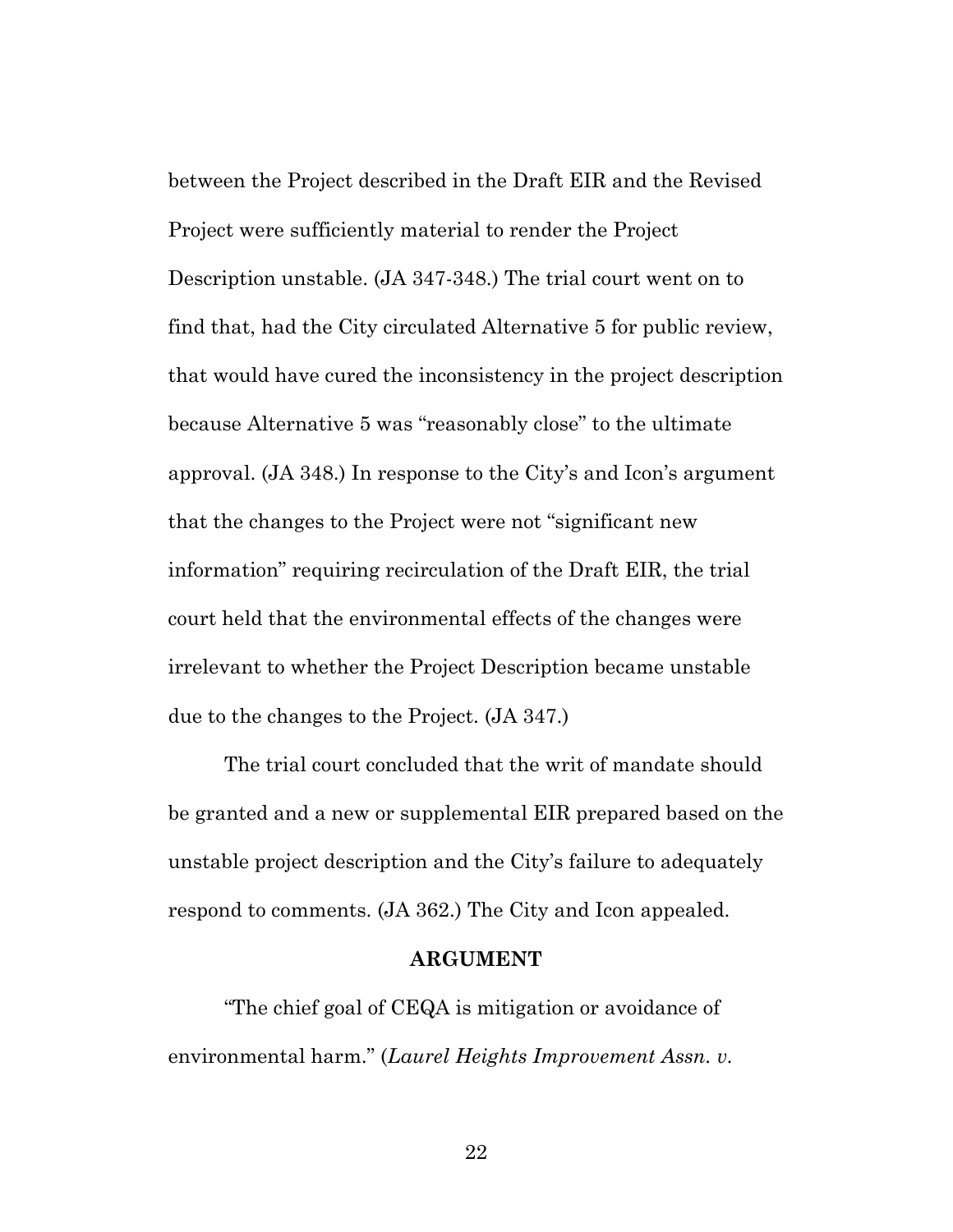## *Regents of University of California* (1988) 47 Cal.3d 376, 403 (*Laurel Heights I*).)

Here, Appellant City of Los Angeles sought to fulfill this "chief goal" through the approval of a Revised Project based on further reductions to development proposed in an alternative (Alternative 5) analyzed in the Final EIR. Petitioners and Respondents Southwest Regional Council of Carpenters, et al. ("Petitioners") argue that this environmentally benign outcome somehow invalidates the EIR's Project Description. In Petitioners' view – with which the trial court agreed – a Draft EIR's project description chapter, as viewed at the *end* of the CEQA process, cannot be adequate unless it reflects the ultimate decision actually made by the lead agency decision maker. Petitioners contend that this principle holds true regardless of whether the project, as approved, would result in greater or lesser impacts than those disclosed in the Draft EIR.

CEQA, however, "does not handcuff decisionmakers" by forcing them to either approve (or deny) the original proposal or send the applicant back to the drawing board. (*South of Market*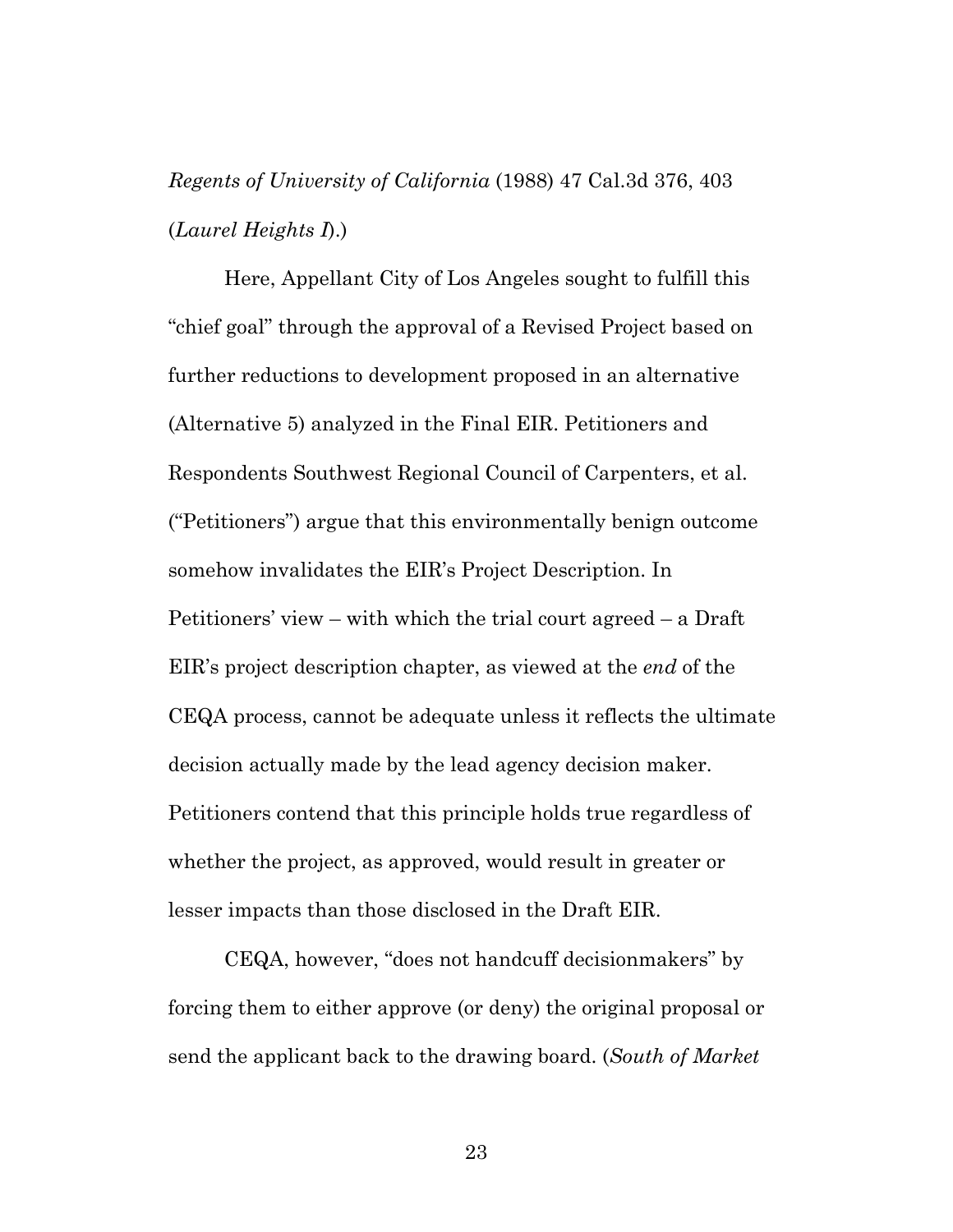*Community Action Network v. City and County of San Francisco* (2019) 33 Cal.App.5th 321, 336 (*South of Market*) ["The action approved need not be a blanket approval of the entire project described in the EIR. If that were the case, the informational value of the document would be sacrificed"].) Petitioners' view, moreover, would be needlessly wasteful. Yet, "[t]he purpose of CEQA is not to generate paper, but to compel government at all levels to make decisions with environmental consequences in mind." (CEQA Guidelines, § 15003, subd. (g), citing *Bozung v. Local Agency Formation Com.* (1975) 13 Cal.3d 263.)

Here, the trial court, in determining, as a matter of law, that the Revised Project approved was "materially different" from the Project Description in the EIR, created a new test for changes made to a project after circulation of the Draft EIR that lead agencies must consider in deciding whether to recirculate an EIR. (JA 348.) This new test is in addition to long-established standards for determining when recirculation of a Draft EIR is required due to "significant new information" giving rise to new or substantially more severe environmental effects. (CEQA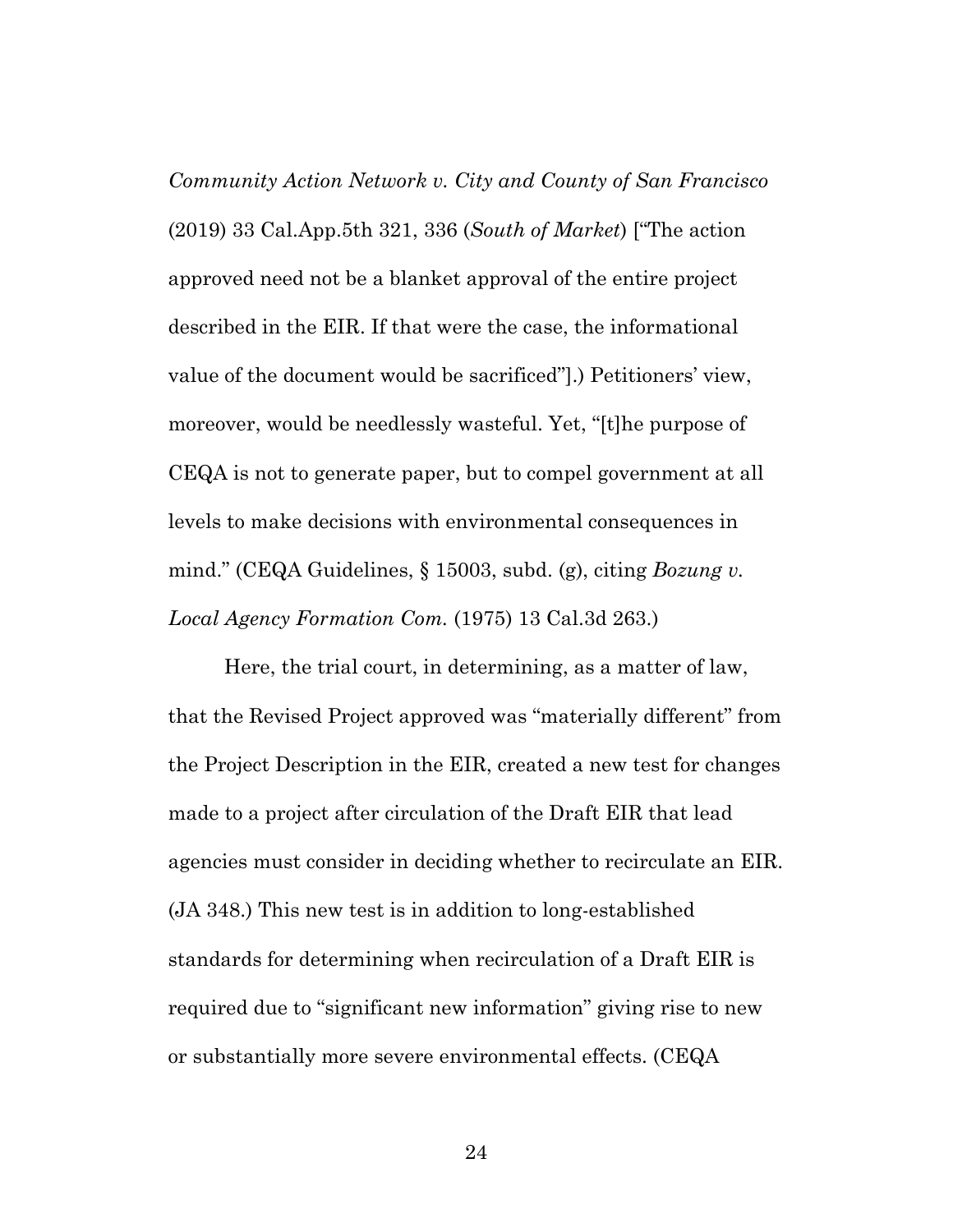Guidelines, § 15088.5.) Were this Court to accept the trial court's rationale and uphold the decision below, lead agencies—including the members of the League of Cities and CSAC—would be required to determine whether changes made to a project after circulation of the Draft EIR are "significant" or "material" enough to render the Project Description in the EIR "unstable"(and thus require revision and recirculation of the Project Description) separately from analyzing whether those changes require recirculation under CEQA Guidelines section 15088.5. Moreover, the agency's decision on this inherently factual issue would be reviewed as a question of law, with no deference to the agency's conclusion. Neither the trial court's decision in this case, nor the cases cited by the trial court in support, provide agencies confronted with this question with any guideposts for determining when project changes crossover from insignificant to material, such that the Project Description in the EIR becomes invalid.

**A. This Case Has the Potential to Inject Needless and Unwarranted Uncertainty into the CEQA Process.**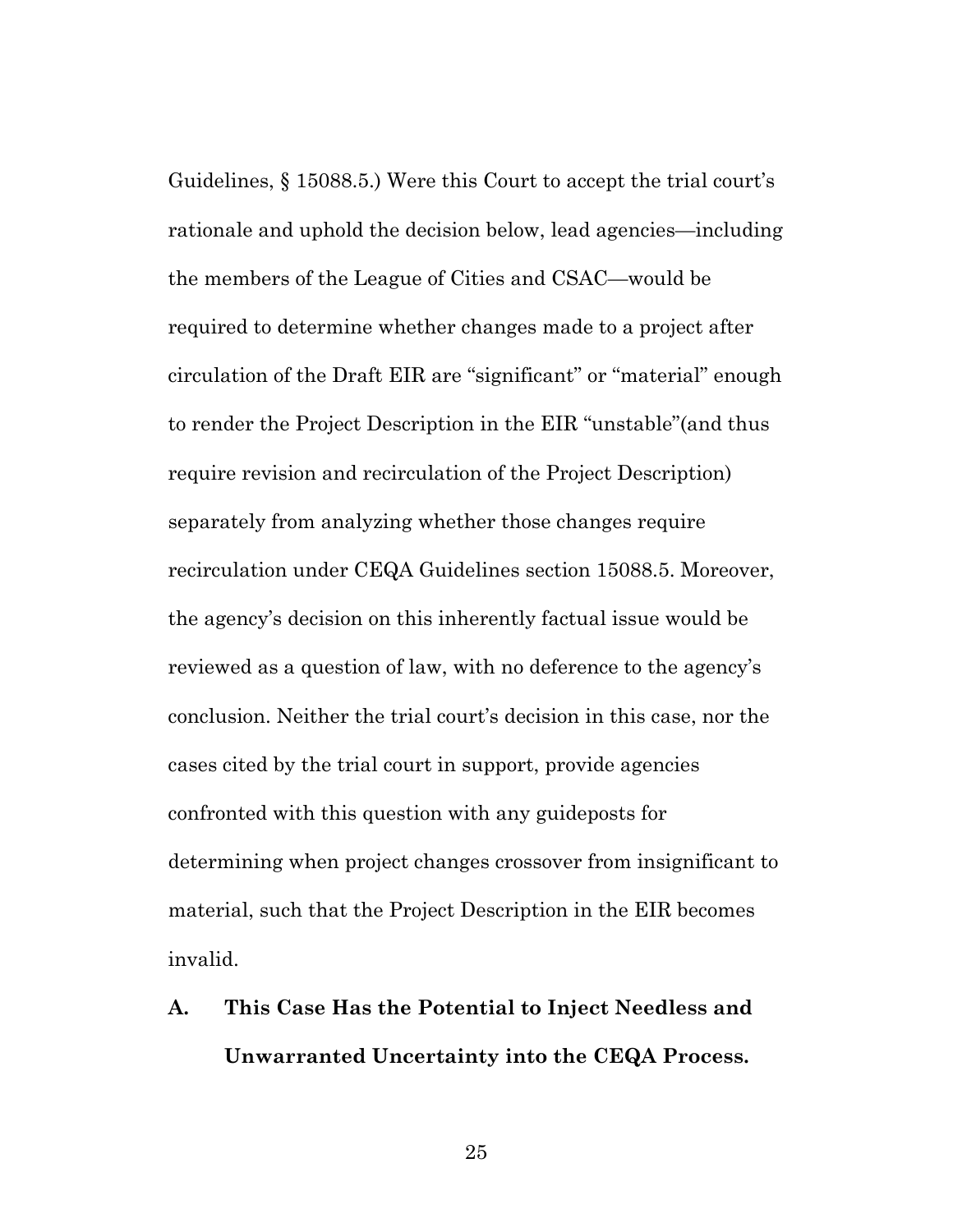# *1. CEQA requires lead agencies to analyze a private developer's entire proposal for potential environmental impacts.*

When private development is subject to CEQA review, lead agencies (including the members of the League of Cities and CSAC) are required to analyze the potential environmental effects of the applicant's entire proposal. (See *Dry Creek Citizens v. County of Tulare* (1999) 70 Cal.App.4th 20, 26-27 (*Dry Creek Citizens*) [CEQA forbids "omit[ing] an integral component of a proposed project from the project description"]; see also *Laurel Heights I*, 47 Cal.3d at p. 398 [EIR's analysis must consider reasonably foreseeable future phases of proposed project]; *Whitman v. Board of Supervisors* (1979) 88 Cal.App.3d 397, 414- 415 [because oil pipeline was part of the applicant's overall plan for project, it must be discussed in the EIR in "at least general terms"].)

Similarly, CEQA imposes a duty on lead agencies to explore "feasible alternatives or feasible mitigation measures" to reduce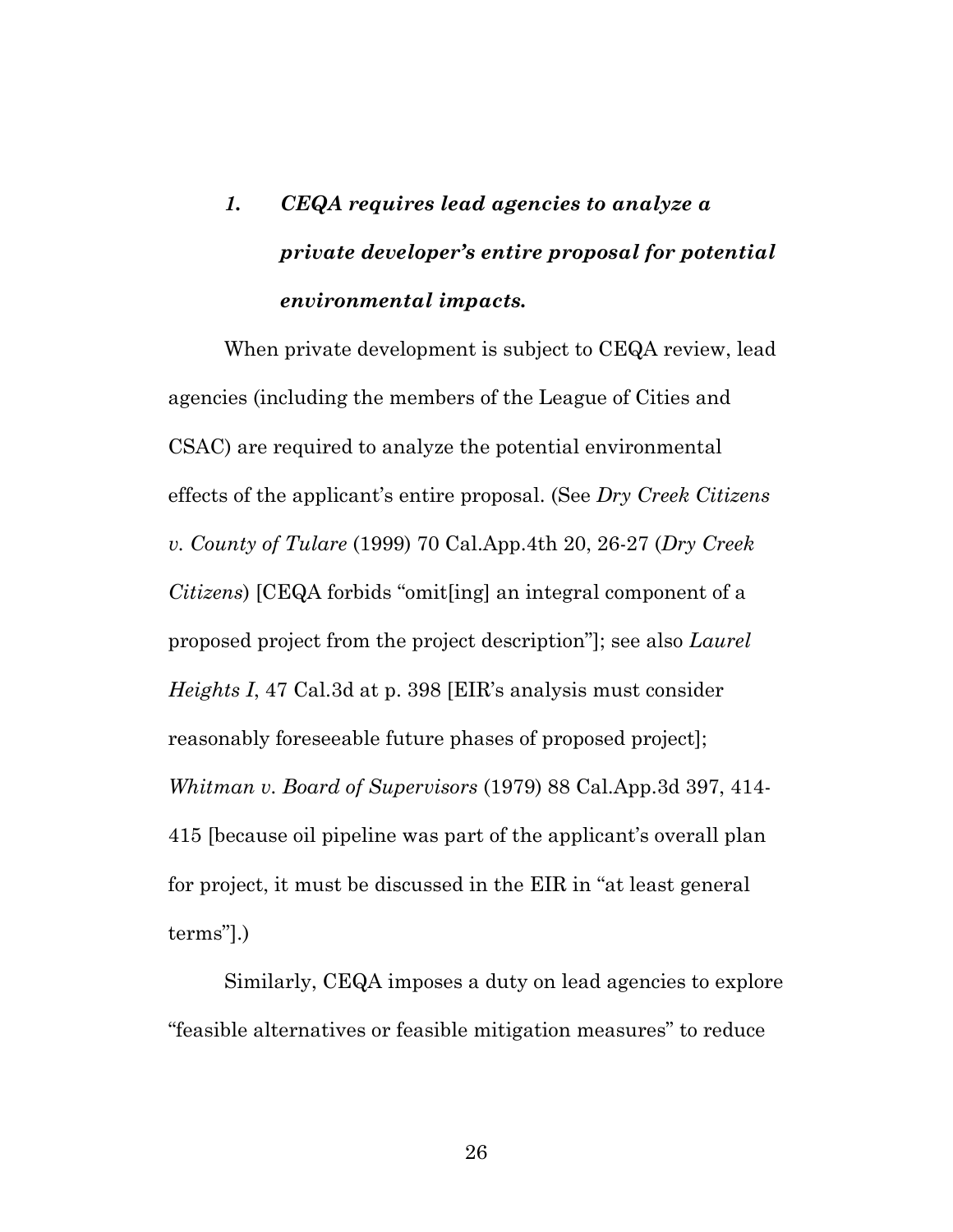the environmental effects of "*projects as proposed*." (Pub.

Resources Code, § 21002, italics added; see also *Citizens of Goleta Valley v. Board of Supervisors* (1990) 52 Cal.3d 553, 566 ["an EIR for any project subject to CEQA review must consider a reasonable range of alternatives to the project, or to the location of the project, which: (1) offer substantial environmental advantages over the project proposal…"].)

Lead agencies necessarily use a private applicant's proposal as a starting point for the Project Description in the Draft EIR. (See CEQA Guidelines, § 15124.) The Project Description "must contain sufficient specific information about the project to allow the public and reviewing agencies to evaluate and review its environmental impacts." (*Dry Creek Citizens*, *supra*, 70 Cal.App.4th at p. 26; see also *County of Inyo v. City of Los Angeles* (1977) 71 Cal.App.3d 185, 192 (*County of Inyo*) ["A curtailed or distorted project description may stultify the objectives of the reporting process"].) As part of the public evaluation and review, the Draft EIR, including the Project Description, must be circulated for public comment for at least 30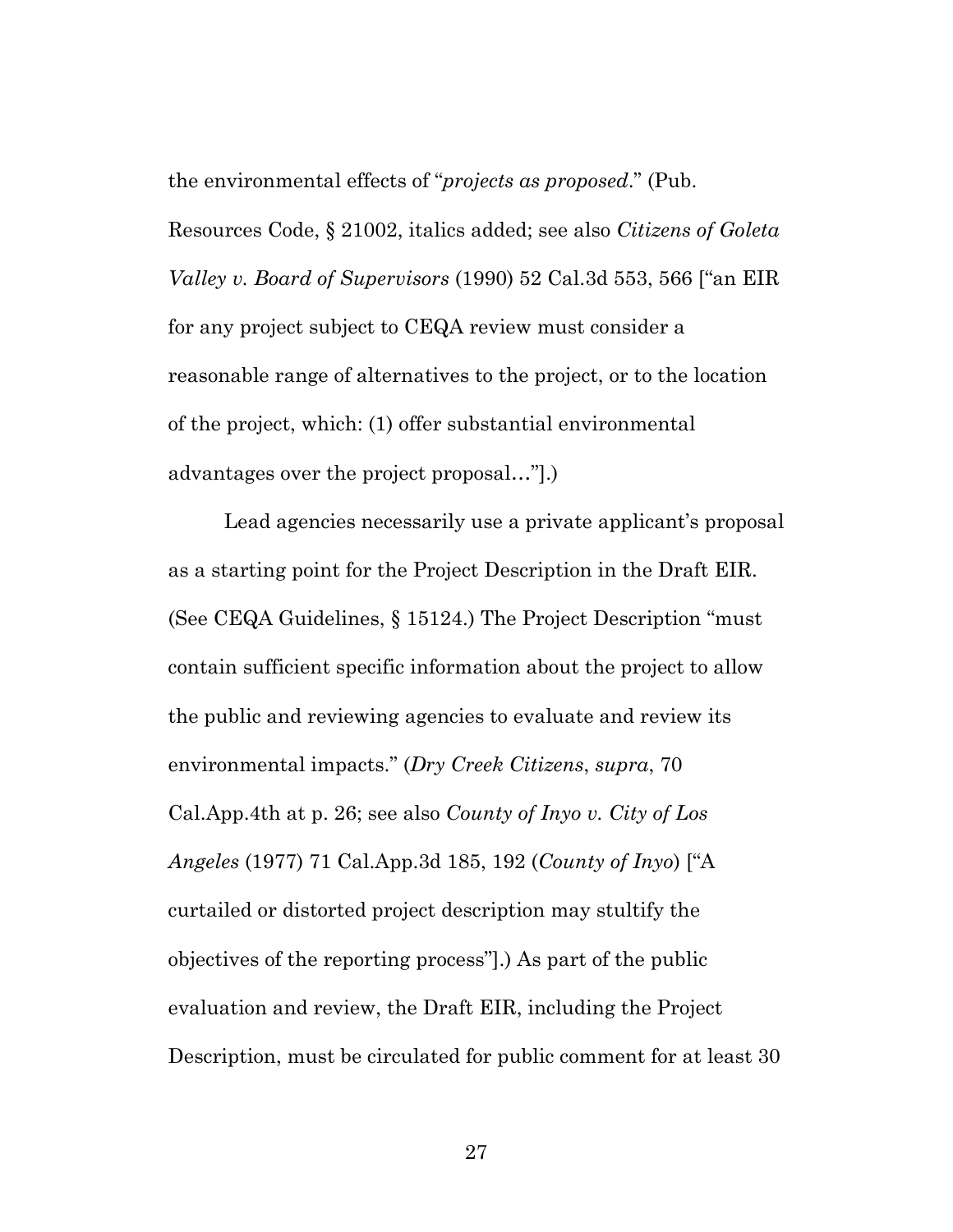days. (See Pub. Resources Code § 21091; CEQA Guidelines, §§ 15087, 15120, 15124.)

The courts have found an EIR to be inadequate where the project description fails to describe the "whole of the action" that has been proposed. (See, e.g., *Citizens Assn. for Sensible Development of Bishop Area v. County of Inyo* (1985) 172 Cal.App.3d 151, 165; cf. *Laurel Heights I*, 47 Cal.3d at p. 398 [project description was improperly truncated because EIR did not describe and analyze latter phase of building occupancy, even though such occupancy was reasonably foreseeable and would change scope of impacts].)

The courts have also found CEQA violations where the project description obscures the nature of the project or its components or omits basic details about what has been proposed. (See *County of Inyo*, *supra*, 71 Cal.App.3d at p. 193 [agency repeatedly changed its description of what the project entailed]; *Washoe Meadows Community v. Department of Parks & Recreation* (2017) 17 Cal.App.5th 277, 287-290 (*Washoe Meadows*) [agency did not identify any single proposal, but only a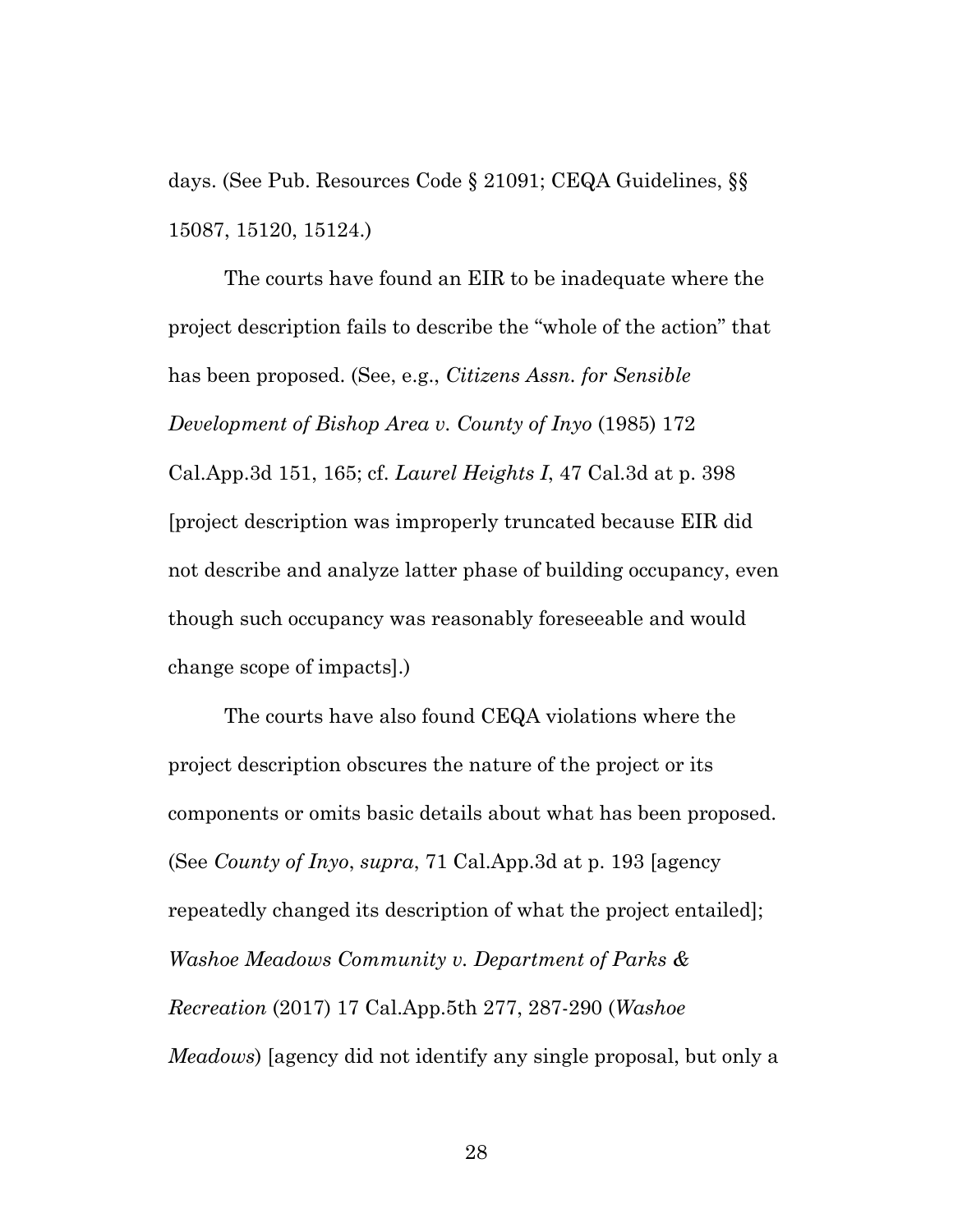range of possibilities]; *stopthemillenniumhollywood.com v. City of Los Angeles* (2019) 39 Cal.App.5th 1, 17 [EIR's project description lacked information required by CEQA Guidelines section 15124].) Thus, lead agencies must ensure, from the beginning of the CEQA process, that an applicant's proposal is accurately and consistently described in the Project Description chapter and throughout the EIR.

# *2. CEQA allows and encourages project evolution but requires such changes to be reviewed for their potential to cause new or more significant impacts.*

As the planning and environmental review process unfolds, changes in the project and circumstances often – indeed, almost invariably – arise. Such changes often arise after the lead agency has circulated the Draft EIR. Published cases offer scores of examples in which the agency's ultimate approval differs from the initial proposal, including changes to the scope or specific components of the project. (See, e.g., *Dusek v. Redevelopment Agency* (1985) 173 Cal.App.3d 1029, 1040-1041 (*Dusek*); *Sierra*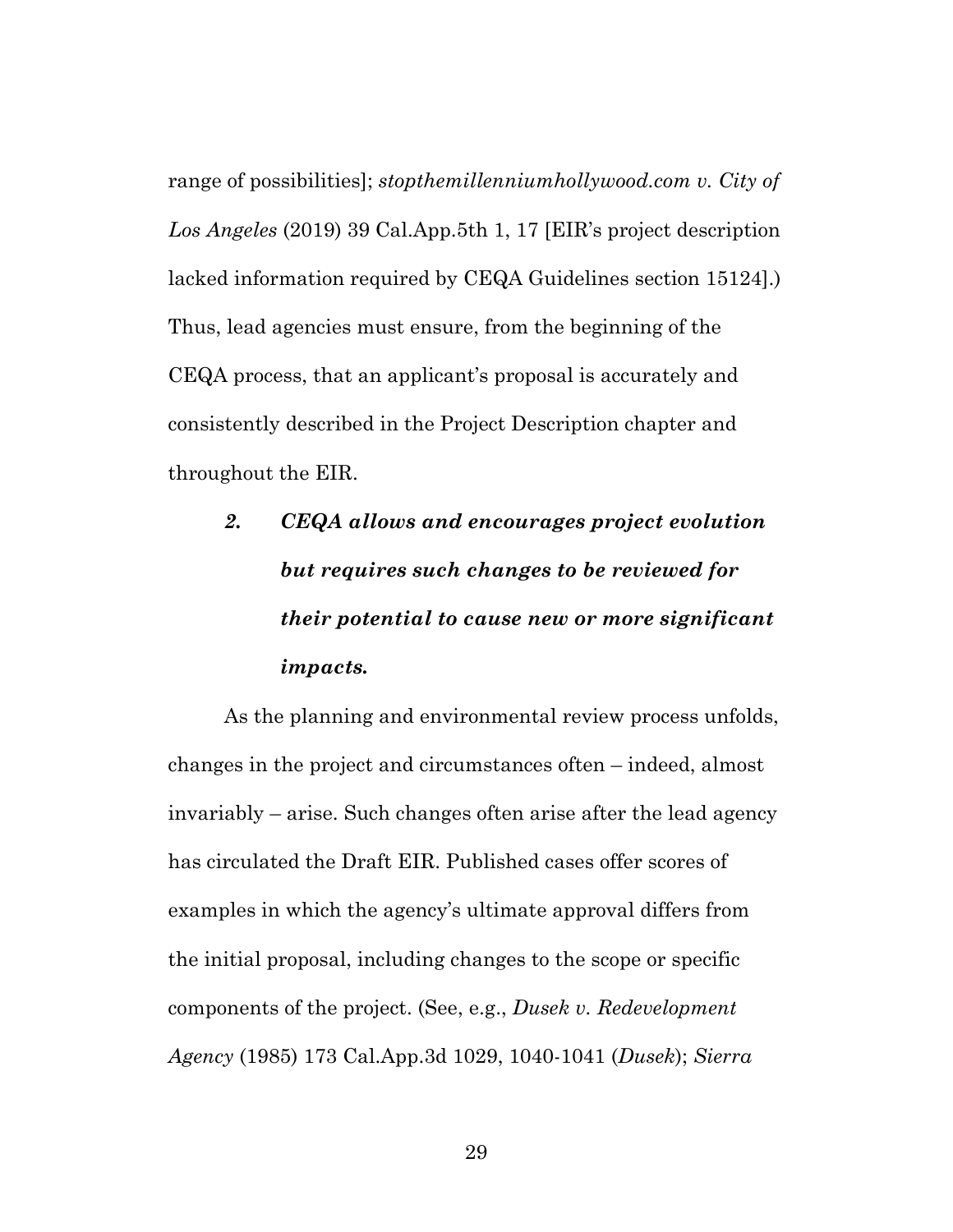*Club v. City of Orange* (2008) 163 Cal.App.4th 523, 533 (*City of Orange*); *Citizens for a Sustainable Treasure Island v. City and County of San Francisco* (2014) 227 Cal.App.4th 1036, 1062-1063 (*Treasure Island*); *South of Market*, *supra*, 33 Cal.App.5th at p. 336; *South County Citizens for Smart Growth v. County of Nevada* (2013) 221 Cal.App.4th 316, 323-324 (*South County Citizens*); *Western Placer Citizens for an Agricultural & Rural Environment v. County of Placer* (2006) 144 Cal.App.4th 890, 894- 895 (*Western Placer Citizens*); *Beverly Hills Unified School District v. Los Angeles County Metropolitan Transportation Authority* (2015) 241 Cal.App.4th 627, 644-647 (*BHUSD*).)

Whether changes to a project result in response to environmental impacts of the proposed project (e.g., *South County Citizens*, *supra*, 221 Cal.App.4th at pp. 323-324 [fast-food restaurants removed "due to their high traffic generation"]), or because of intervening circumstances (see *BHUSD*, *supra*, 241 Cal.App.4th at pp. 644-647 [one of two subway station options found infeasible after circulation of Draft EIR]), such changes do not retroactively invalidate an EIR's Project Description, or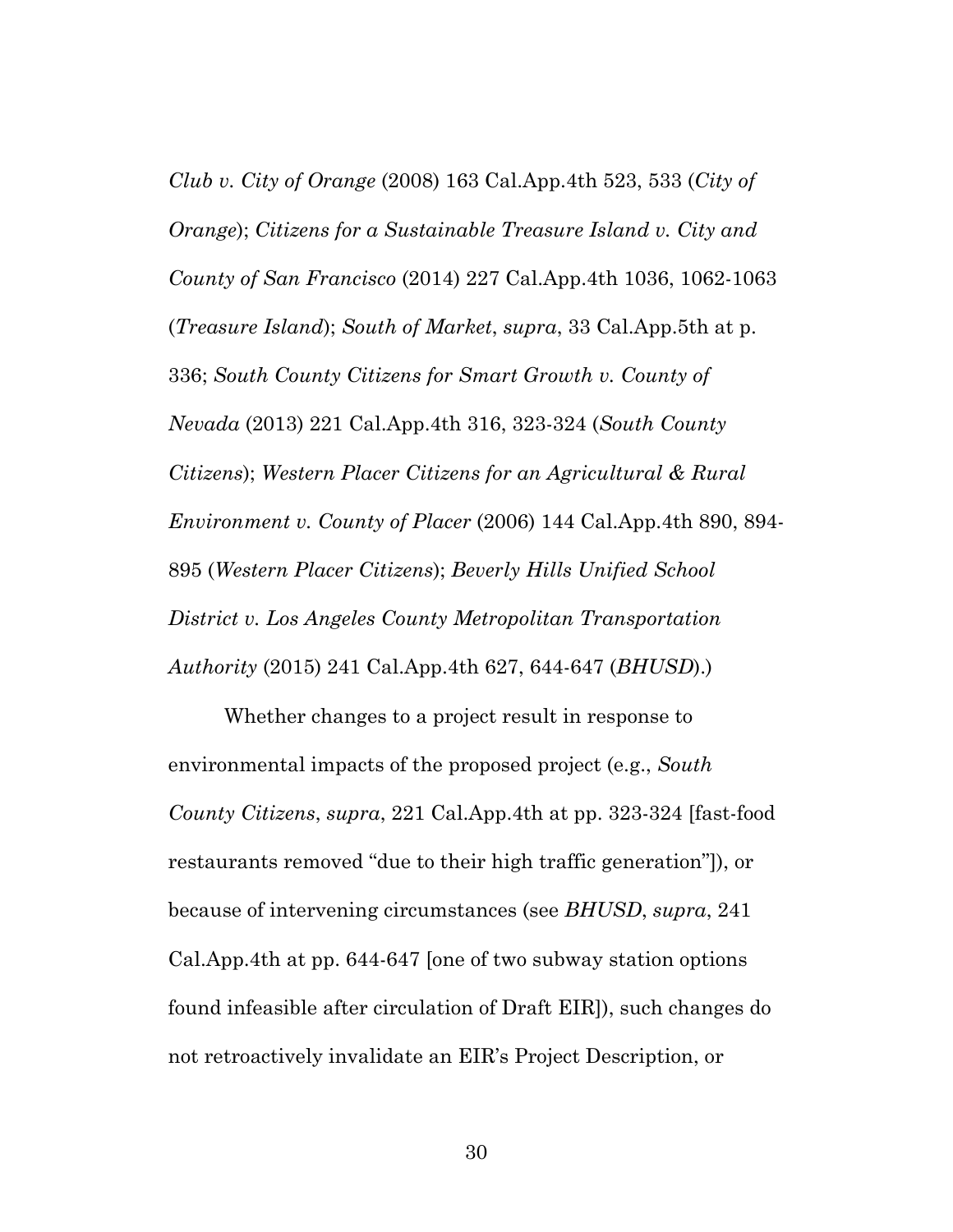require the lead agency and applicant to restart the CEQA process. As one Court of Appeal observed, "[w]e do not conclude the project description is inadequate because the ultimate approval adopted characteristics of one of the proposed alternatives; that in fact, is one of the key purposes of the CEQA process." (*South of Market*, *supra*, 33 Cal.App.5th at p. 336; see also *Western Placer Citizens*, at pp. 899-900.)

"CEQA allows, if not encourages, public agencies to revise projects in light of new information revealed during the CEQA process." (*Treasure Island*, *supra*, 227 Cal.App.4th at p. 1062.) Indeed, project changes made "in response to concerns raised in the [CEQA] review process show[] '…CEQA fulfilled its purpose.'" (*Ibid*., quoting *Western Placer Citizens*, *supra*, 144 Cal.App.4th at p. 905.) When "the public comment process [reveals] new and unforeseen insights about the project that will affect the final Project design," CEQA is functioning as it should. (*Treasure Island*, *supra*, 227 Cal.App.4th at p. 1062.)

CEQA, however, does not permit lead agencies to simply ignore the environmental implications of such changes. Rather,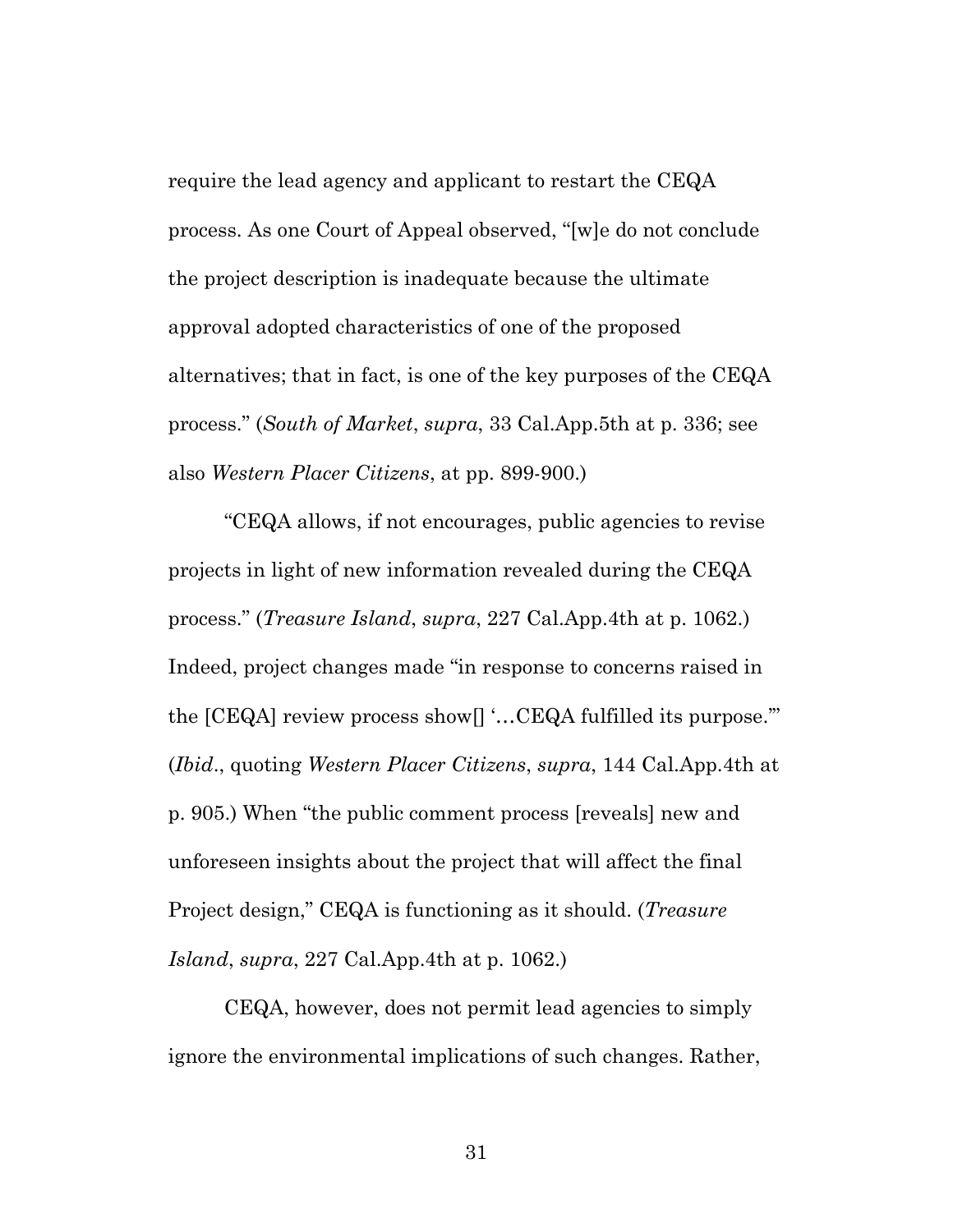CEQA requires lead agencies to determine whether such changes constitute "significant new information" which, if added to the EIR after the circulation period, would "deprive[] the public of a meaningful opportunity to comment upon a substantial adverse environmental effect of the project or a feasible way to mitigate or avoid such an effect (including a feasible project alternative) that the project's proponents have declined to implement." (CEQA Guidelines, § 15088.5, subd. (a); see Pub. Resources Code, § 21092.1.)

The CEQA Guidelines also provide objective criteria for a lead agency to use in determining whether recirculating the Draft EIR is required, with the agency's decision subject to judicial review. (CEQA Guidelines, § 15088.5, subd. (a)-(g).) Through the recirculation provisions, CEQA balances "the legislative goals of furthering public participation in the CEQA process and of not unduly prolonging the process so that the process deters development and advancement." (See *Laurel Heights Improvement Assn. v. Regents of University of California* (1993) 6 Cal.4th 1112, 1132 (*Laurel Heights II*).)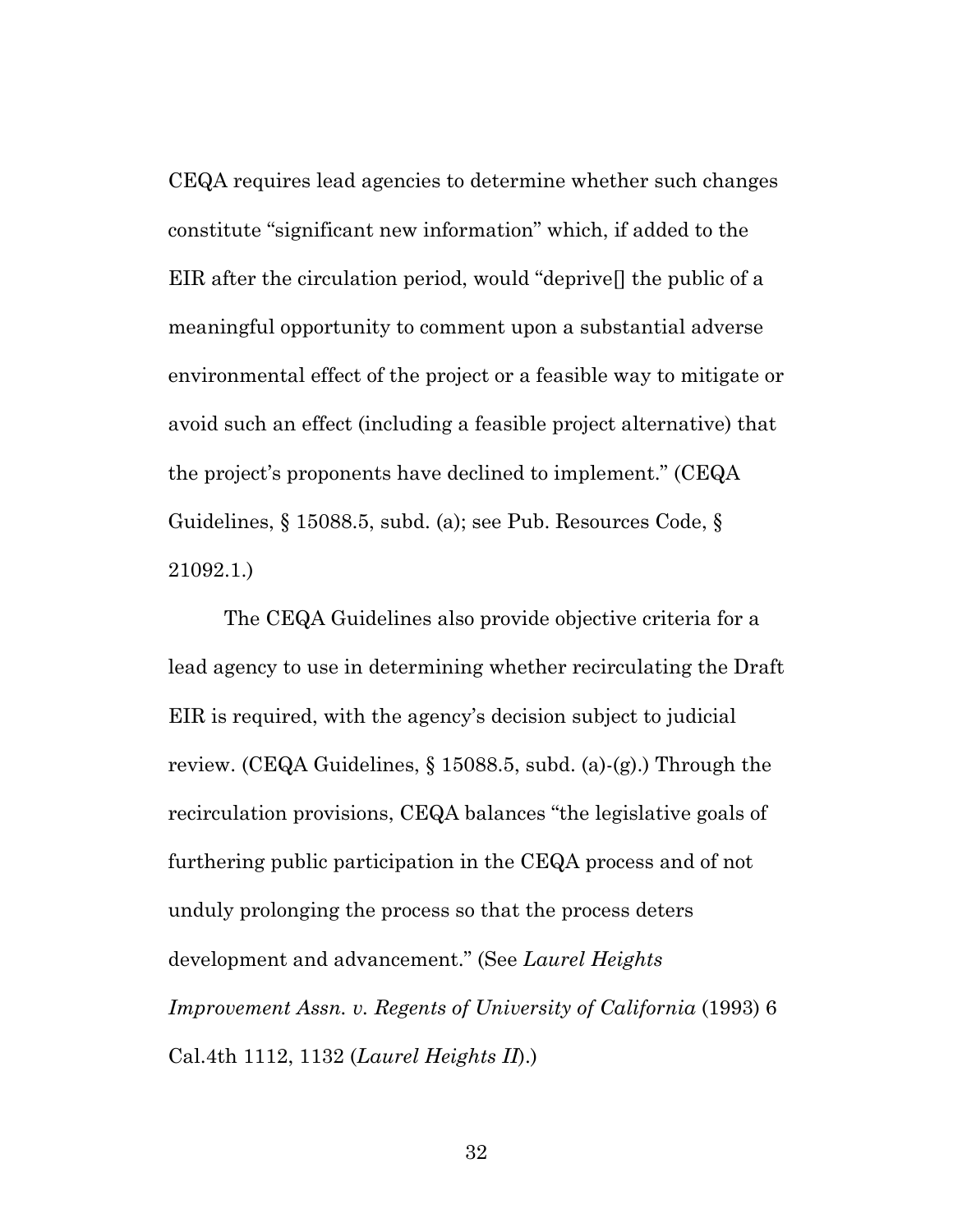# *3. The trial court's "materially different" test on changes to a project arising during the CEQA review process is unprecedented and unwarranted.*

The trial court found that the City abused its discretion by failing to circulate a Draft EIR that described Alternative 5, or some other alternative with a residential unit count "reasonably close to the 623 units approved in the Revised Project," as the project ultimately approved. (JA 348.) Despite identifying the error as the failure to circulate a Draft EIR, however, the trial court concluded that the City's recirculation analysis was irrelevant to whether the City abused its discretion here. Instead, the trial court concluded that a new or supplemental  $EIR<sup>1</sup>$  $EIR<sup>1</sup>$  $EIR<sup>1</sup>$  is the appropriate remedy for the failure to circulate a stable project

<span id="page-32-0"></span><sup>&</sup>lt;sup>1</sup> A "supplemental EIR" is called for under Public Resources Code section 21166 when "major revisions" are required to a previously certified EIR. (See also CEQA Guidelines, § 15162.)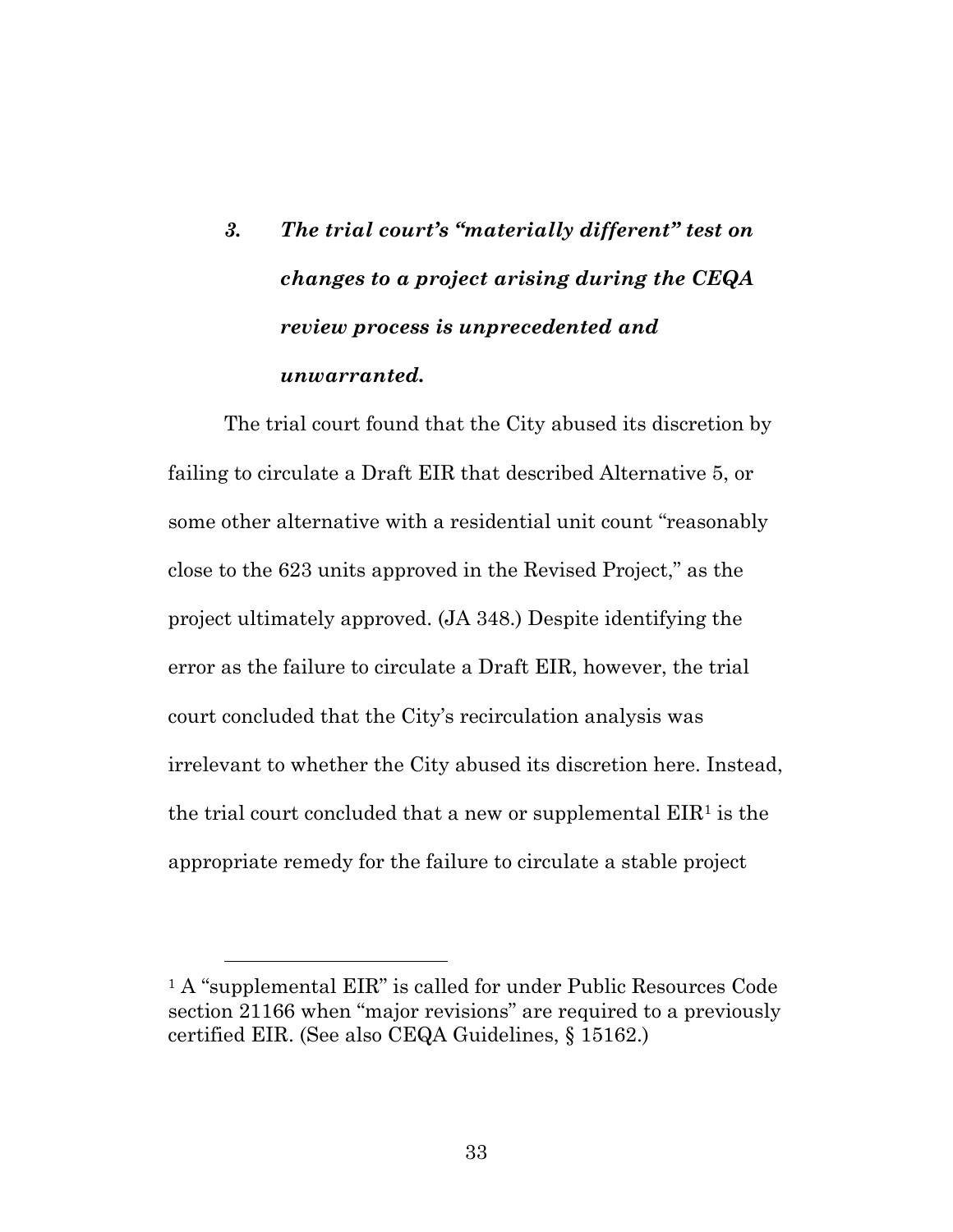description. (JA 341, fn. 5; see also JA 362.)

If this Court were to uphold the decision below, lead agencies, including the members of the League of Cities and CSAC, would be required to analyze whether project changes are material enough to render the Project Description unstable, and, if so, to recirculate the Draft EIR with an updated the Project Description. That decision would be untethered to any evaluation of environmental effects. (See JA 348.) Moreover, the decision provides no objective guidance for lead agencies to consider in determining whether such changes are "material" for the purposes of the test, except to make clear that the potential environmental impacts of the changes are irrelevant to their materiality. (See JA 347-348.)

The trial court focused on the numeric differences between the proposed residential units: 422 in the Draft EIR's Project Description, 675 in the Final EIR's analysis of Alternative 5, and 623 in the approved Revised Project. The trial court also noted the change in the size of the project's commercial component: 200,000 square feet in the Draft EIR's Project Description and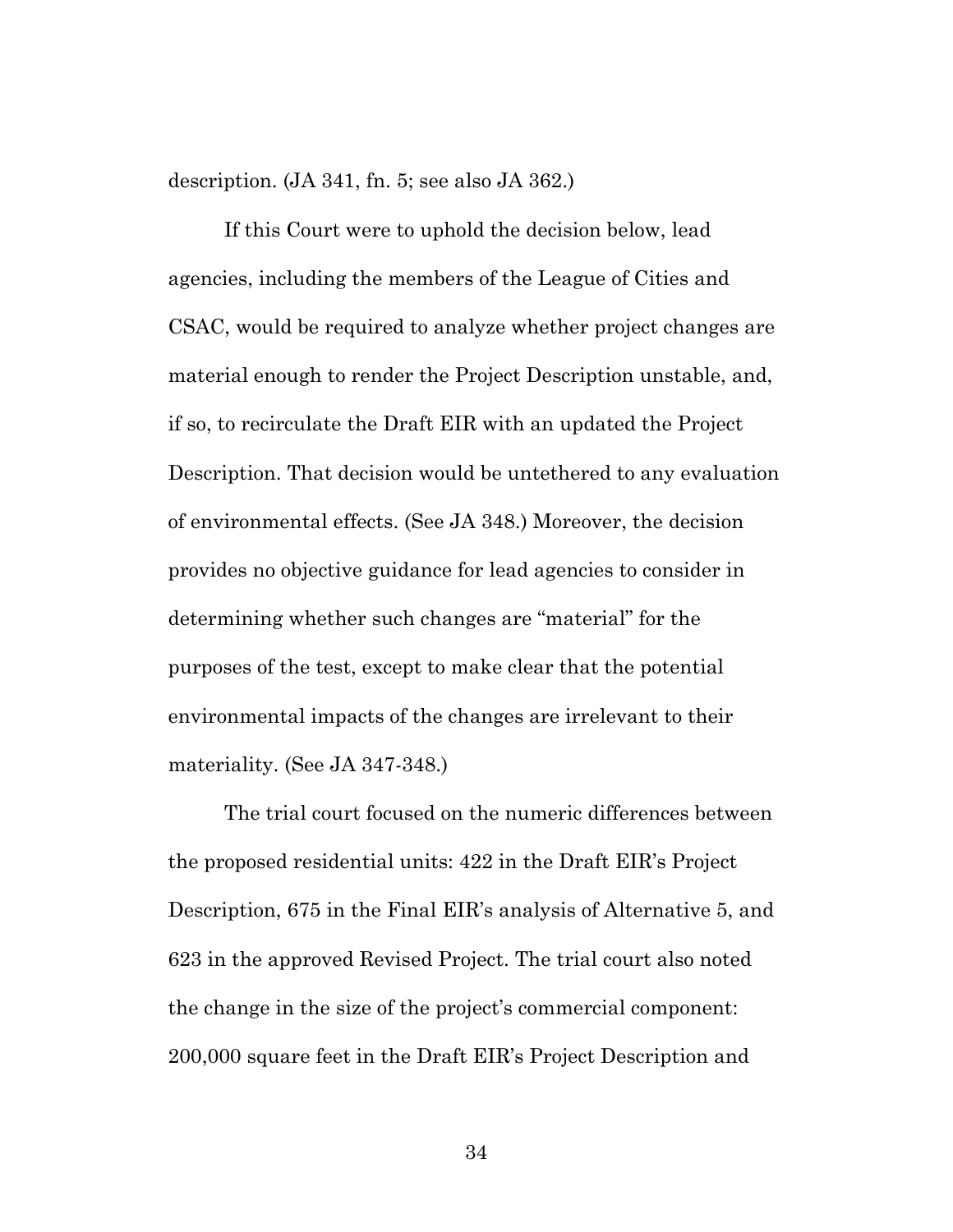60,000 square feet in the Final EIR's analysis of Alternative 5 and in the approved Revised Project. The trial court cited these differences in ruling that the changes were "material" or "significant" enough to render the Project Description unstable. (JA 325, 344, 347.) As discussed below however, those numbers, whether representing increases or decreases, are essentially meaningless for CEQA purposes when divorced from their potential environmental impacts. (See *Friends of the College of San Mateo Gardens v. San Mateo County Community College District* (2016) 1 Cal.5th 937, 951 (*San Mateo Gardens*) ["matters unrelated to the environmental consequences associated with the project" are irrelevant to whether changes trigger CEQA's subsequent review provisions].)

The trial court simply found these changes to be "material" as a matter of law, without explaining why. Without such guidance, and faced with the prospect of having their decisions reviewed as a matter of law, lead agencies will likely recirculate their Project Description chapters whenever such changes arise, out of an abundance of caution, simply because doing otherwise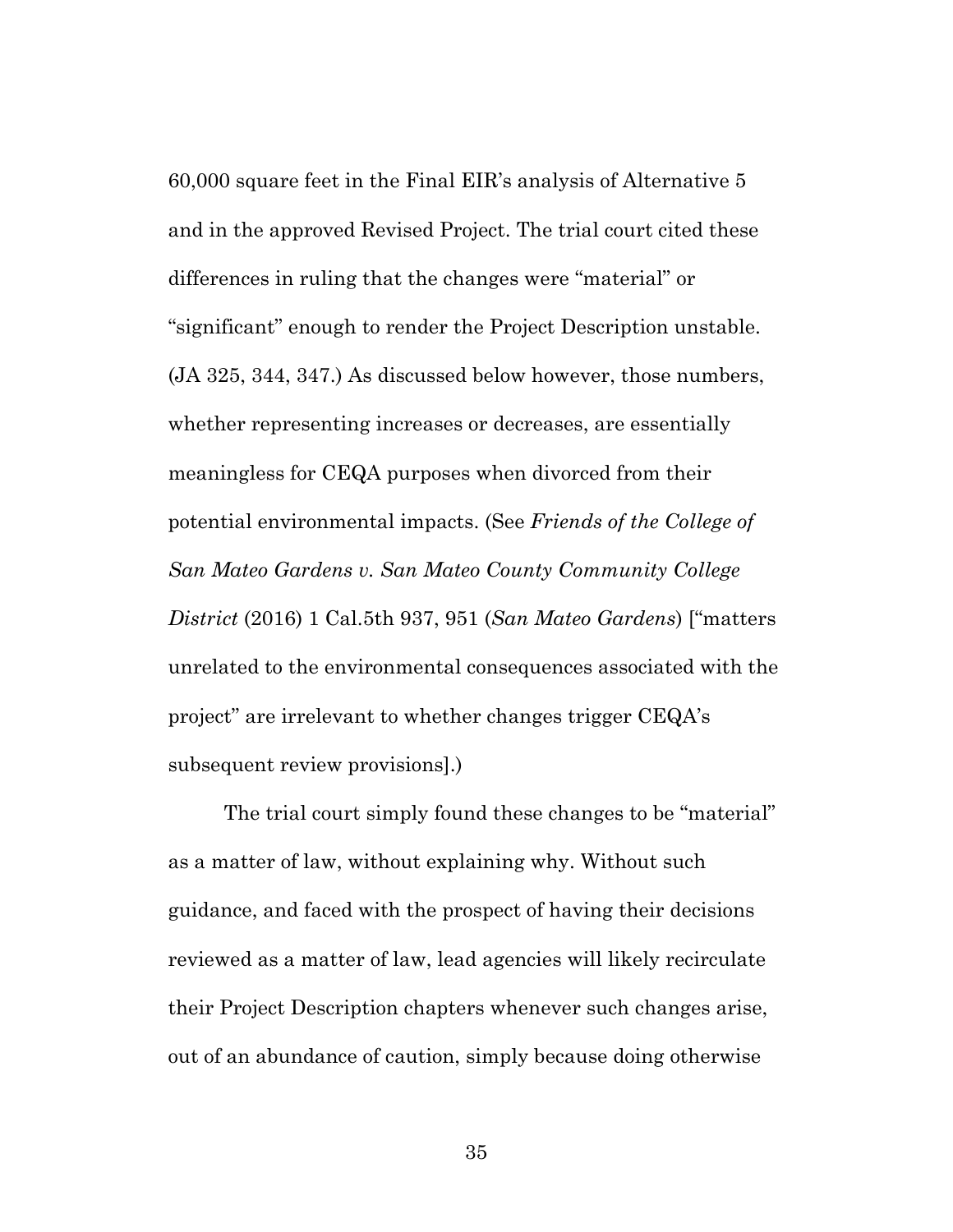requires divining a trial court's notion of "materiality" months or years after the decision has been made.

Such a test cannot be squared with CEQA's encouragement of project evolution to reduce environmental impacts. Similarly, the Supreme Court has held that "the legislature did not intend to promote endless rounds of revision and recirculation of EIRs. Recirculation was intended to be an exception, rather than the general rule." (*Laurel Heights II*, *supra*, 6 Cal.4th at p. 1132.) Application of the trial court's "materially different" project test, which lacks objective guidance for determining materiality, would inevitably lead to more rounds of recirculating a Draft EIR, contrary to the Supreme Court's decision in *Laurel Heights II*. [2](#page-35-0)

<span id="page-35-0"></span><sup>2</sup> Petitioners challenge whether the trial court even adopted such a test, noting that the phrase "materially different" appears only once in the trial court's ruling. (Respondents' Brief, pp. 34-36.) The problem with this argument, however, is that this phrase is the only time the trial court articulates the standard it used to determine whether the Project evolved too much. Take this phrase out of the trial court's decision, and there is no basis at all for determining where the blurry line exists between changes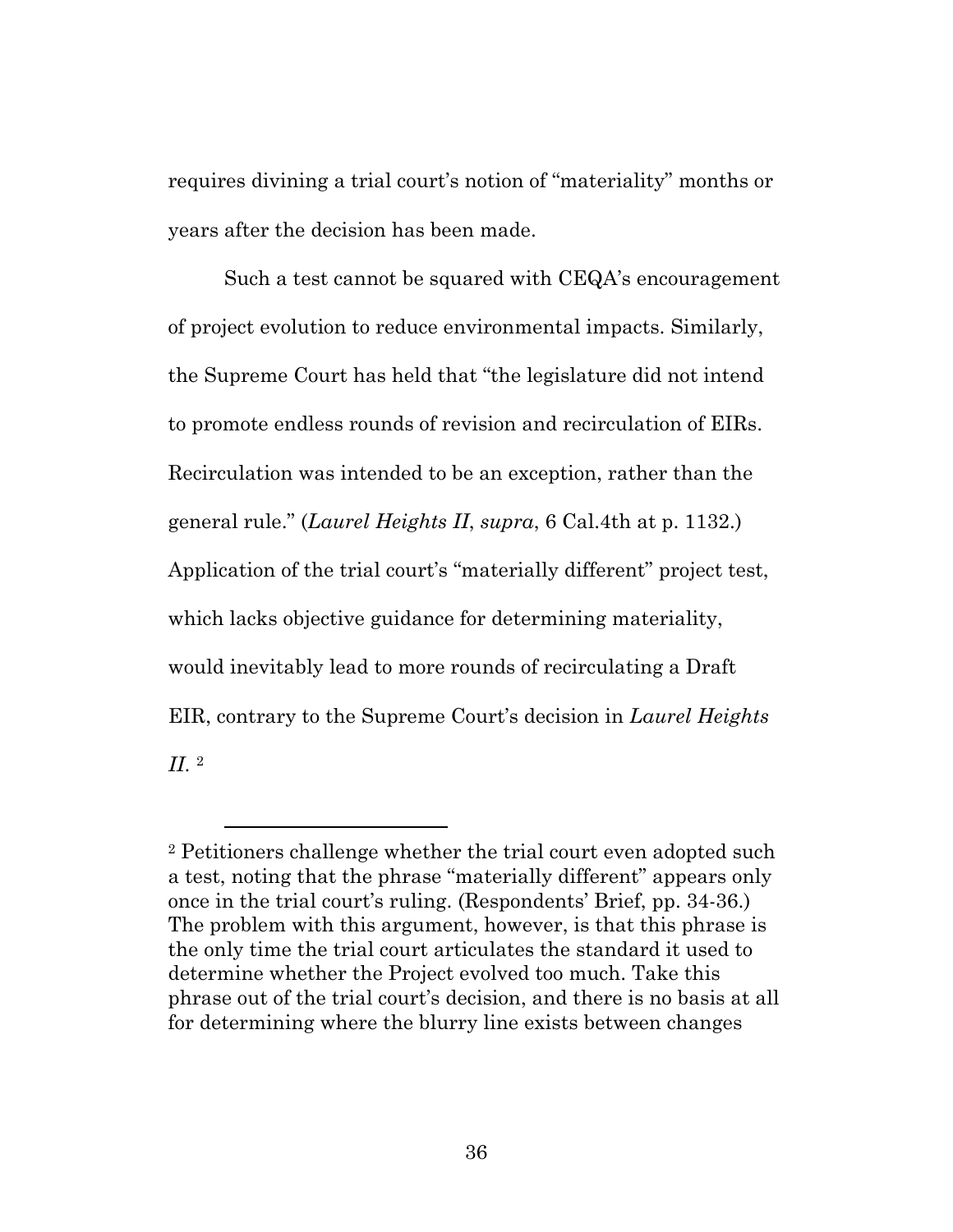The trial court's requirement that the analysis be performed without consideration of the potential environmental impacts of project changes runs counter to CEQA's purposes. Public Resources Code section 21002.1, subdivision (e) states, in pertinent part, that "[t]o provide more meaningful public disclosure, reduce the time and cost required to prepare an environmental impact report, and focus on potentially significant effects on the environment of a proposed project, lead agencies shall, in accordance with Section 21100, focus the discussion in the environmental impact report on those potential effects on the environment of a proposed project which the lead agency has determined are or may be significant." (See also CEQA Guidelines, § 15003, subd. (g).) Thus, lead agencies are directed by statute to focus the discussion in EIRs on potentially significant effects. In the context of the current case, "materiality" means that a change in the project may result in

that render the project description "unstable," and those that merely reflect permissible evolution.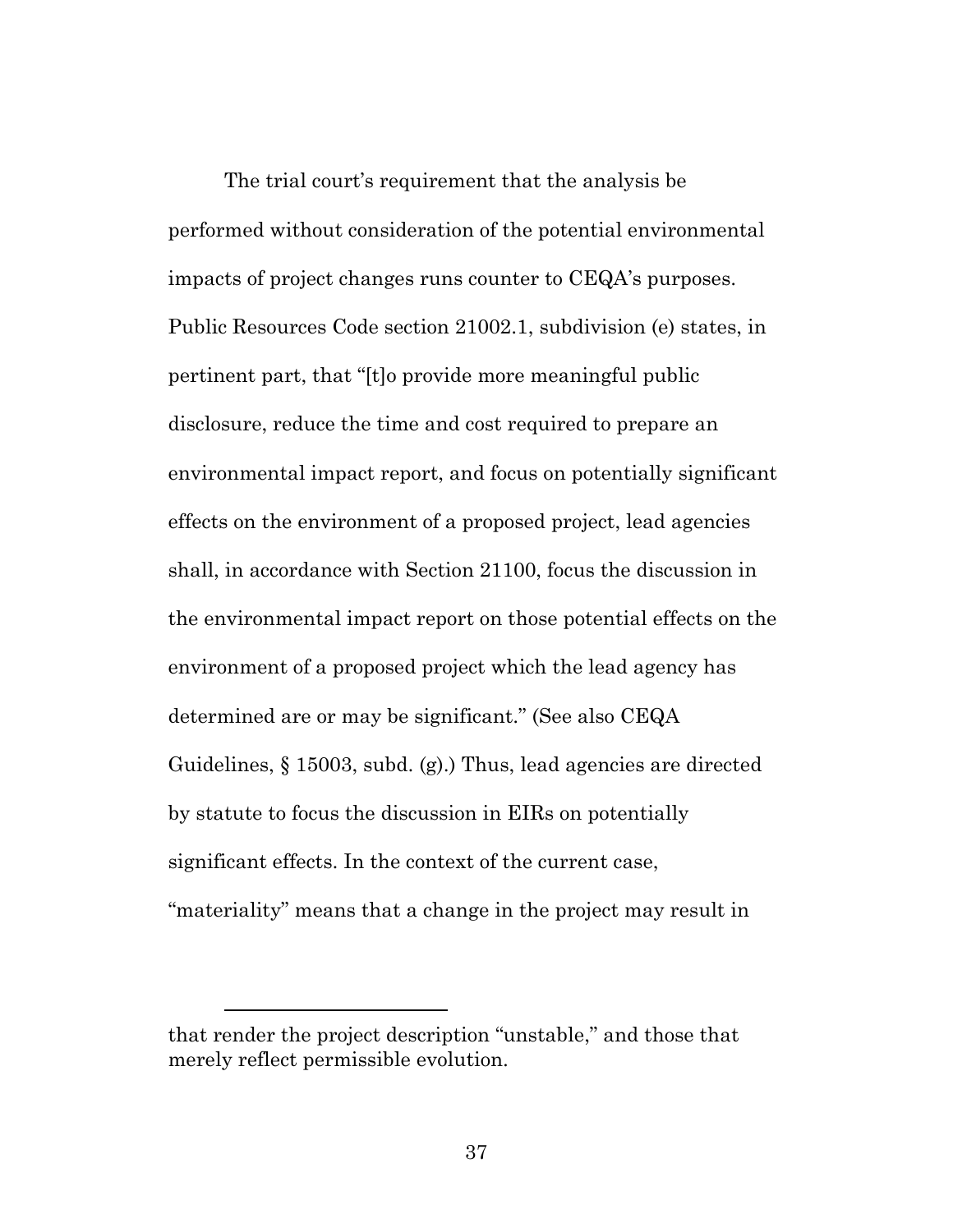new or greater environmental effects; it does not mean some abstract notion of what a reviewing court may regard as "material."

> *4. Project changes occurring after the lead agency circulates a Draft EIR are meaningful under CEQA only in the context of potential to cause environmental impacts.*

As noted above, the trial court's decision requires that project changes be measured without reference to their potential for environmental impacts when deciding whether the Project Description must be revised and recirculated. (JA 347-348.) But divorcing project changes from their potential environmental impacts leaves lead agencies without any meaningful metric to determine "materiality." As this Court has observed, "[d]rastic changes to a project might be viewed by some as transforming the project to a *new* project, while others may characterize the same drastic changes in a project as resulting in a dramatically *modified* project. Such labeling entails no specific guidelines and simply is not helpful to our analysis." (*Mani Brothers Real Estate*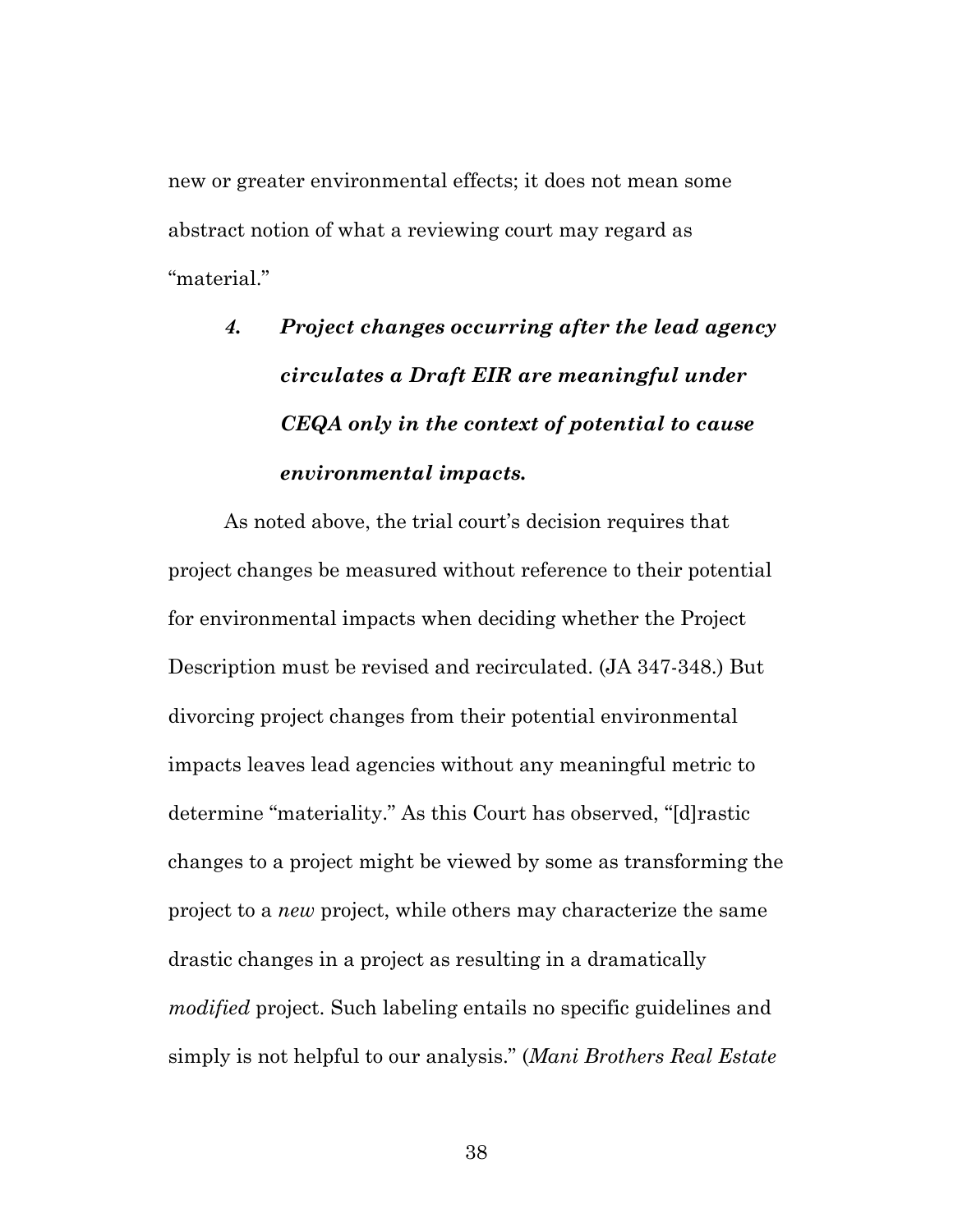## *Group v. City of Los Angeles* (2007) 153 Cal.App.4th 1385, 1400 (*Mani Brothers*).)

This case provides an apt illustration of this principle. As Appellants note, Alternative 5 and the Revised Project essentially traded commercial development for residential development when compared to the original proposal. The net effect of this shift is a 12,000-square-foot reduction in total development. Moreover, the City analyzed the impacts of the Revised Project, and concluded that it reduces the number and severity of the Project's significant impacts. For this reason, the City concluded that the changes in the Project were not "material" and thus did not require a recirculated Draft EIR with an updated Project Description. (Appellants' Opening Brief, pp. 60-61.)

The trial court, on the other hand, focused separately on the increase in residential units and decrease in commercial area (422 residential units increased to 623 units, and 200,000 square feet of commercial area decreased to 60,000 square feet) and concluded that the numbers in the final approval were different enough from the original proposal in the Project Description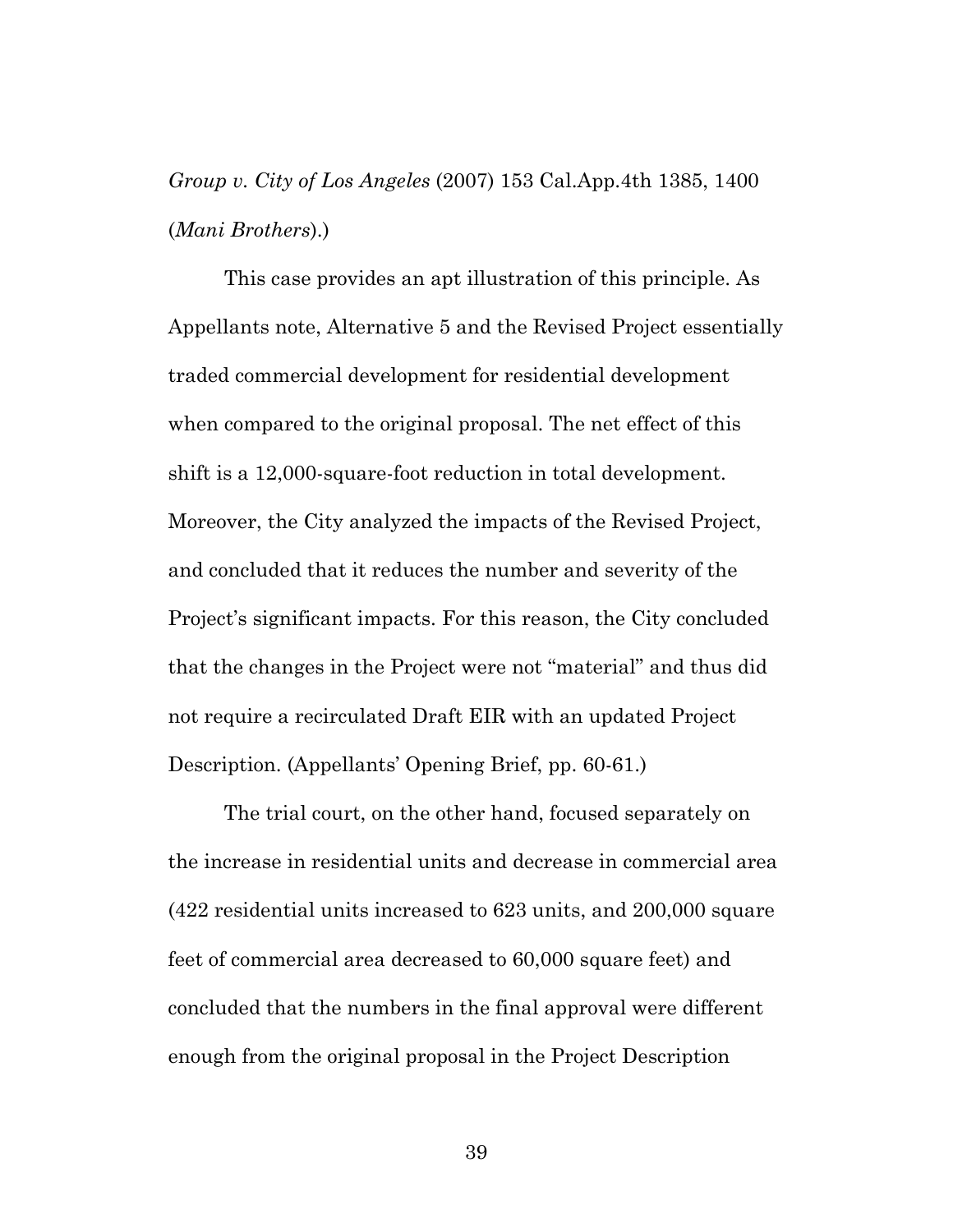chapter of the Draft EIR to be "material" and require recirculation of the Project Description. (JA 347-348.)

Petitioners predictably agree with the trial court that recirculation was required [3](#page-39-0) (Respondents' Brief, pp. 27-28), but focus only on the increase in residential units (*ibid*.) and argue that the changes rendered the Project Description "inaccurate" rather than "unstable" as the trial court held (Respondents' Brief, p. 30; see JA 348). Semantics aside, none of the proposed rationale for whether project changes are "material" provides objective criteria for making that determination. Thus, "[s]uch labeling entails no specific guidelines and simply is not helpful to our analysis." (*Mani Brothers*, *supra*, 153 Cal.App.4th at p. 1400.)

Nor do the cases cited by the trial court in support of its decision provide any objective criteria for determining materiality. (See JA 346-348, citing *County of Inyo*, *supra*, 71

<span id="page-39-0"></span><sup>3</sup> Petitioners also agree with the trial court that the analysis should be performed without reference to the potential environmental effects of the project changes. (Respondents' Brief, pp. 52-53.)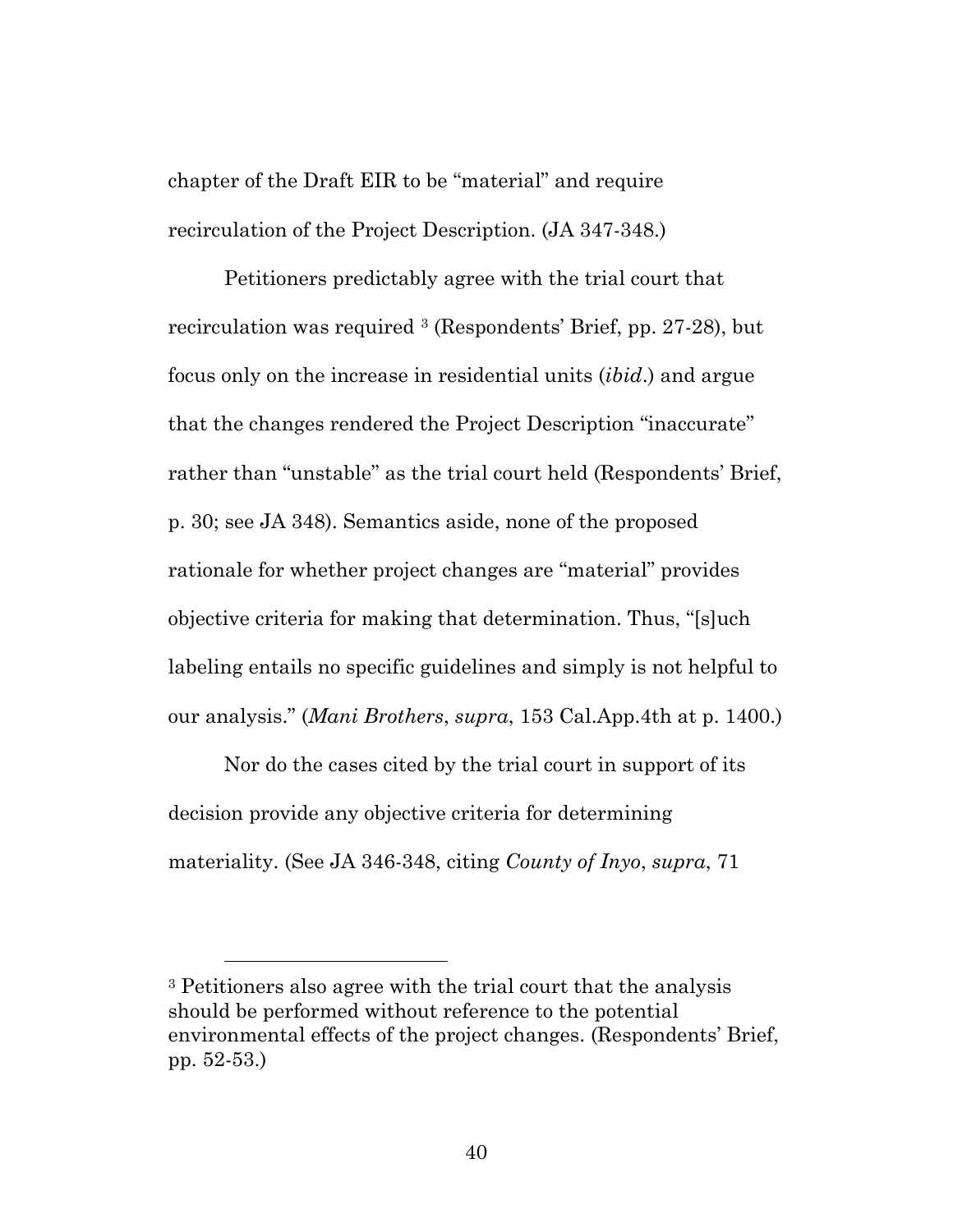Cal.App.3d at pp. 197, 198, 199, and *Washoe Meadows*, *supra*, 17 Cal.App.5th at pp. 283, 288, 289.) Neither case involved changes made to a project after circulation of the Draft EIR.

In *County of Inyo*, the project definition chapter in the EIR described a groundwater pumping project as "a proposed increase of 51 [cubic feet per second, or "cfs"] in the long-term subsurface extraction rate and an increase of 65 cfs in the high-year rate, these increases being destined solely for 'unanticipated' uses within the Owens Valley." (71 Cal.App.3d at p. 189.) The environmental impact chapters in the EIR, however, analyzed groundwater extraction at much higher rates, with most of that water leaving the Owens Valley and heading to urban uses in southern California. (*Id*. at p. 190.) Additionally, the EIR analyzed the potential impacts of infrastructure improvements needed to convey the water southward. (*Ibid*.) The court held that it was improper for the Draft EIR to describe only a portion of the proposed actions, even if the EIR analyzed the environmental impacts of the whole proposal. (*Id*. at pp. 197-198.)

In *Washoe Meadows*, the Draft EIR presented the public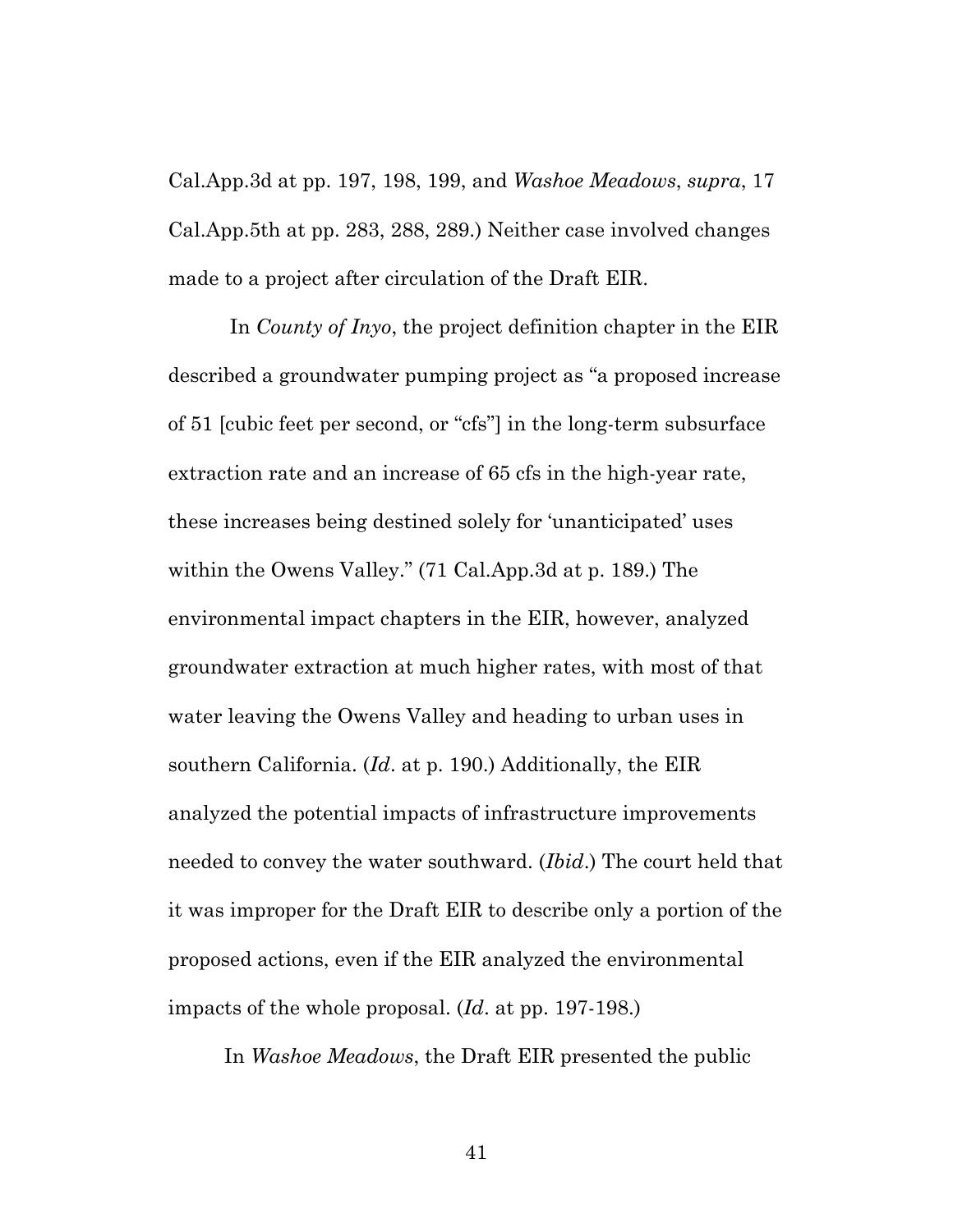with five alternative projects, but "did not identify a preferred alternative," and stated that a project would be selected from the alternatives "or combination of features from multiple alternatives" after public input. (17 Cal.App.5th at p. 283.) The Court of Appeal concluded that the Draft EIR, by describing "a broad range of possible projects, rather than a preferred or actual project … [¶] … failed to identify the project being proposed." (*Id*. at pp. 288-289; see also *id*. at p. 288 ["'A range of alternatives simply cannot be a stable proposed project'"].) Thus, neither *Washoe Meadows* nor *County of Inyo* provide any objective guidance for determining the materiality of project changes made after a Draft EIR is circulated in relation to the stability of the EIR's Project Description.

As a Court of Appeal noted in another case, "[t]he closest CEQA comes to addressing this issue is when it discusses the requirement to recirculate an EIR." (*Western Placer Citizens*, *supra*, 144 Cal.App.4th at p. 899.) Using CEQA's recirculation provisions, a lead agency compares factual changes in a project or circumstances to the objective criteria included in the CEQA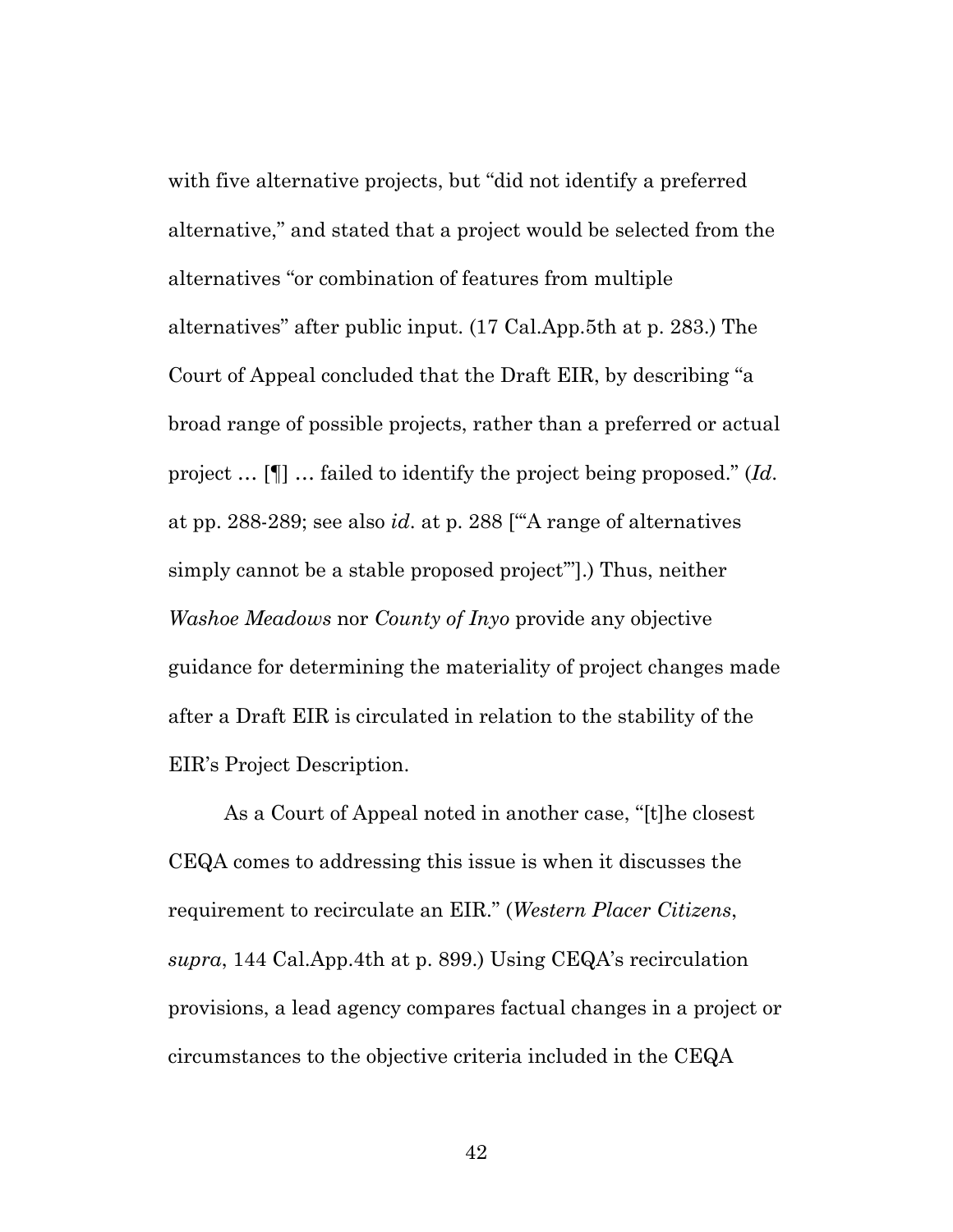Guidelines (CEQA Guidelines, § 15088.5), which in turn derive from the California Supreme Court's decision in *Laurel Heights II*, *supra*, 6 Cal.4th 1112. Reviewing courts use the same objective criteria in deciding whether an agency has abused its discretion in concluding that recirculation is not required. (See *Western Placer Citizens*, *supra*, 144 Cal.App.4th at pp. 900-901.) If the Court were to uphold the trial court's decision, lead agencies would be required to make metaphysical decisions about the "materiality" of project changes divorced from their potential environmental effects, which would be judicially reviewed as a matter of law. Such a test runs counter to CEQA's purposes.

*5. The trial court's decision will discourage lead agencies from exercising their discretion to approve reduced-scale projects to mitigate a proposal's impacts.*

In support of finding that an agency abuses its discretion as a matter of law when it approves a project "materially different" from the project described in the Draft EIR, the trial court repeatedly quoted the following passage from *Washoe Meadows*: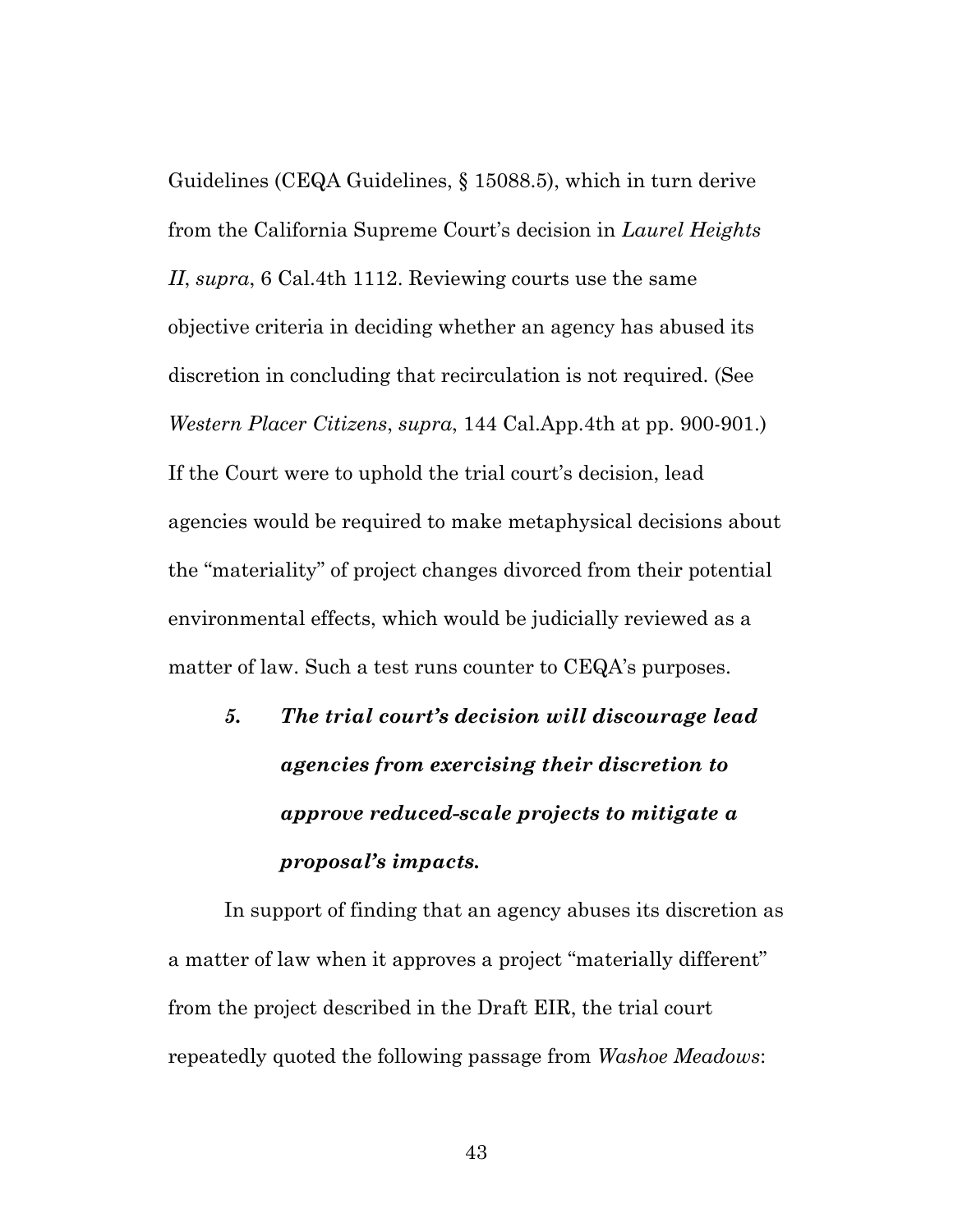"[F]or a project to be stable, the DEIR, the FEIR, and the final approval must describe substantially the same project." (JA 339, 343, 347, quoting *Washoe Meadows*, *supra*, 17 Cal.App.5th at p. 288.) Shorn of context, the quoted language from *Washoe Meadows* appears to limit an agency's discretion to approve a project or alternative unless that approval is "substantially the same" as the project described and circulated in the Draft EIR. (JA 343-344.) Such a reading of *Washoe Meadows*, however, runs counter to the body of caselaw encouraging project evolution in response to environmental concerns. (See, e.g., *Western Placer Citizens*, *supra*, 144 Cal.App.4th at p. 905; *Treasure Island*, *supra*, 227 Cal.App.4th at p. 1062; *South of Market*, *supra*, 33 Cal.App.5th at p. 336.) Nothing in the *Washoe Meadows* decision suggests that the Court meant to abandon this body of caselaw.

The *Washoe Meadows* court was quoting a portion of the trial court's decision in that case. (17 Cal.App.5th at p. 288.) In full, the quote states that, "'for a project to be stable, the DEIR, the FEIR, and the final approval must describe substantially the same project. A DEIR that states the eventual proposed project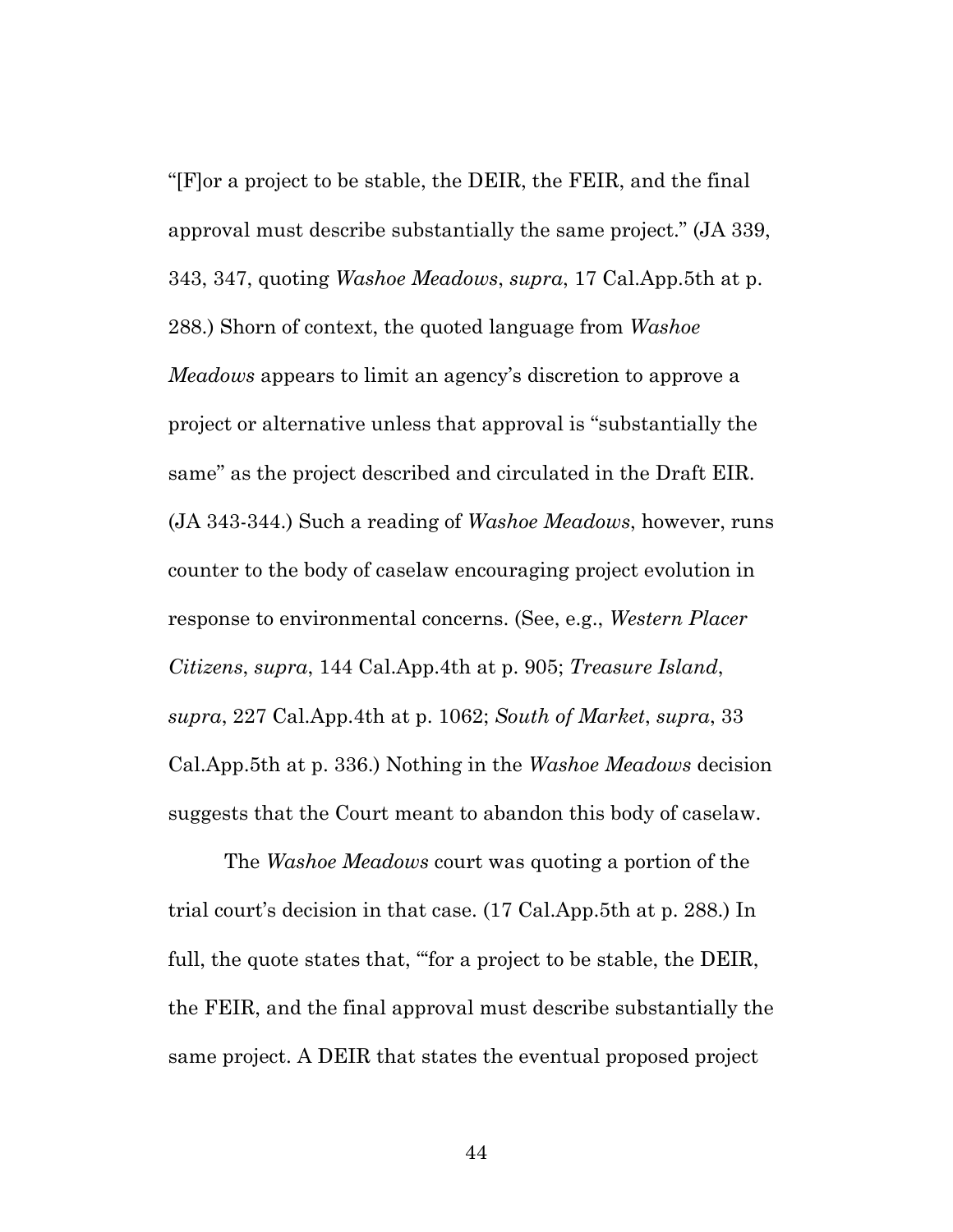will be somewhere in a 'reasonable range of alternatives' is not describing a stable proposed project. A range of alternatives simply cannot be a stable proposed project.'" (*Ibid*.) Thus, the trial court in *Washoe Meadows* identified the problem as the Draft EIR's failure to identify *any* specific proposal and did not purport to limit the lead agency's authority to ultimately approve an alternative or modification of an alternative. The Court of Appeal agreed. "A description of a broad range of possible projects, rather than a preferred or actual project, presents the public with a moving target and requires a commenter to offer input on a wide range of alternatives that may not be in any way germane to the project ultimately approved." (*Ibid*.) Thus, *Washoe Meadows* does not limit a lead agency's authority to modify a project or alternative to address environmental concerns; rather, the case holds that a Draft EIR must identify a single proposal, and the description of that proposal must contain the information required by CEQA Guidelines section 15124. (See *ibid*.; see also *Dusek*, *supra*, 173 Cal.App.3d at pp. 1040-1041.)

Nevertheless, the trial court in this case seems to have read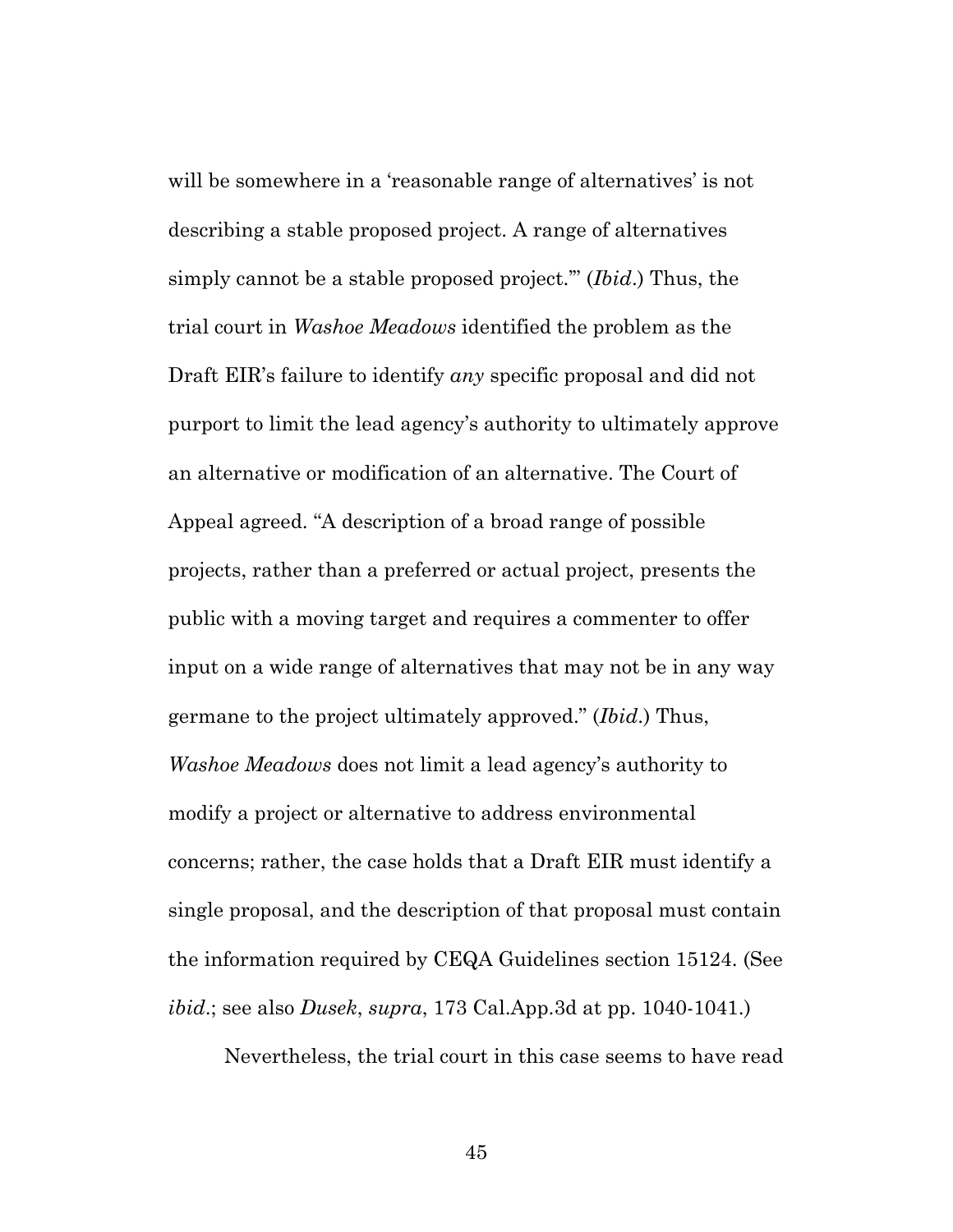*Washoe Meadows* to limit an agency's discretion, such that the agency can approve only a project that matches up with the project or alternatives described in the Draft EIR. (JA 347 [finding error where the "DEIR's Project description and alternatives … contemplated a project with 0 to 422 residential units and 391,000 to 584,000 square feet of commercial space [but] [t]he Revised Project's scope of 623 residential units and 60,000 square feet of commercial space was outside the range of any of the alternatives in the DEIR or RDEIR"].) In distinguishing *City of Orange*, *supra*, 163 Cal.App.4th at p. 547, and *South County Citizens*, *supra*, 221 Cal.App.4th at p. 329, the trial court specifically found that, in both of those cases, "the new information was a late added alternative *that was not selected*." (JA 347-348, italics added; see also Respondents' Brief at pp. 45- 46, 47-49 [arguing that, because the alternatives added after circulation in *City of Orange* and *South County Citizens* were not approved, they did not require recirculation of the Project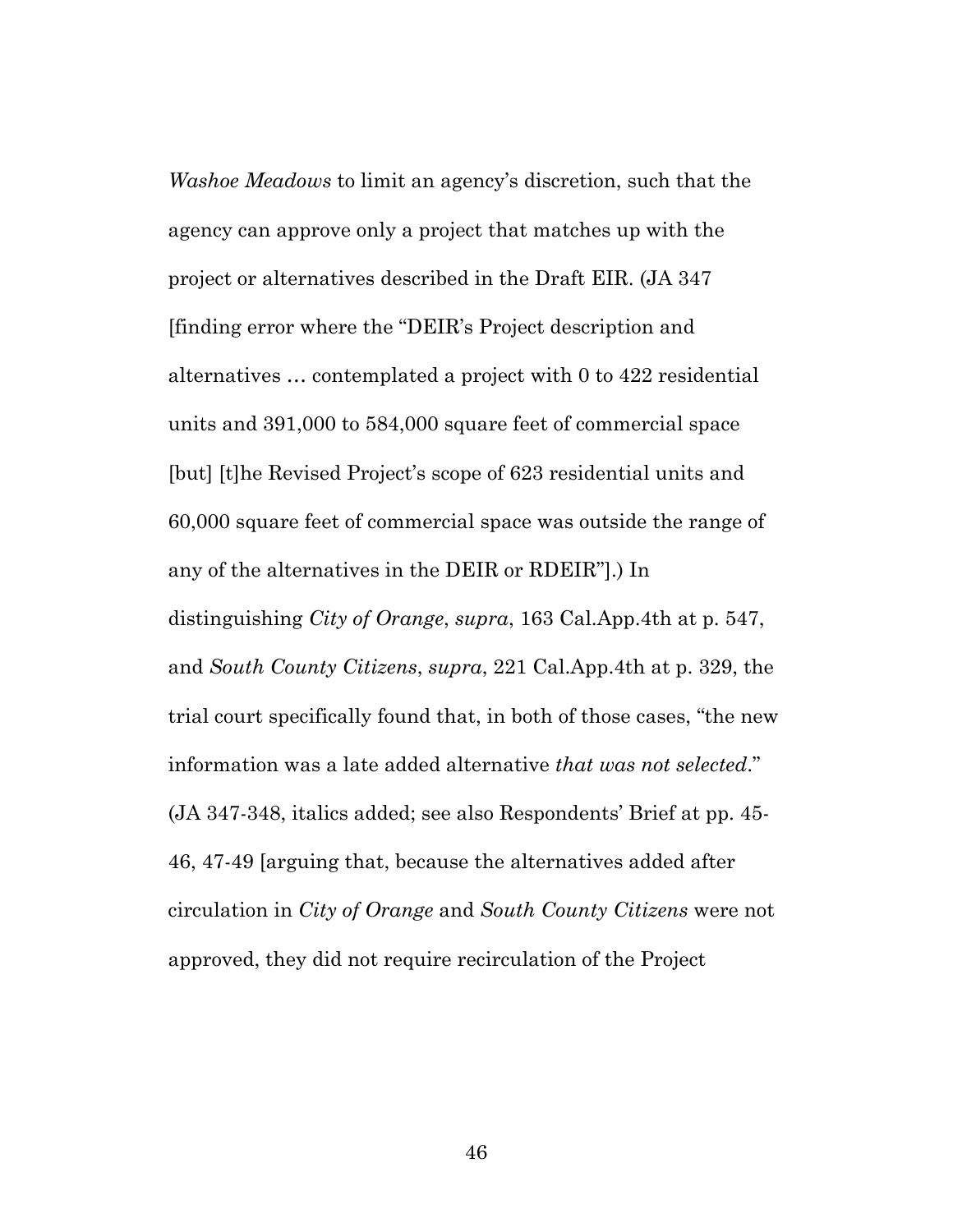Description].)[4](#page-46-0)

Such a limitation, however, runs counter to CEQA. "A lead agency for a project has authority to require feasible changes in any or all activities involved in the project in order to substantially lessen or avoid significant effects on the environment…." (CEQA Guidelines, § 15041, subd. (a); see also Pub. Resources Code, § 21002.1, subd. (b) ["Each public agency shall mitigate or avoid the significant effects on the environment of projects that it carries out or approves whenever it is feasible to do so"].) The CEQA process is "intended to assist public

<span id="page-46-0"></span><sup>4</sup> While the "Staff Alternative" in *South County Citizens*, *supra*, was not ultimately approved, one of the applicants' alternatives introduced in response to the Staff Alternative—also after circulation of the Draft EIR—was. (221 Cal.App.4th at pp. 323- 325.) The trial court here stated that *South County Citizens* found the Staff Alternative and approved project were not "significantly different than the other alternatives analyzed in the FEIR." (JA 348, citing 221 Cal.App.4th at pp. 330-331.) The court in *South County Citizens*, however, reached this conclusion applying CEQA's recirculation test, which is triggered when changes involve new or substantially more sever impacts and ways to mitigate or avoid them. (See *South County Citizens*, *supra*, 221 Cal.App.4th at pp. 328 [discussing recirculation test], 331 [application to facts].)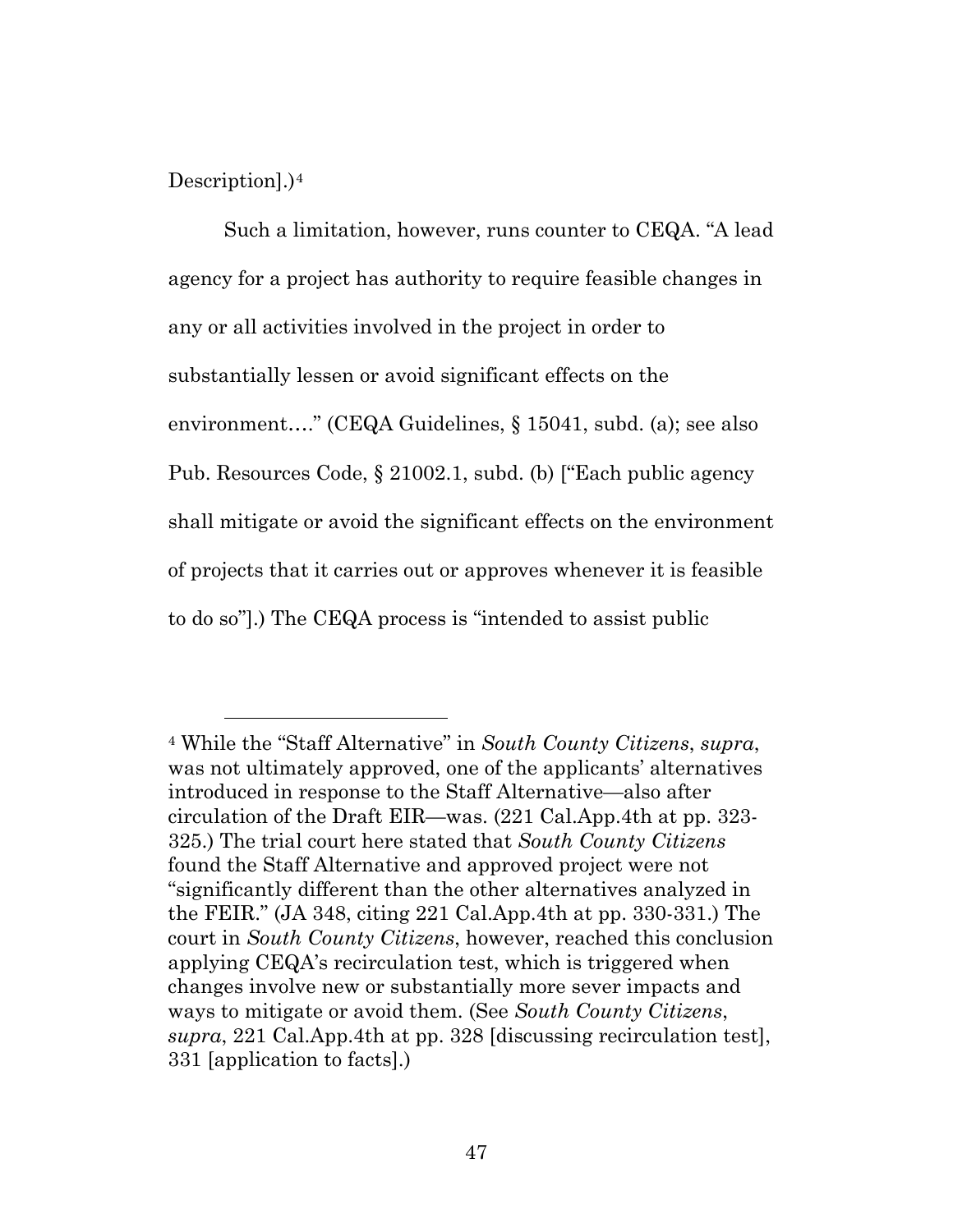agencies in systematically identifying both the significant effects of proposed projects and the feasible alternatives or feasible mitigation measures which will avoid or substantially lessen such significant effects." (Pub. Resources Code, § 21002.) In keeping with this intent, those submitting comments on a Draft EIR are directed to identify additional alternatives for a lead agency to consider to lessen or avoid a proposed project's significant impacts. (Pub. Resources Code, § 21003.1, subd. (a); see CEQA Guidelines, §§15096, subd. (d) [responsible agencies "should focus" comments on a Draft EIR, in part, "on additional alternatives"], 15204, subd. (a) ["[c]omments are most helpful when they suggest additional specific alternatives … that would provide better ways to avoid or mitigate the significant environmental effects"].)

The lead agency, in turn, may respond to such suggestions by "[c]hanging a proposed project" to reduce its effects. (CEQA Guidelines, § 15002, subd. (h) ["Methods for Protecting the Environment"].) Indeed, "[t]he EIR by itself does not control the way in which a project can be built or carried out. Rather, when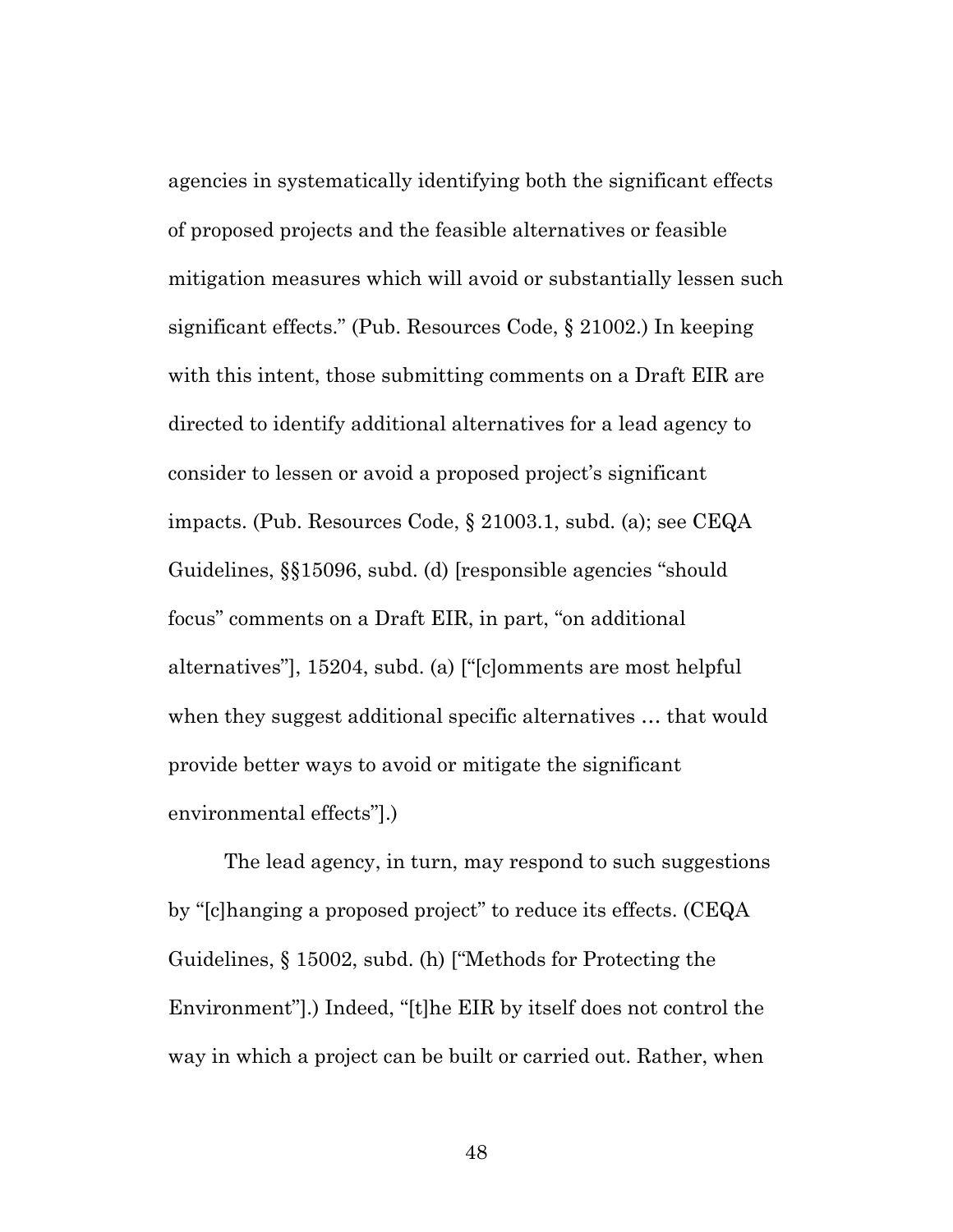an EIR shows that a project would cause substantial adverse changes in the environment, the governmental agency must respond to the information. …" (CEQA Guidelines, §15002, subd. (h).)

Despite this clear language allowing – indeed, directing – lead agencies to revise projects to address environmental concerns, the trial court found that the environmental consequences of project changes are irrelevant to determining whether such changes are "material." The trial court's ruling cannot be squared with these provisions. Indeed, the trial court's ruling has the perverse effect of *discouraging* a lead agency from considering a proposed alternative that would serve to reduce a project's significant environmental effects.

**B. The Trial Court's "Materially Different" Test Is Analogous to the Now-Discredited "New Project" Test in Cases Involving Supplemental Review under Public Resources Code Section 21166.**

In the trial court, Petitioners argued that the City's approval of the Revised Project without circulating it or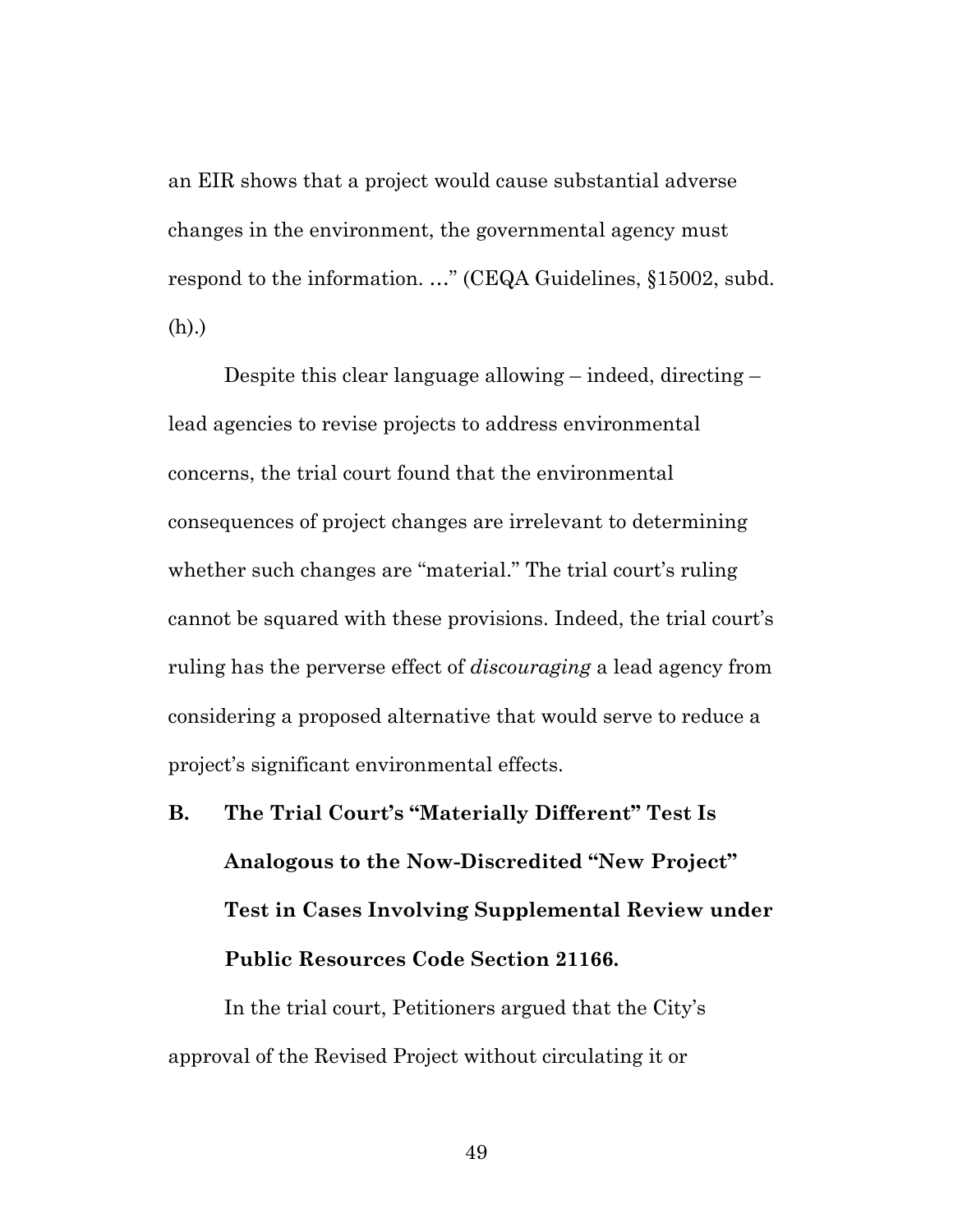Alternative 5 for public comment created an unstable the Project Description. Petitioners also argued that this claim presents an issue of law, to which a reviewing court owes no deference to the agency's conclusion. The City, on the other hand, argued that the only issue was whether the addition of Alternative 5 to the Final EIR or the approval of the Revised Project triggered recirculation, which courts review under the deferential substantial evidence test. The parties agreed that Petitioners had waived any argument that recirculation was required by failing to raise it in their opening trial brief. (JA 337, 341.)

The trial court agreed with Petitioners that the City also needed to determine whether the changes made in the Revised Project required significant revisions to the Project Description, regardless of whether those changes could have any new or substantially more severe significant impacts and trigger recirculation. (JA 347-348.) The trial court found that "[t]he difference between the Revised Project's 623 residential units and 60,000 square feet of commercial space and the Project's 422 residential units and 200,000 square feet of commercial space"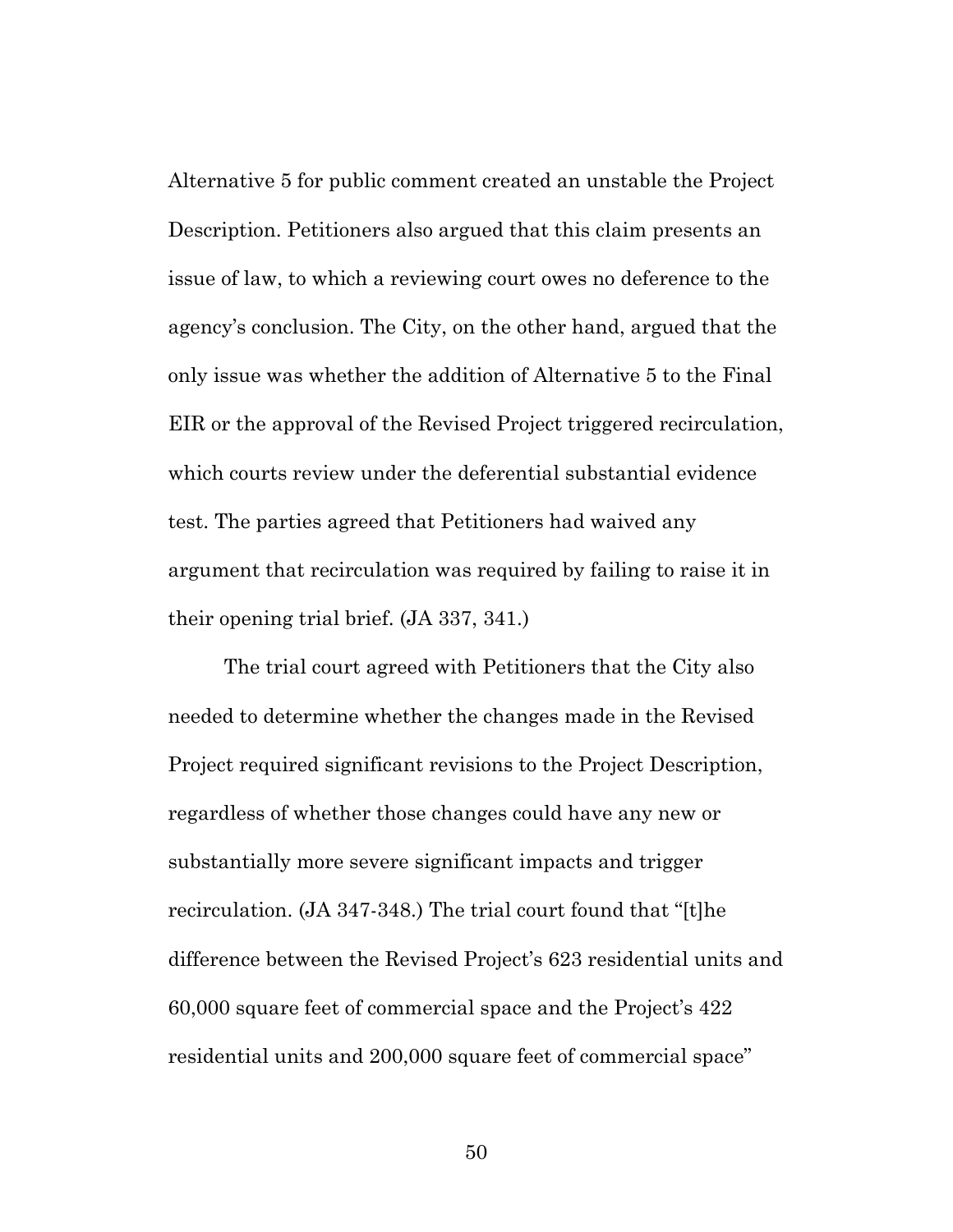rendered the Project Description unstable. (JA 347.) In support of that finding, the trial court emphasized CEQA's purpose of ensuring informed public participation. (*Ibid*.)

On appeal, the City argues that the trial court's decision imposes a new procedural requirement beyond those expressly stated in CEQA and the CEQA Guidelines. (Appellants' Opening Brief, pp. 30-32; see Pub. Resources Code, § 21083.1.) The League of Cities and CSAC agree, as the trial court cited no provisions of CEQA or the Guidelines in the decision for the "materially different" test applicable to project changes.<sup>[5](#page-50-0)</sup> Indeed, the trial court went so far as to cite the absence of CEQA provisions foreclosing such a requirement as a basis for creating it. (JA 343.) As explained below, the trial court's approach has been discredited.

# *1. The Lishman decision and its "new project" threshold test has been abandoned as*

<span id="page-50-0"></span><sup>5</sup> The League of Cities' and CSAC's own research has not revealed any provision of CEQA or the Guidelines that expressly states such a requirement.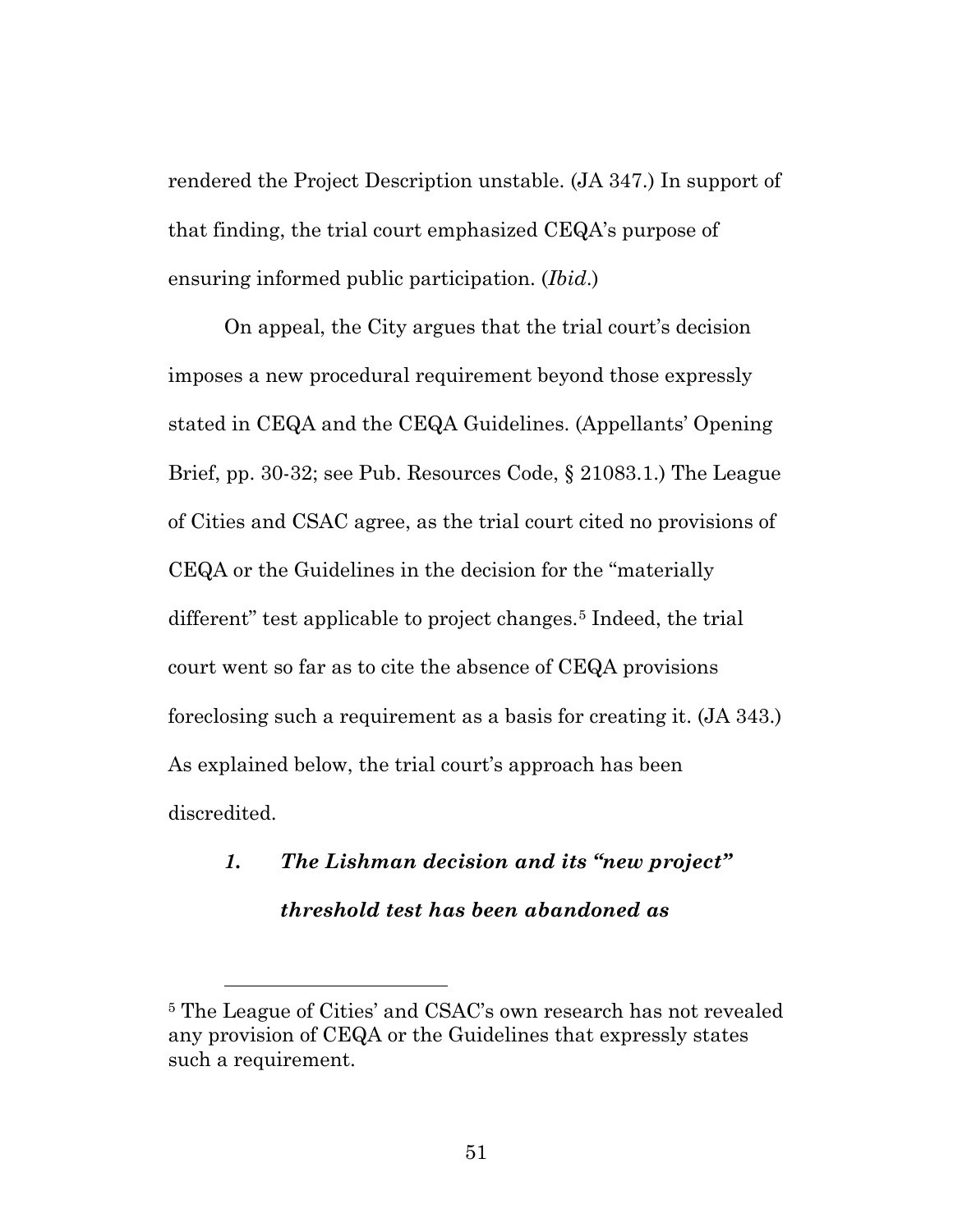#### *untenable.*

In *Save Our Neighborhood v. Lishman* (2006) 140 Cal.App.4th 1288 (*Lishman*), the Third District Court of Appeal announced a similar threshold test for lead agencies and reviewing courts to consider before deciding "whether changes in a project or its surrounding circumstances introduce new significant environmental impacts." (*Id*. at p. 1301.) There, a Mitigated Negative Declaration ("MND") had been prepared for a commercial development in the City of Placerville in 1997. (*Id*. at p. 1291.) Though the City adopted the MND and approved the project, it was never constructed. (*Ibid*.) In 2004, a new applicant proposed a similar commercial project on the same property, and the City prepared and approved an addendum to the 1997 MND, concluding that the environmental impacts of the 2004 proposal were studied and mitigated in the 1997 MND. (*Id*. at pp. 1292- 1293.) The petitioner argued, and the Court of Appeal agreed, that "Guidelines [section] 15162 'does not even contemplate City's attempt to employ a previous environmental document covering a *different* project—be it 'related' or unrelated—for analysis of the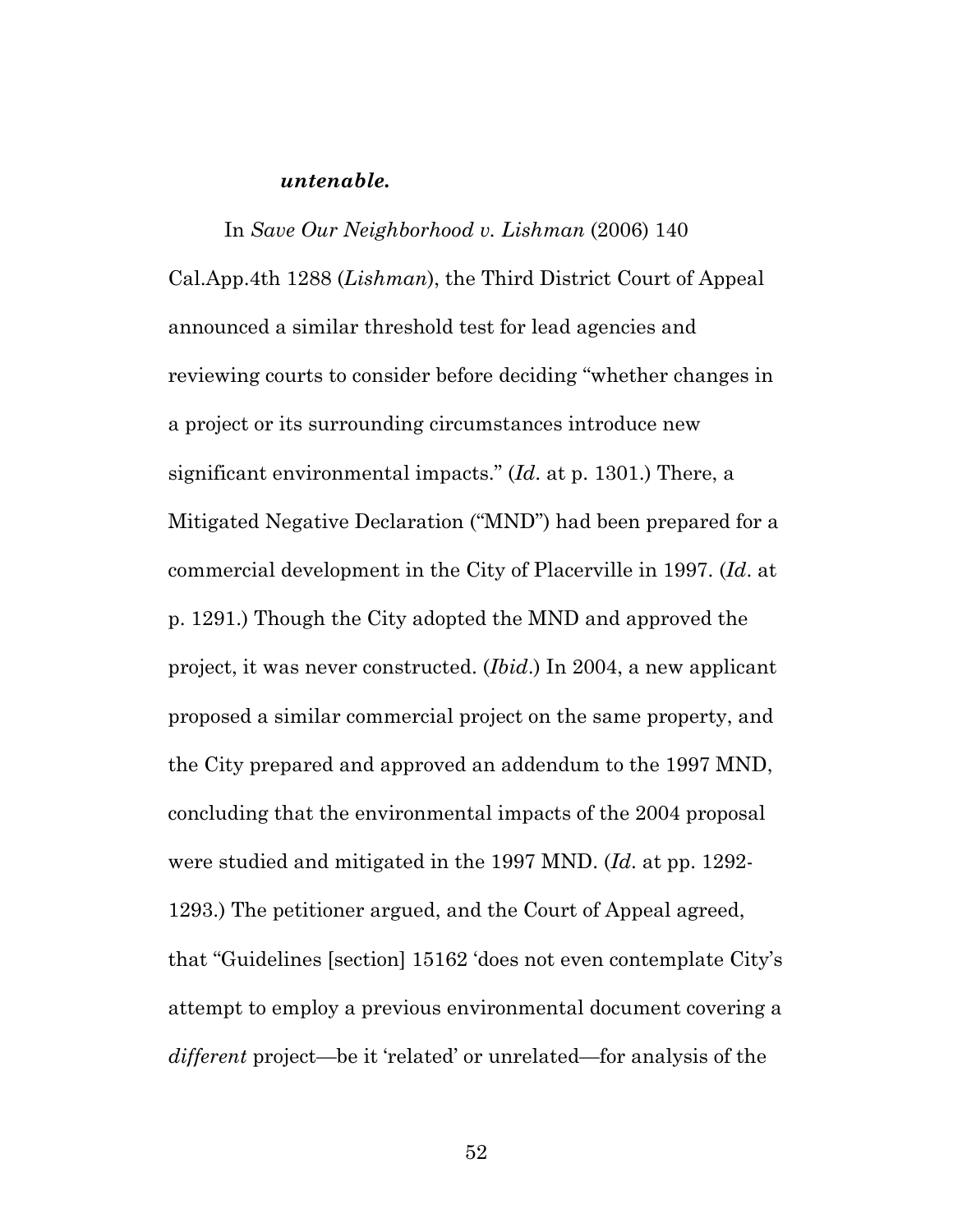new project's new impacts.'" (*Id*. at p. 1297, italics original.) According to the *Lishman* court, the differences between the projects proposed in 1997 and 2004 established, as a matter of law, that the 2004 project was "a new project altogether" requiring the City proceed with environmental review in the first instance under Public Resources Code section 21151, rather than subsequent review under section 21166. (*Id*. at p. 1301.)

Subsequent attempts to apply *Lishman*'s "new project" test showed it to be unworkable. In *Mani Brothers*, *supra*, 153 Cal.App.4th 1385, for example, this Court found that "[t]his novel 'new project' test does not provide an objective or useful framework. Drastic changes to a project might be viewed by some as transforming the project to a *new* project, while others may characterize the same drastic changes in a project as resulting in a dramatically *modified* project. Such labeling entails no specific guidelines and simply is not helpful to our analysis." (*Id*. at p. 1400, italics original.)

Importantly, the *Mani Brothers* court also found that the "new project" test "inappropriately bypassed otherwise applicable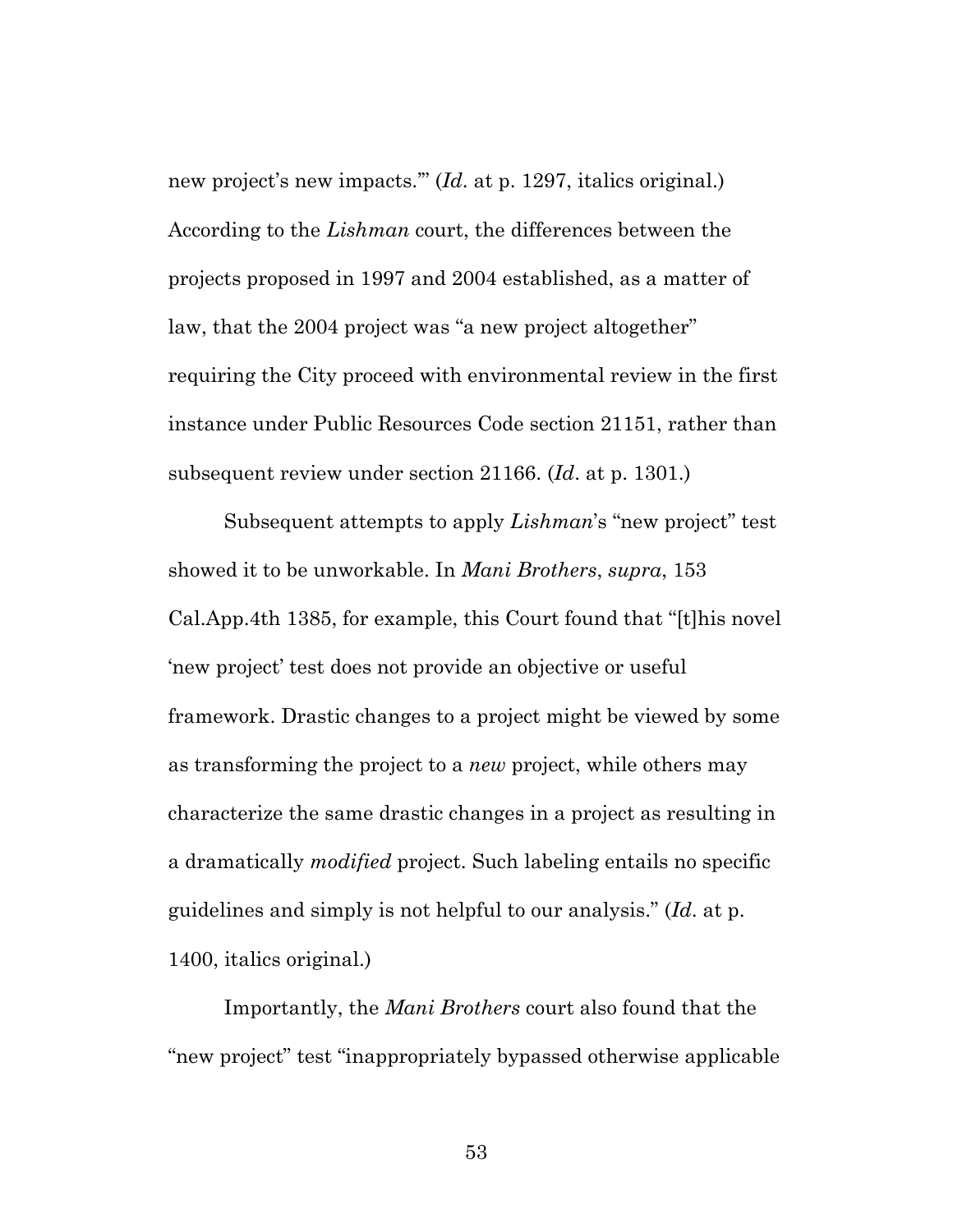statutory and regulatory provisions (i.e., § 21166; Guidelines, § 15162) when it considered it 'a question of law for the court' whether the changed project was to be reviewed under section 21166 at all." (153 Cal.App.4th at p. 1400.) Lastly, the court held that "[m]ost significantly, holding that the court should decide as a matter of law if the later project is a revision of a previously approved project or an entirely new project, *without consideration of the environmental impacts of the later project*, violates the legislative mandate that 'courts ... shall not interpret this division or the state guidelines ... in a manner which imposes procedural or substantive requirements beyond those explicitly stated in this division or in the state guidelines.'" (*Id*. at p. 1401, quoting Pub. Resources Code § 21083.1, italics original.)

In *San Mateo Gardens*, *supra*, 1 Cal.5th 937, the California Supreme Court directly confronted the split in authority embodied in the *Lishman* and *Mani Brothers* decisions. The high court overruled *Lishman*, finding that "to ask whether proposed agency action constitutes a new project, purely in the abstract, misses the reason why the characterization matters in the first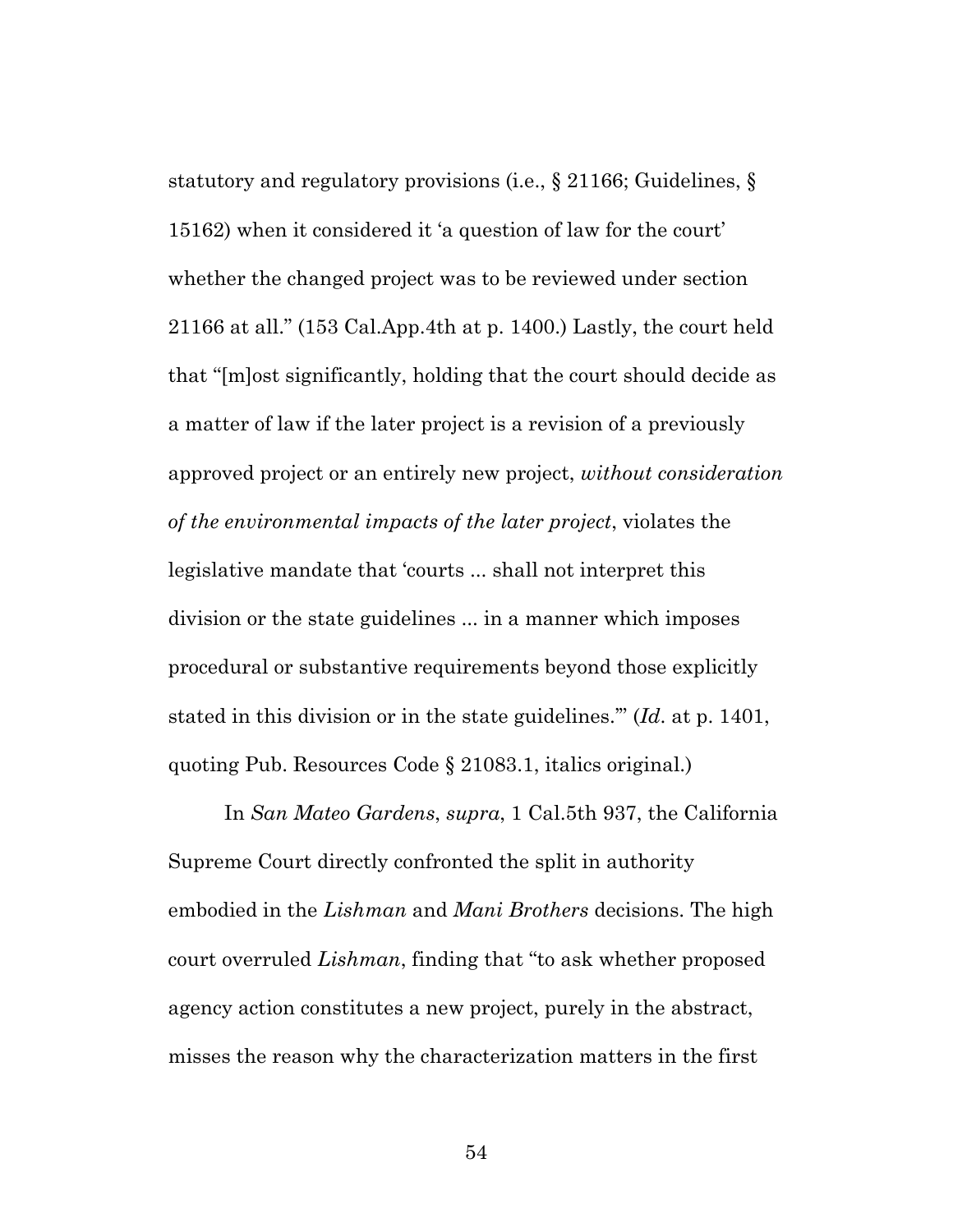place." (*San Mateo Gardens*, 1 Cal.5th at p. 951.) Though the court recognized that "[t]he central purpose of CEQA is to ensure that agencies and the public are adequately informed of the environmental effects of proposed agency action," it found that CEQA's subsequent review provisions "are accordingly designed to ensure that an agency that proposes changes to a previously approved project 'explore[s] environmental impacts not considered in the original environmental document.'" (*Ibid*., quoting *Lishman*, *supra*, 140 Cal.App.4th at p. 1296.)

The Supreme Court went on to hold that "under CEQA, when there is a change in plans, circumstances, or available information after a project has received initial approval, the agency's environmental review obligations 'turn[ ] on the value of the new information to the still pending decisionmaking process.'" (*San Mateo Gardens*, *supra*, 1 Cal.5th at pp. 951-952, quoting *Marsh v. Oregon Natural Resources Council* (1989) 490 U.S. 360, 374.) Thus, the "threshold issue" of whether to engage in supplemental review "is a predominantly factual question. It is thus a question for the agency to answer in the first instance,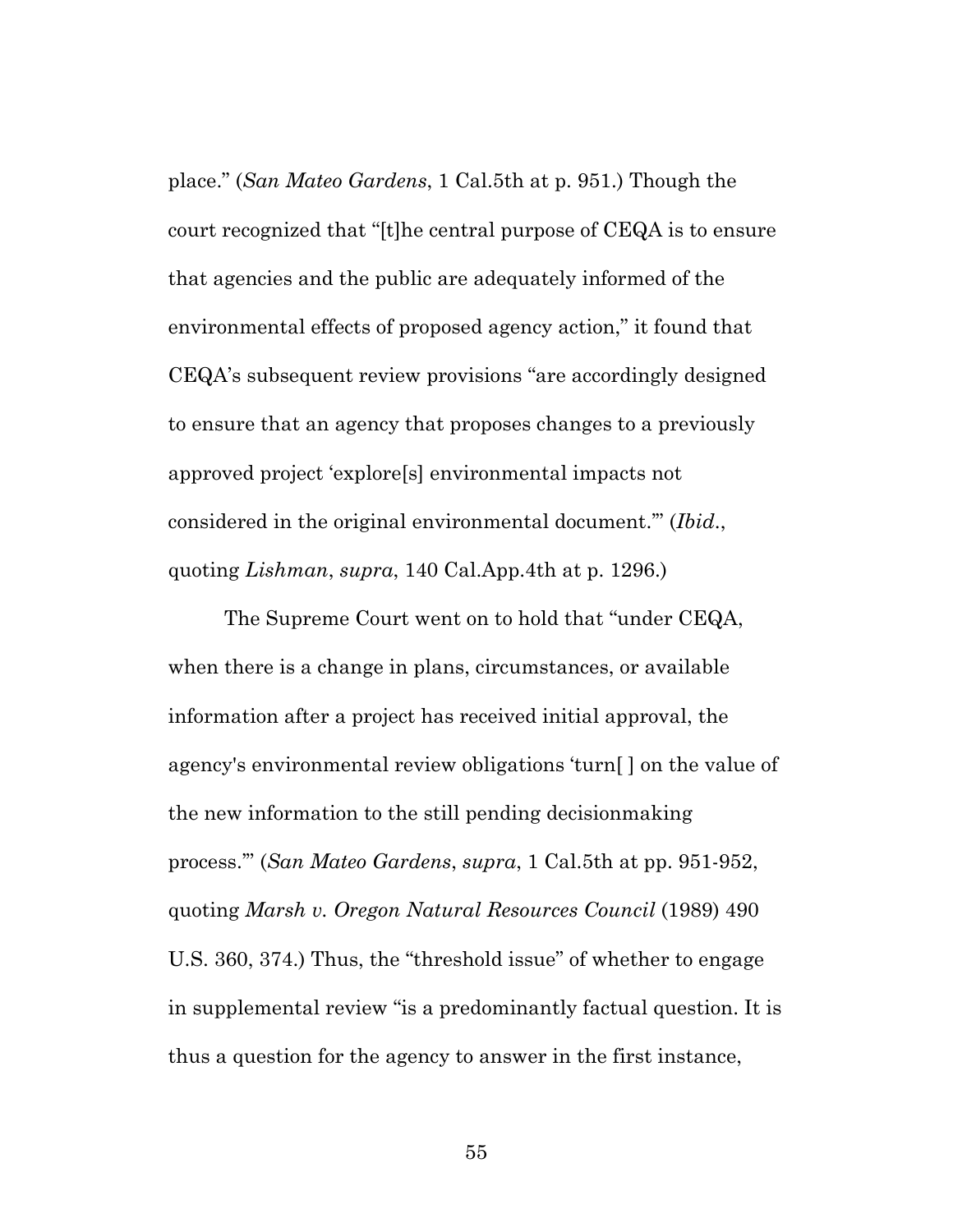drawing on its particular expertise." (*San Mateo Gardens*, 1 Cal.5th at p. 953.)

*San Mateo Gardens* focused on an agency's obligation to perform supplemental review due to changes in a project or in surrounding circumstances, as required by Public Resources Code section 21166. (See CEQA Guidelines, §§ 15162-15164.) This case, by contrasts, focuses on whether changes to a project triggers the duty to recirculate a draft EIR under Public Resources Code section 21092.1. (See CEQA Guidelines, § 15088.5.) That, however, is a distinction without a difference. The trial court's decision here committed the same error as the nowdiscredited *Lishman* decision.

*2. The "materially different" test adopted by the trial court in this case is logically indistinguishable from the Lishman court's discredited "new project" test.*

As in *Lishman*, the trial court here found that changes to the project, despite their factual nature, should be measured for their significance or materiality, as a matter of law, wholly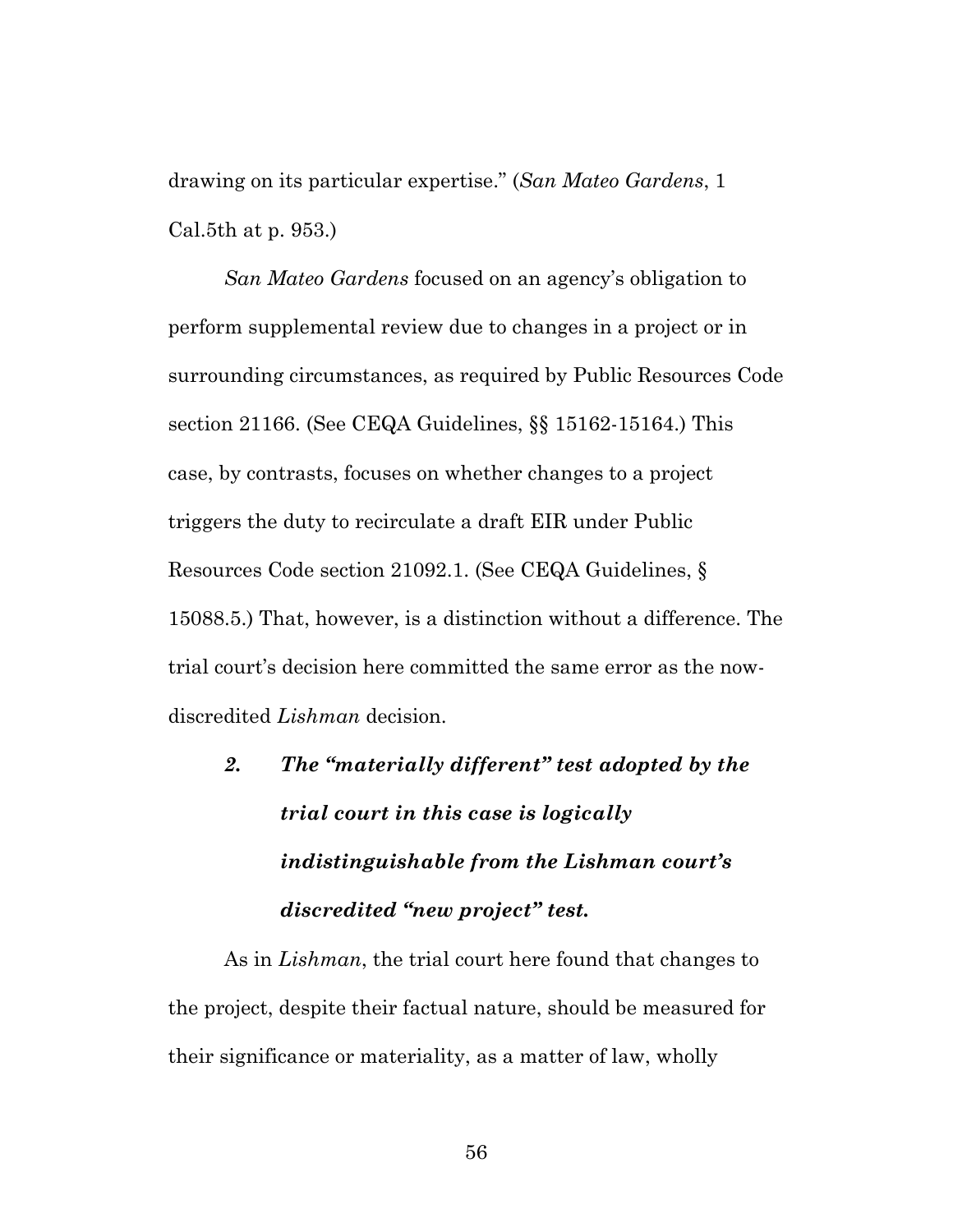divorced from their potential to cause new or more significant impacts. (JA 343-344; see *Lishman*, *supra*, 140 Cal.App.4th at p. 1301.) As in *Lishman*, the trial court's "materially different" test "does not provide an objective or useful framework" and "entails no specific guidelines" for agencies or courts to consider in determining whether project changes are materially different enough to invalidate the Project Description. (See *Mani Brothers*, *supra*, 153 Cal.App.4th at p. 1400.)

As the Supreme Court recognized, applying such labels to project changes in the abstract—that is, without consideration of their potential for environmental impacts—"misses the reason why the characterization matters in the first place." (*San Mateo Gardens*, *supra*, 1 Cal.5th at p. 951; see also *id*. at p. 951 [in "determining whether an agency may proceed under CEQA's subsequent review provisions" the inquiry does not turn on "matters unrelated to the environmental consequences associated with the project"].) As discussed above, whether couched in terms of "significance" or "materiality" CEQA already has a test for whether project changes or new alternatives require another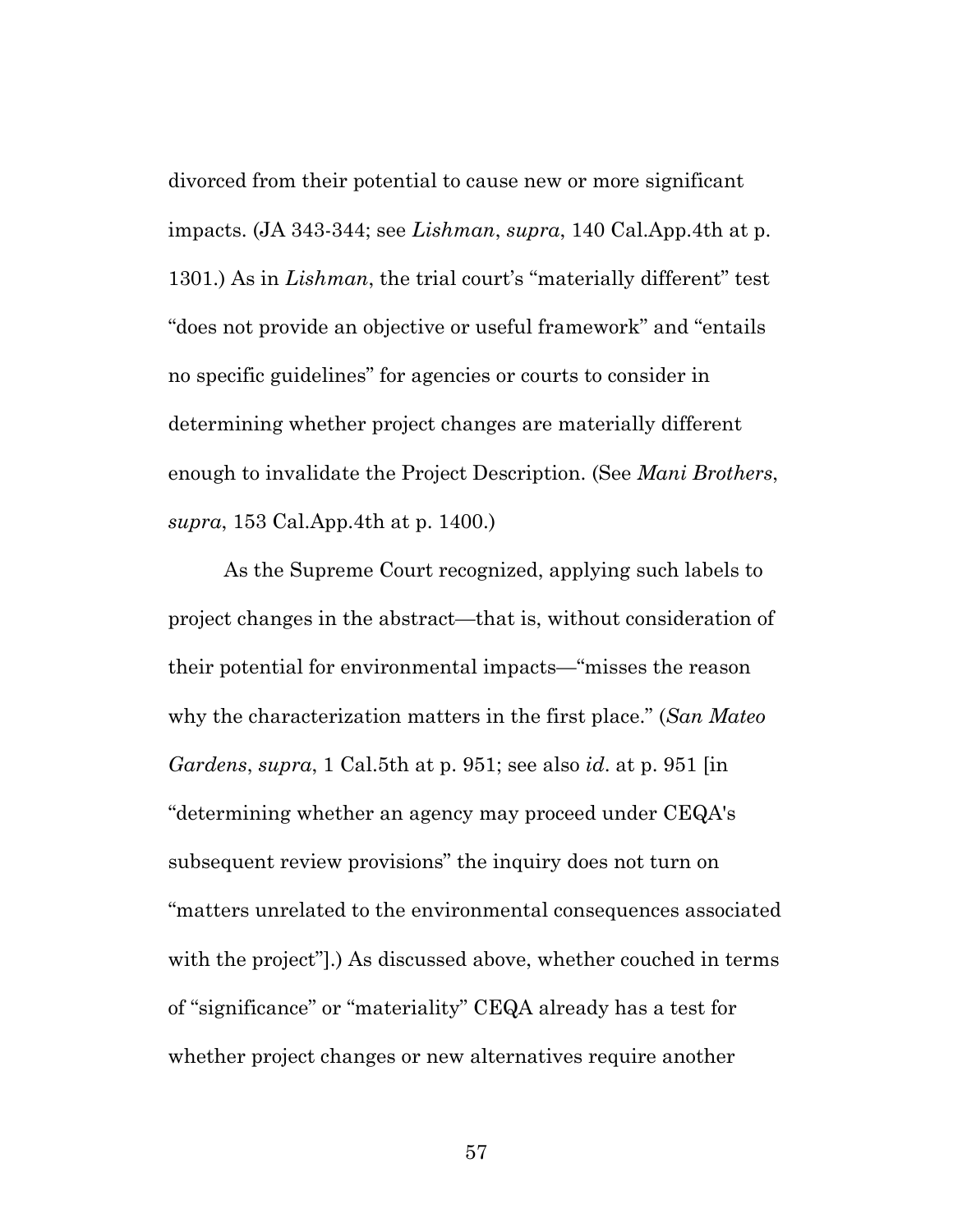round of public review and comment: the recirculation test. (See *Western Placer Citizens*, *supra*, 144 Cal.App.4th at p. 899.)

Additionally, the trial court effectively "bypassed otherwise applicable statutory and regulatory provisions" – to wit, Public Resources Code section 21092.1 and CEQA Guidelines section 15088.5 – by finding that project changes arising after circulation of the Draft EIR must, as a matter of law, also be analyzed for their effect on the stability of the Project Description. (See *Mani Brothers*, *supra*, 153 Cal.App.4th at p. 1400.)

Like CEQA's subsequent review provisions, the recirculation provisions of the CEQA statute and Guidelines "are accordingly designed to ensure that an agency that proposes changes" to project after circulation of the Draft EIR for public comment "'explore[s] environmental impacts not considered in the original environmental document.'" (*San Mateo Gardens*, *supra*, 1 Cal.5th at p. 951, quoting *Lishman*, *supra*, 140 Cal.App.4th at p. 1296.) Indeed, CEQA's recirculation provisions are specifically intended to address situations where agencies make changes to projects *after* the public has weighed in on the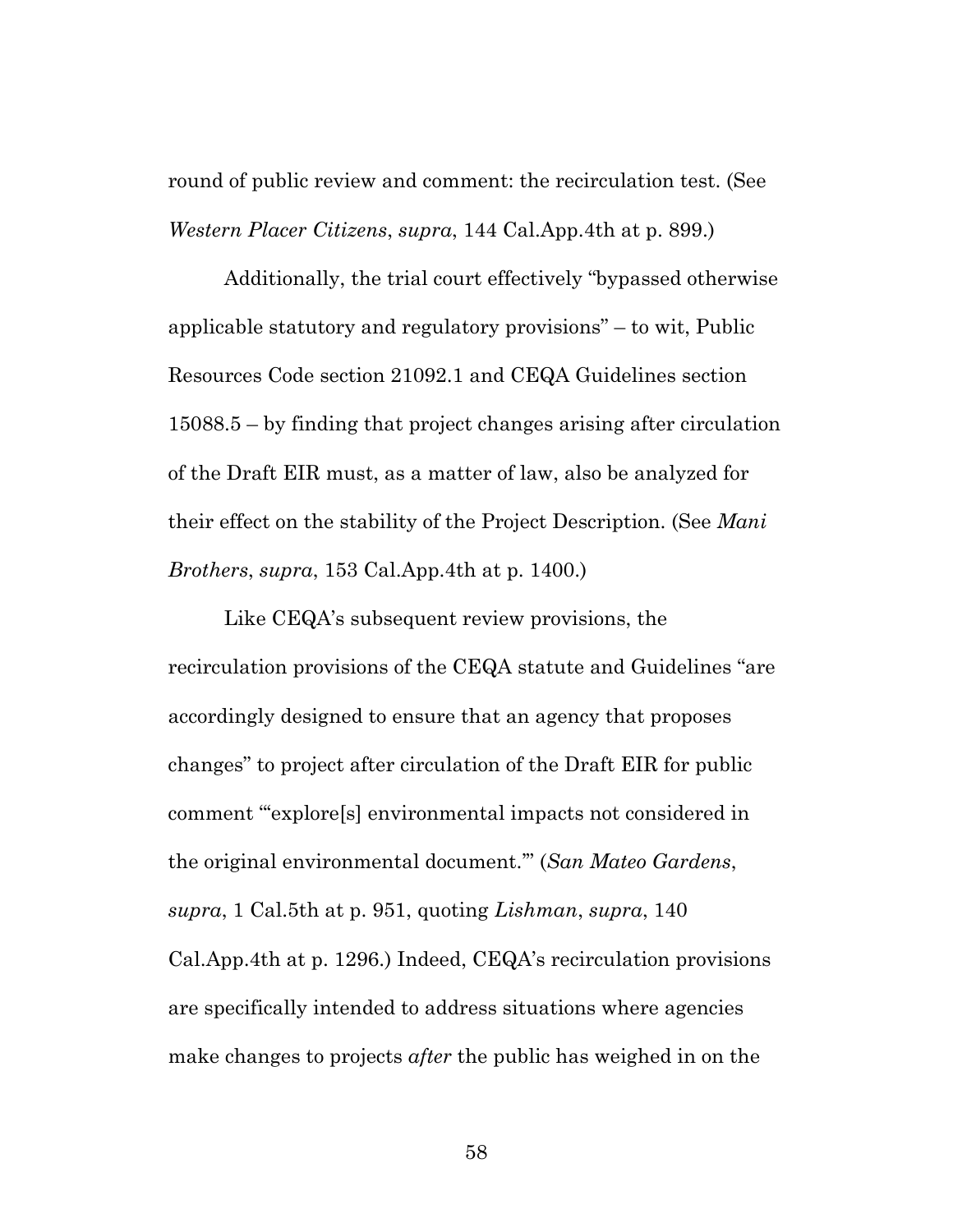Draft EIR. (See CEQA Guidelines § 15088.5, subd. (a); *Laurel Heights II*, *supra*, 6 Cal.4th at p. 1132 [through Pub. Resources Code section 21092.1 "the legislature apparently intended to reaffirm the goal of meaningful public participation in the CEQA review process"].)

Petitioners argue that this case is different, and *San Mateo Gardens* is distinguishable, because the principles governing the evolution of a project differ depending on whether they occur before or after the lead agency certifies the EIR. (Respondents' Brief, pp. 40-42.) The distinction does not stand up to scrutiny. The parallels between recirculation requirements and supplemental review are unmistakable. Both are designed to address situations in which, after the lead agency presents its analysis, a project evolves. Public Resources Code section 21092.1 requires recirculation of a Draft EIR when "significant new information" becomes available before the EIR is certified. (See CEQA Guidelines, § 15088.5.) Public Resources Code section 21166, subdivision (a), requires supplemental review where "[s]ubstantial changes are proposed in the project which will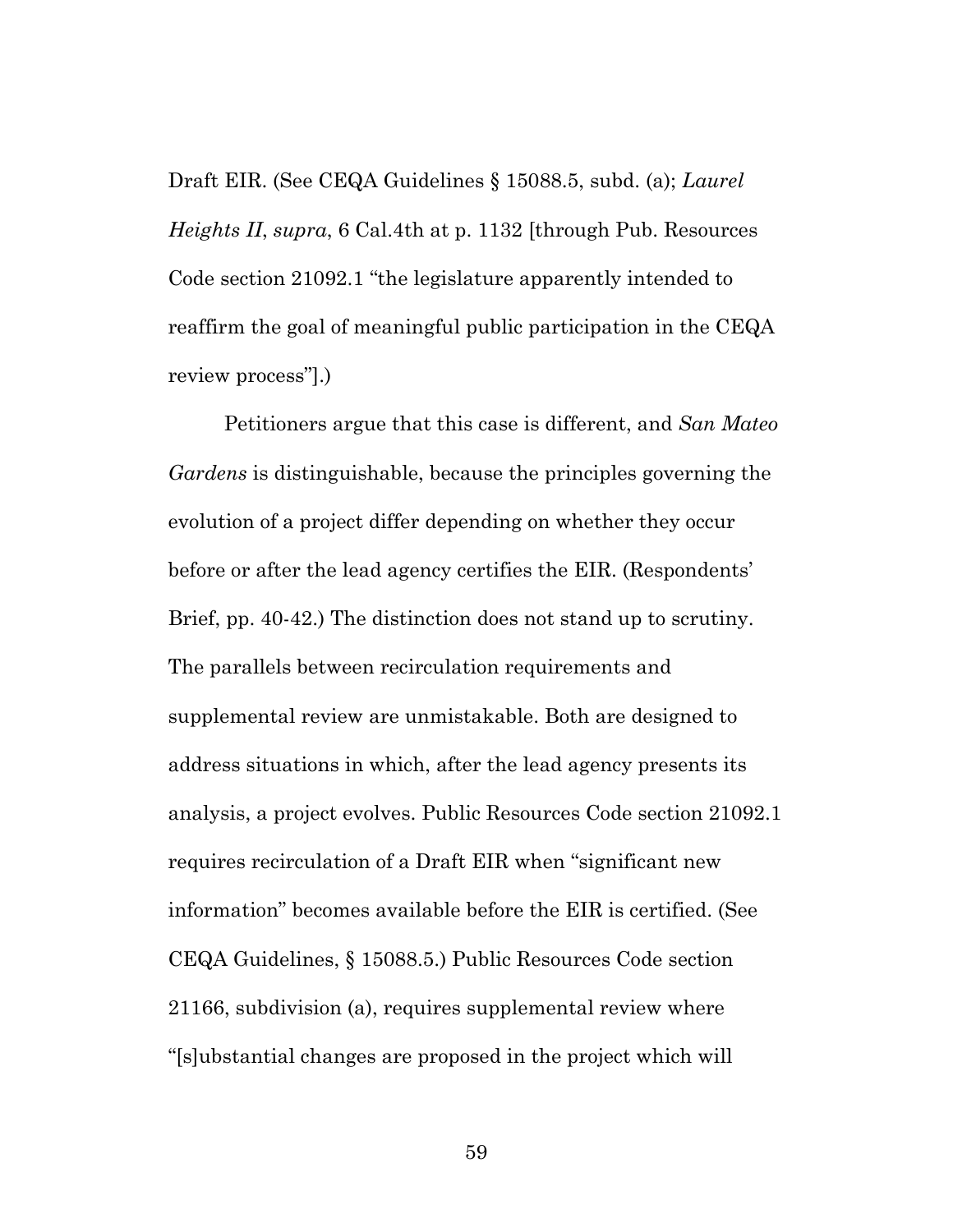require major revisions of the environmental impact report." (See CEQA Guidelines, §§ 15162-15164.) The California Supreme Court has noted the similarity of these provisions. Indeed, in the leading case concerning the standards for recirculating a Draft EIR, the Supreme Court expressly looked to section 21166 for guidance, stating: "Section 21166 governs the analogous situation of preparation of a subsequent or supplemental EIR after a final EIR is certified. The terms 'significant,' 'new information,' and 'substantial change' are all found in section 21166 or its implementing guidelines. For these reasons, we believe it is appropriate to look to these sources for guidance in interpreting section 21092.1." (*Laurel Heights II*, *supra*, 6 Cal.4th at p. 1129.) Petitioners thus attempt to draw a distinction where none exists.

In both instances, the rules do not focus on the court's subjective notion of whether the "project" has changed too much. Rather, the rules focus on what CEQA is all about: whether the changes that have occurred are environmentally meaningful. Whether those changes occur after the lead agency published the Draft EIR (Pub. Resources Code, § 21092.1), or certifies the Final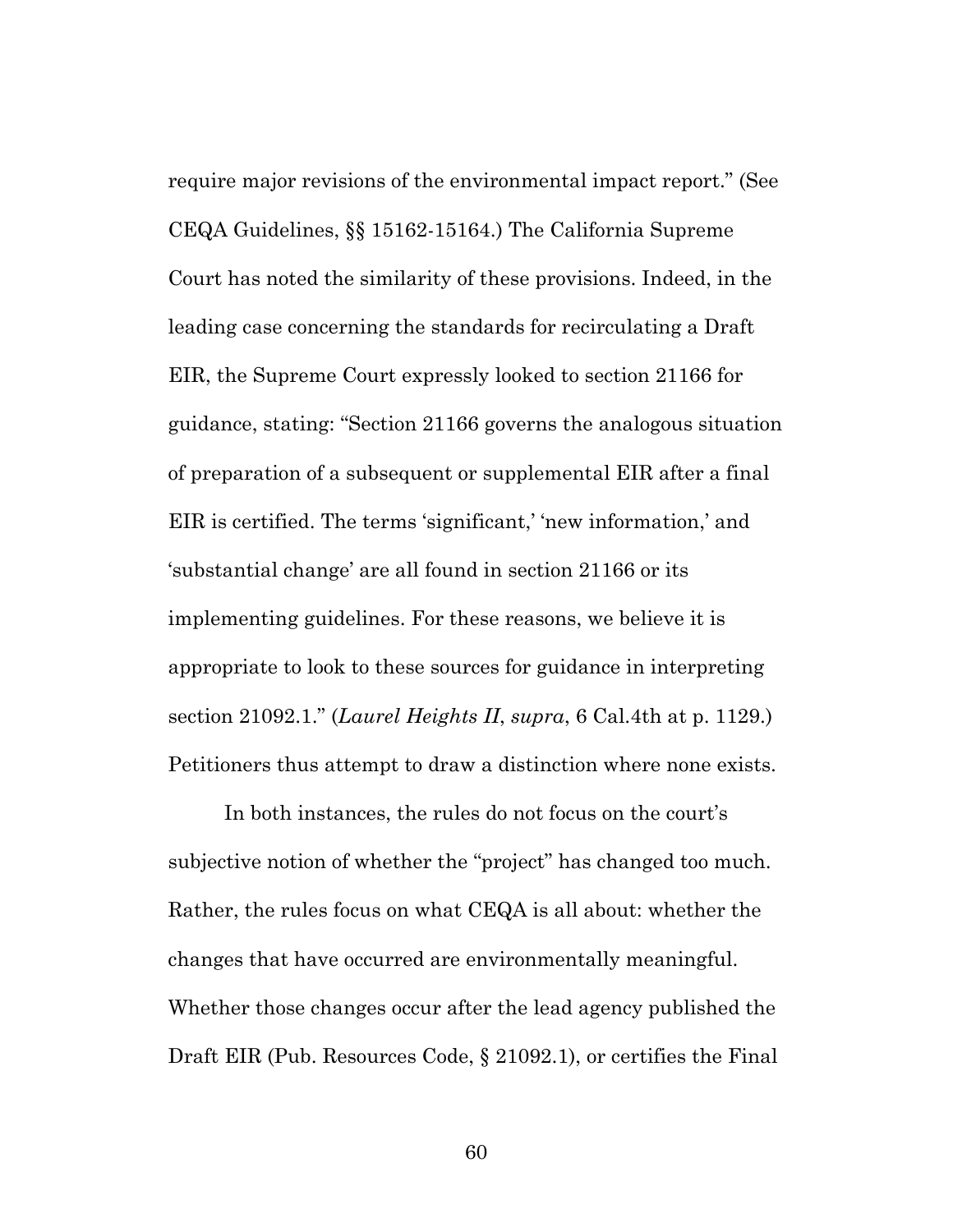EIR and approves the project (Pub. Resources Code, § 21166), is logically irrelevant. The focus ought to be on whether the changes will cause physical impacts, not on the court's "abstract" evaluation" (*San Mateo Gardens*, *supra*, 1 Cal.5th at p. 944) or on "semantic label[s]." (*Treasure Island*, *supra*, 227 Cal.App.4th at p. 1048, quoting *California Oak Foundation v. Regents of University of California* (2010) 188 Cal.App.4th 227, 271, fn. 25.)

Here, the trial court found the City abused its discretion by failing to circulate for public review a Draft EIR that included either Alternative 5 or a revised Project Description. (JA 347- 348.) Because the legislature intended CEQA's recirculation provisions to address such a situation, the trial court erred by treating the City's decision not to recirculate as anything other than a recirculation issue.

Lastly, and "[m]ost significantly," the trial court ruled that courts must decide, as a matter of law, whether project changes rise to the level of materiality, "*without consideration of the environmental impacts of the later project*." As in *Mani Brothers*, this approach "violates the legislative mandate [in Public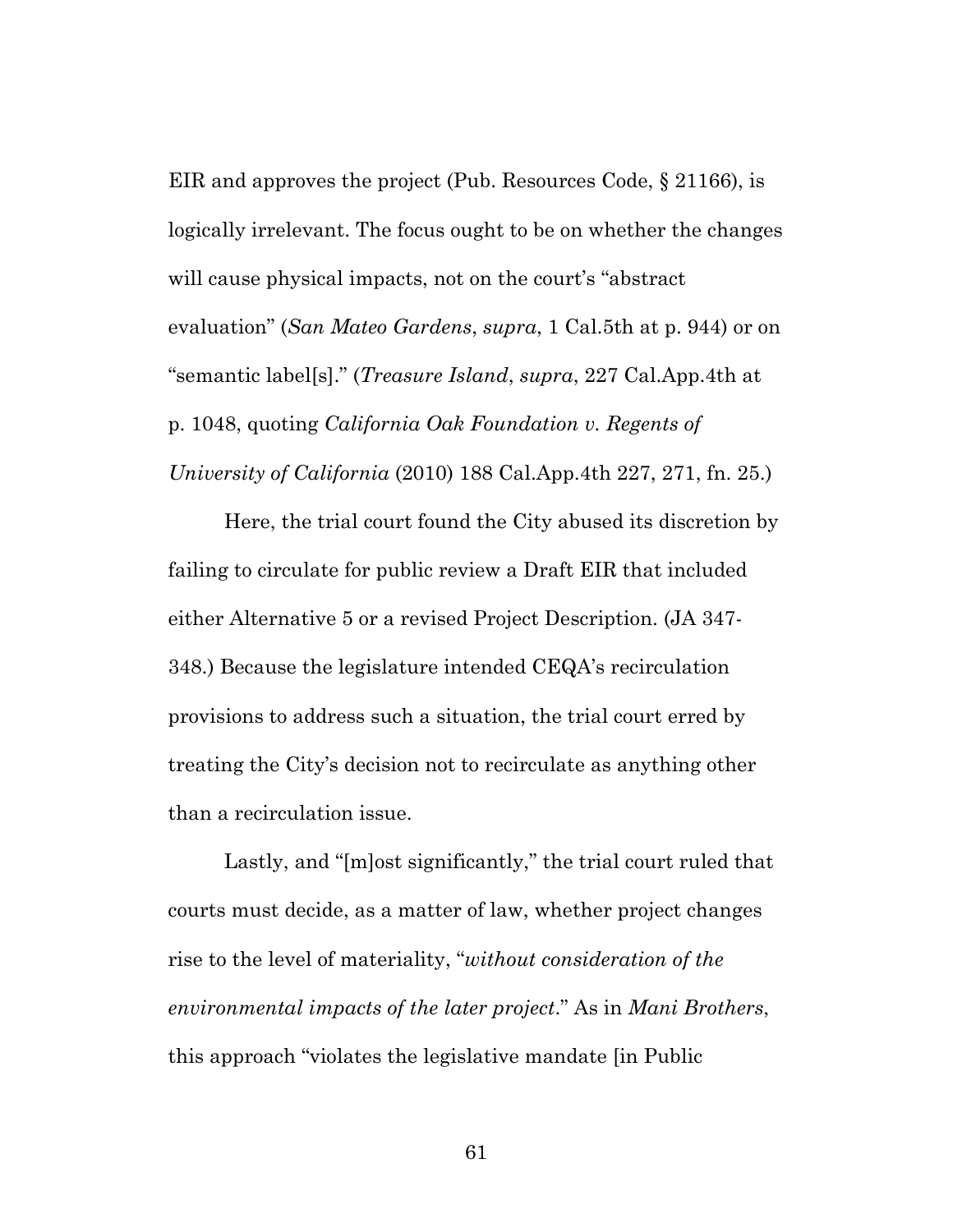Resources Code section 21083.1." (*Mani Brothers*, *supra*, 153 Cal.App.4th at p. 1401, italics original; see also *Western Placer Citizens*, *supra*, 144 Cal.App.4th at p. 899 ["When interpreting CEQA, courts are not authorized to impose requirements not present in the statute"].) "According to the legislative history, the purpose of [section 21083.1] was to 'limit judicial expansion of CEQA requirements' and to 'reduce the uncertainty and litigation risks facing local governments and project applicants by providing a 'safe harbor' to local entities and developers who comply with the explicit requirements of the law.'" (*Berkeley Hillside Preservation v. City of Berkeley* (2015) 60 Cal.4th 1086, 1107, citation omitted.) Thus, like *Lishman*'s "new project" test, the trial court's "materially different" test should be rejected as an improper and unnecessary expansion of CEQA's requirements.

#### **CONCLUSION**

The League of Cities and CSAC request that, in resolving this appeal, the Court establish rules concerning the evolution of a project during the CEQA process that are clear and objective, so that the members of the League of Cities and CSAC will be able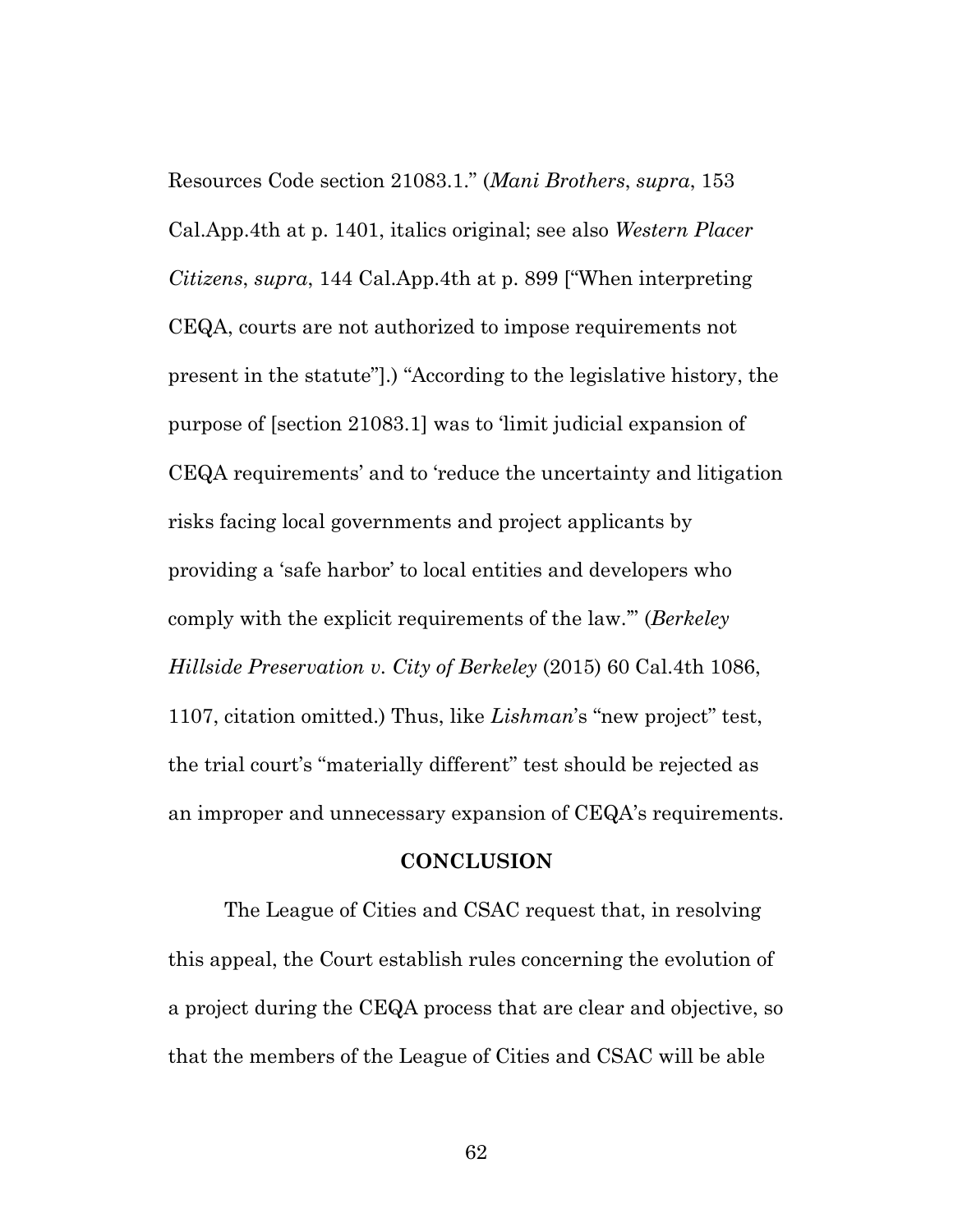to follow them. The League of Cities and CSAC believe that the best way to do that is to apply longstanding rules governing recirculation of a Draft EIR. Those rules "fit" the facts as shown in the record.

The trial court erred in accepting Petitioners' artful recasting of their claims as involving the EIR's project description. The Court's resolution of this issue should turn on how it fits with the CEQA process as a whole, not on Petitioners' "strenuous" efforts to invoke an analytic framework involving a non-deferential standard of review. (*Treasure Island*, *supra*, 227 Cal.App.4th at p. 1046.) Here, the project evolved. CEQA has a mechanism for dealing with that inevitability: recirculation. There is no reason to supplant this mechanism with a new, vague rule.

The League of Cities and CSAC appreciate the opportunity to provide this perspective to the Court.

//

//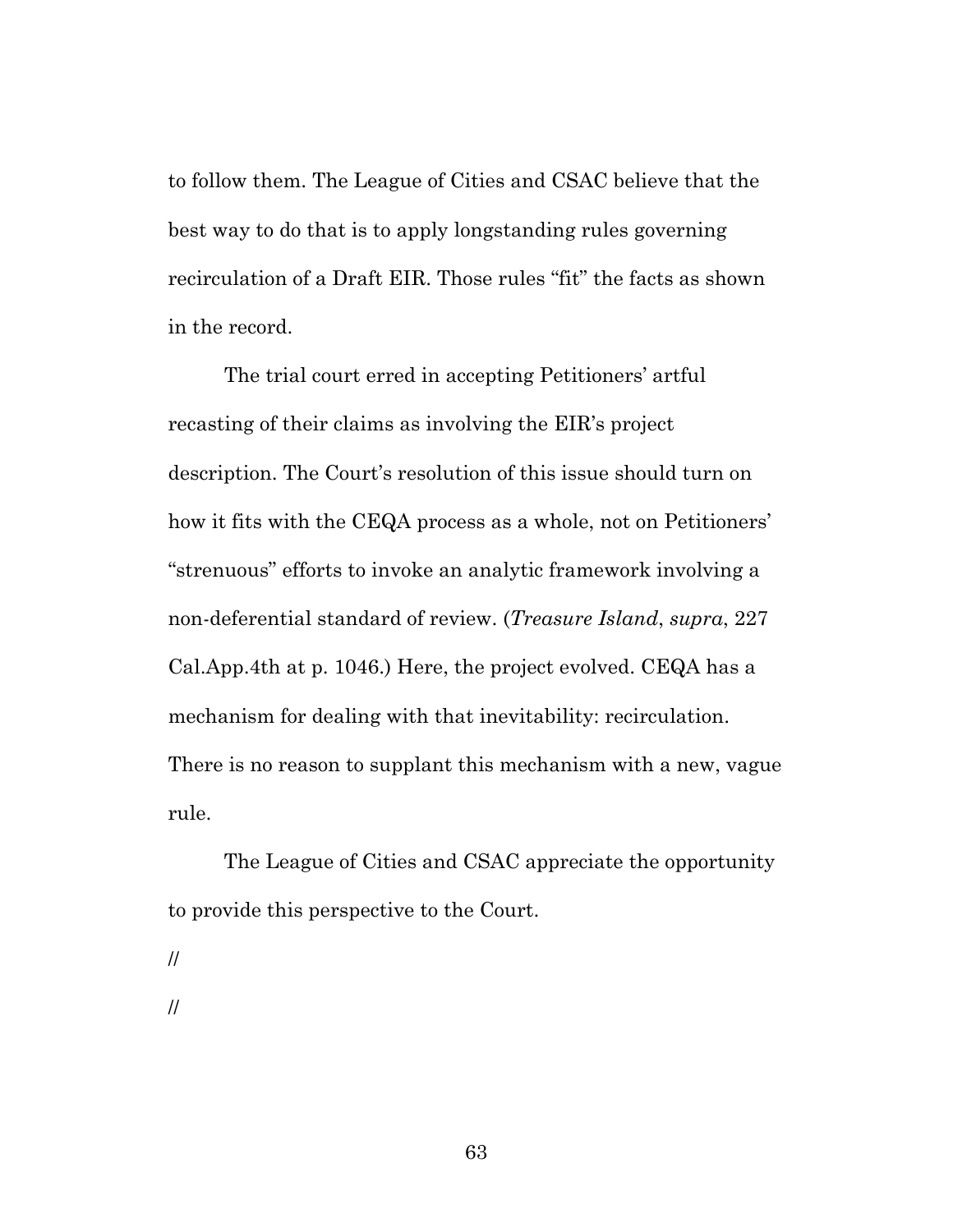Respectfully submitted,

Dated: August 24, 2020 REMY MOOSE MANLEY LLP

 $By:$   $\sqrt{\frac{1}{2}b^2}$  way

Whitman F. Manley Nathan O. George

Attorneys for Amicus Curiae LEAGUE OF CALIFORNIA CITIES and CALIFORNIA STATE ASSOCIATION OF COUNTIES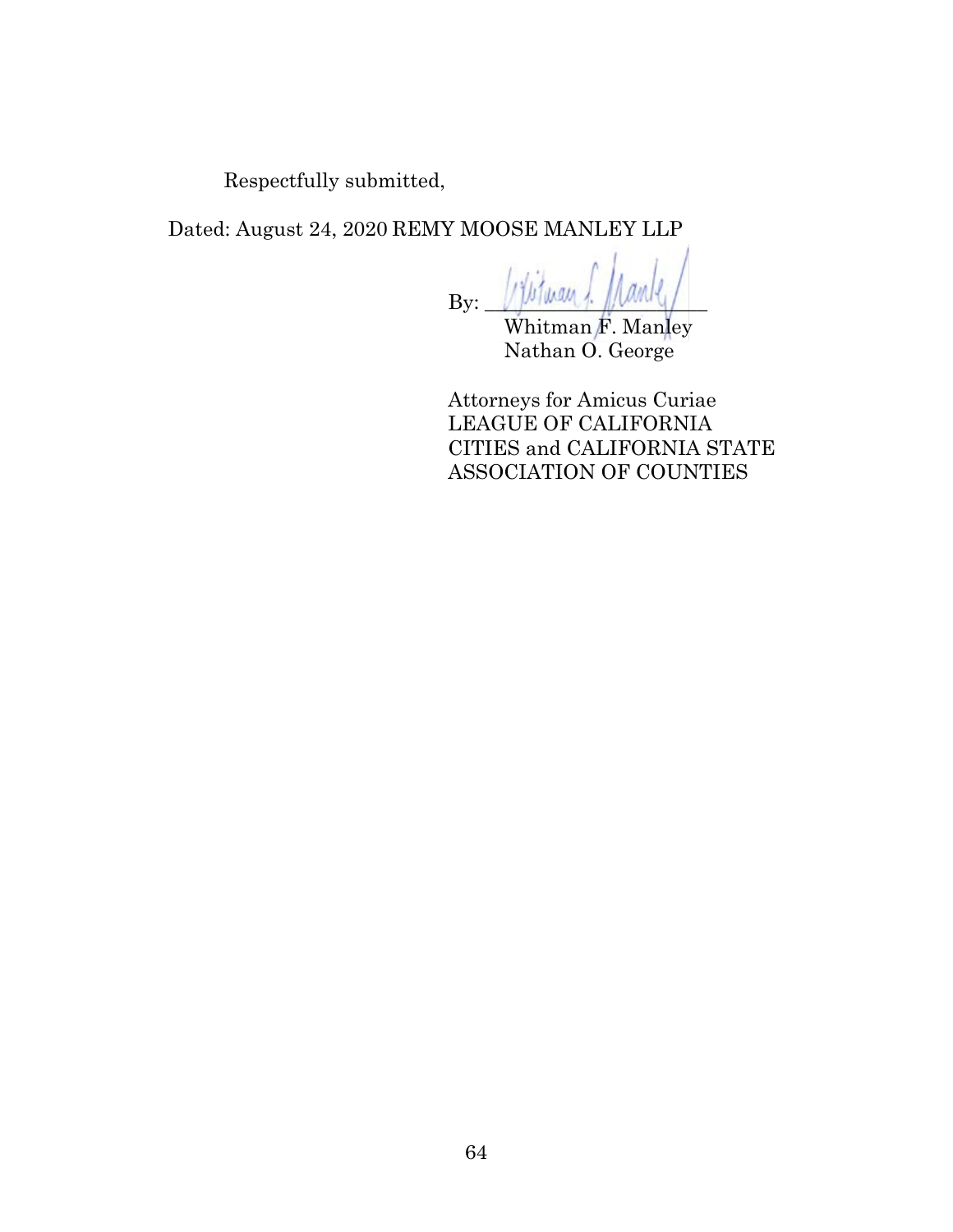#### **CERTIFICATE OF WORD COUNT**

[Cal. Rules of Court, Rule 8.204(c)]

Pursuant to Rule 8.204(c) of the California Rules of Court, I

hereby certify that this **[PROPOSED] AMICUS CURIAE** 

**BRIEF** contains 8,334 words, according to the word counting function of the word processing software used to prepare this brief.

Executed on August 24, 2020, at Sacramento, California.

Utitwan f. Manley

Whitman F. Manley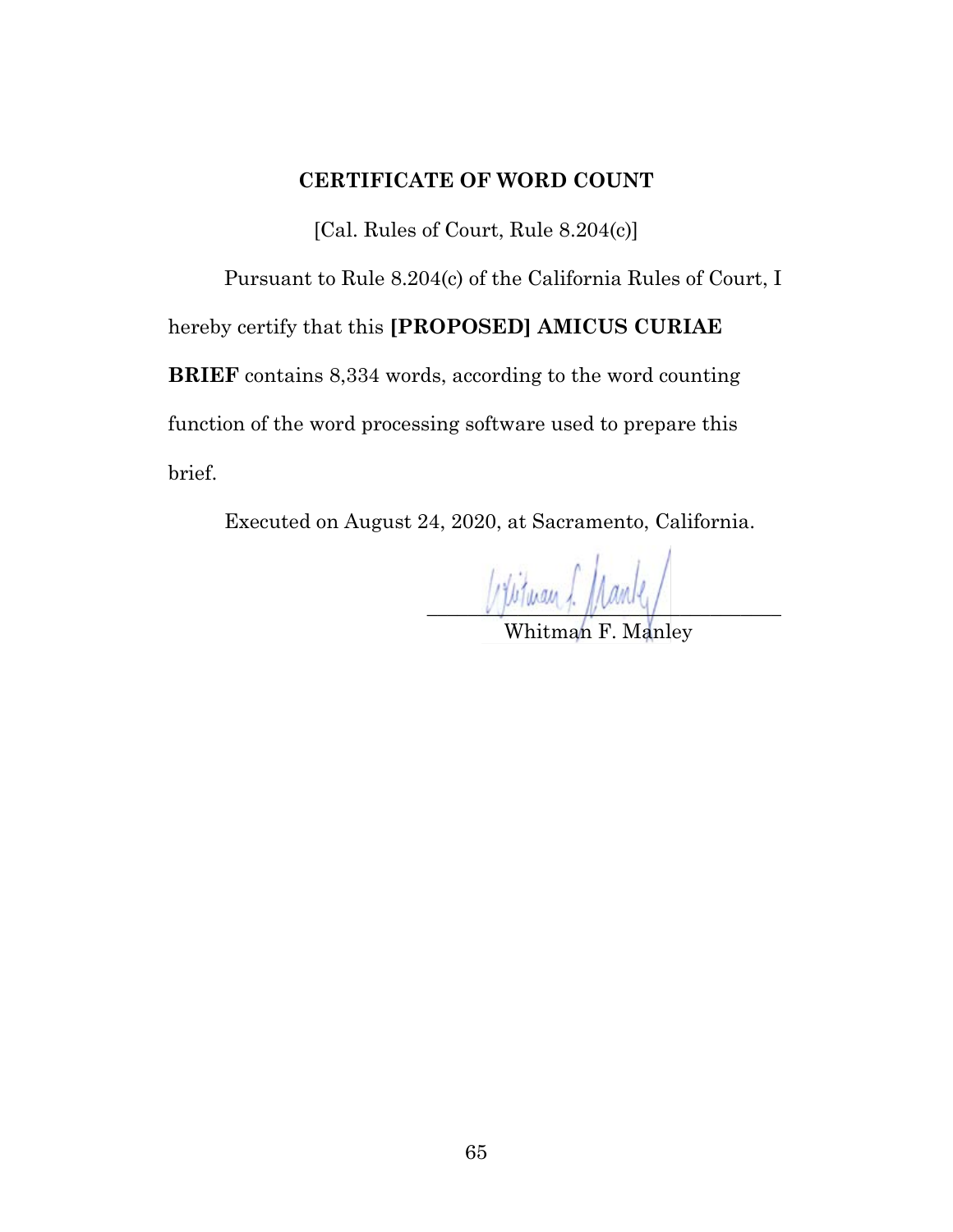*Southwest Regional Council of Carpenters, et al v. City of Los Angeles, et al Court of* Appeal Second Appellate District, Division 4, Case No. B301374 (Los Angeles Superior Court Case No. BS175189)

#### **PROOF OF SERVICE**

I, Michele L. Nickell, am a citizen of the United States and I am employed in the City and County of Sacramento. My business address is 555 Capitol Mall, Suite 800, Sacramento, California, 95814. My email address is mnickell@rmmenvirolaw.com. I am over the age of 18 years and I am not a party to the above-titled action.

On August 24, 2020, I served the following:

APPLICATION OF THE LEAGUE OF CALIFORNIA CITIES AND CALIFORNIA STATE ASSOCIATION OF COUNTIES FOR LEAVE TO FILE AN AMICUS CURIAE BRIEF IN SUPPORT OF APPELLANTS CITY OF LOS ANGELES AND THE ICON AT PANORAMA, LLC; [PROPOSED] AMICUS CURIAE BRIEF

 $\boxtimes$  **VIA TRUEFILING** by causing a true copy thereof to be electronically delivered to the following person(s) or representative(s) at the email address(es) listed below. I did not receive any electronic message or other indication that the transmission was unsuccessful.

#### **SEE ATTACHED SERVICE LIST**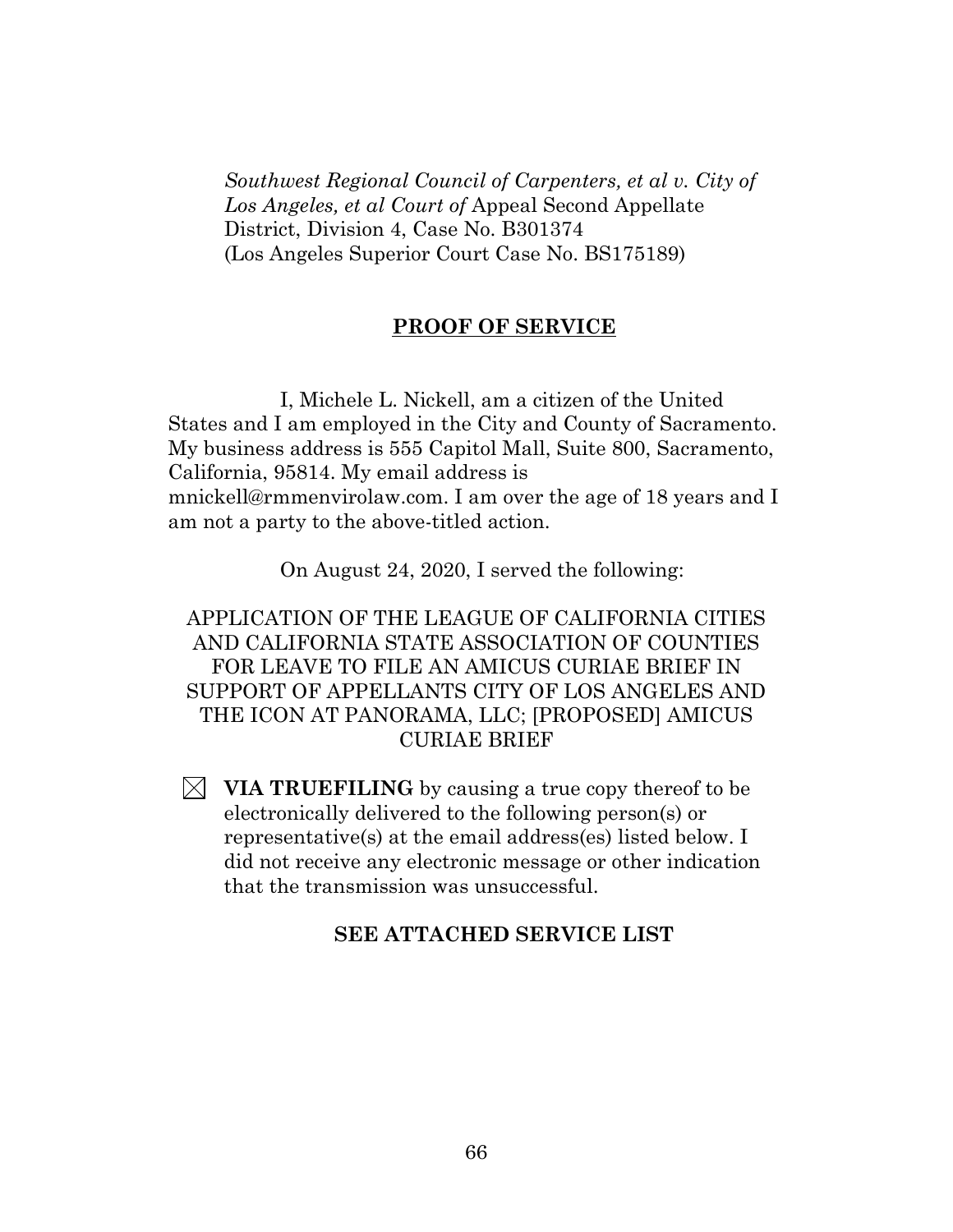I declare under penalty of perjury that the foregoing is true and correct and that this Proof of Service was executed this 24th day of August 2020, at Sacramento, California.

Michele E. Nickell